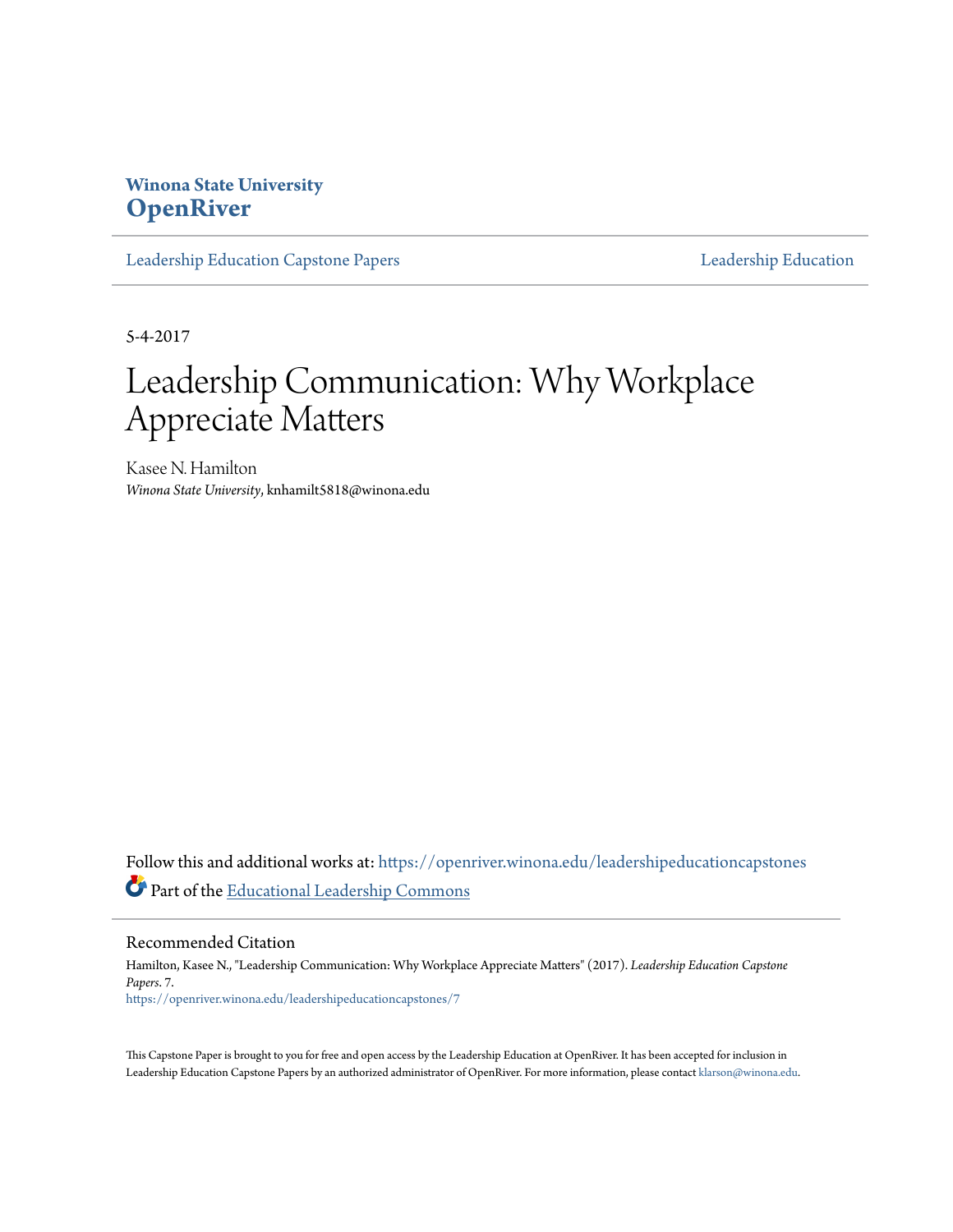# LEADERSHIP COMMUNICATION: WHY WORKPLACE APPRECIATION MATTERS

by

Kasee N. Hamilton

Master of Science in Education: Winona State University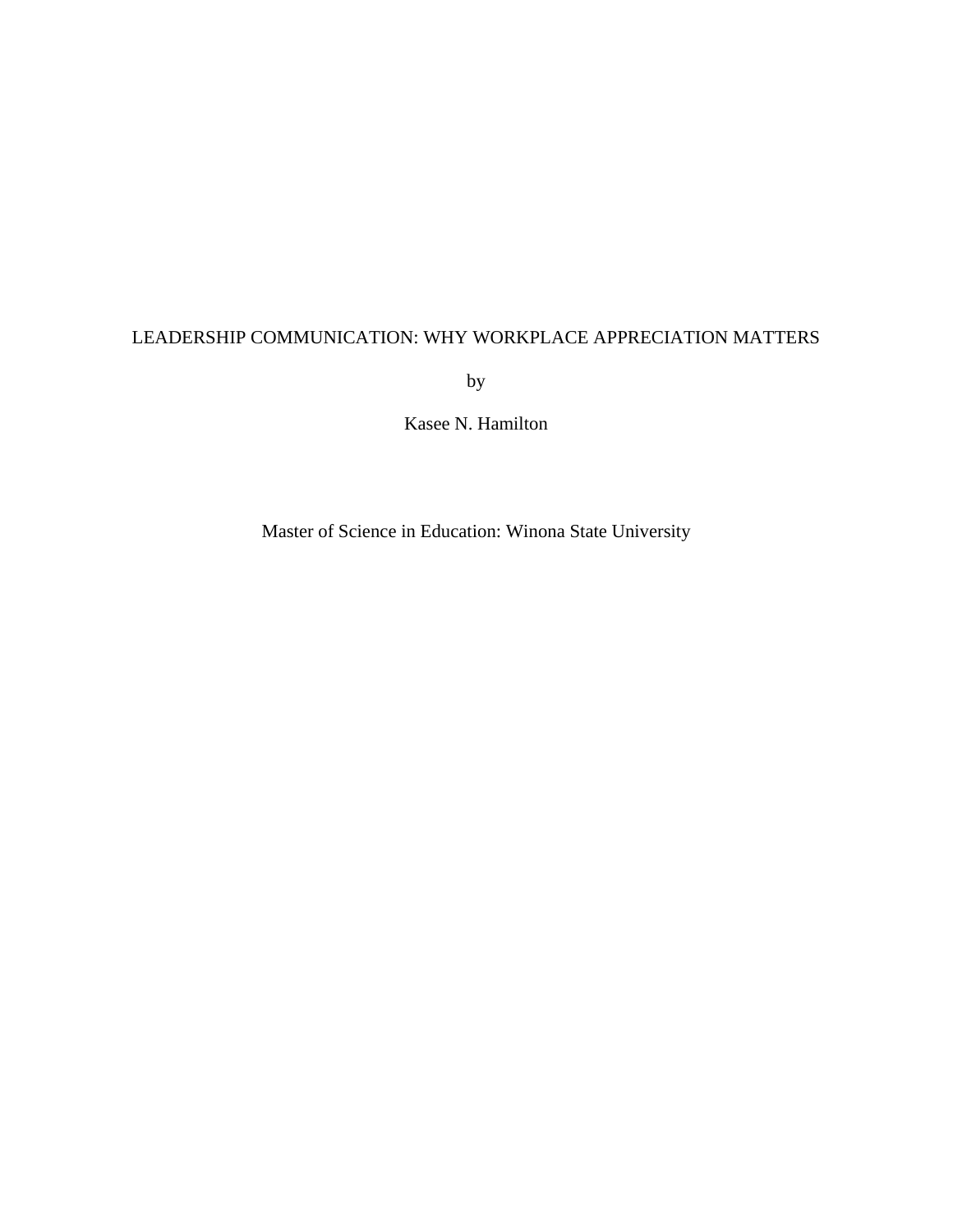#### Abstract

As the workplace continues to evolve and generations are required to work together and lead one another, it is important to understand the implications of appreciation from leadership. The purpose of this research is to examine generational preferences for gestures of appreciation in the workplace and how generations respond to appreciation from leadership in the workplace. The study used a qualitative design using grounded theory for the research design. The research is supported by two theories, Organizational Support Theory and Leader-Member Exchange Theory. Results show that regardless of generation, appreciation from leadership has many positive implications and is relatively easy to provide. Leaders may use this information to develop better rapport with employees to increase motivation, attendance and loyalty and improve attitude, morale and productivity at work.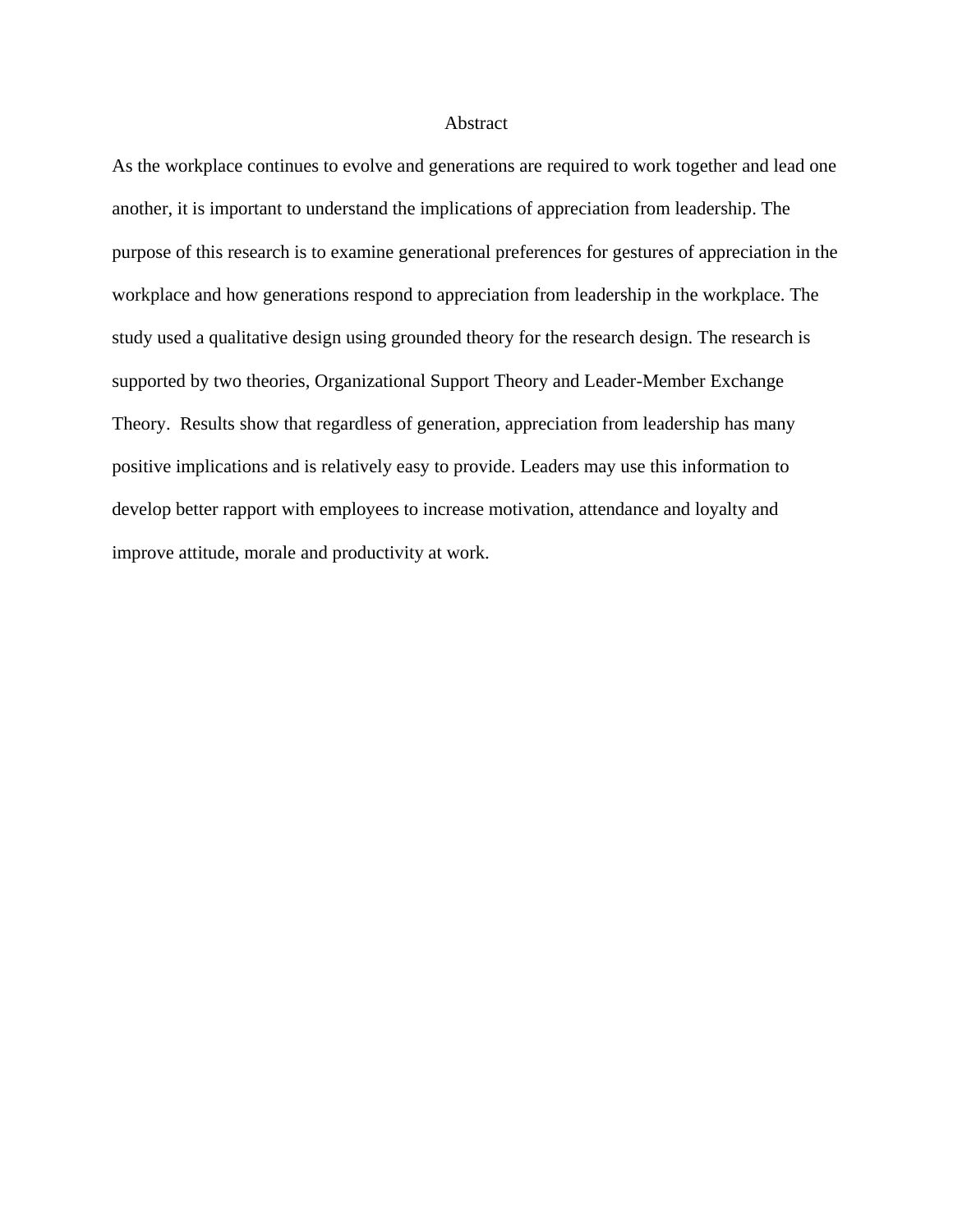| Historical Perspective of Organizational Communication16 |
|----------------------------------------------------------|

# Table of Contents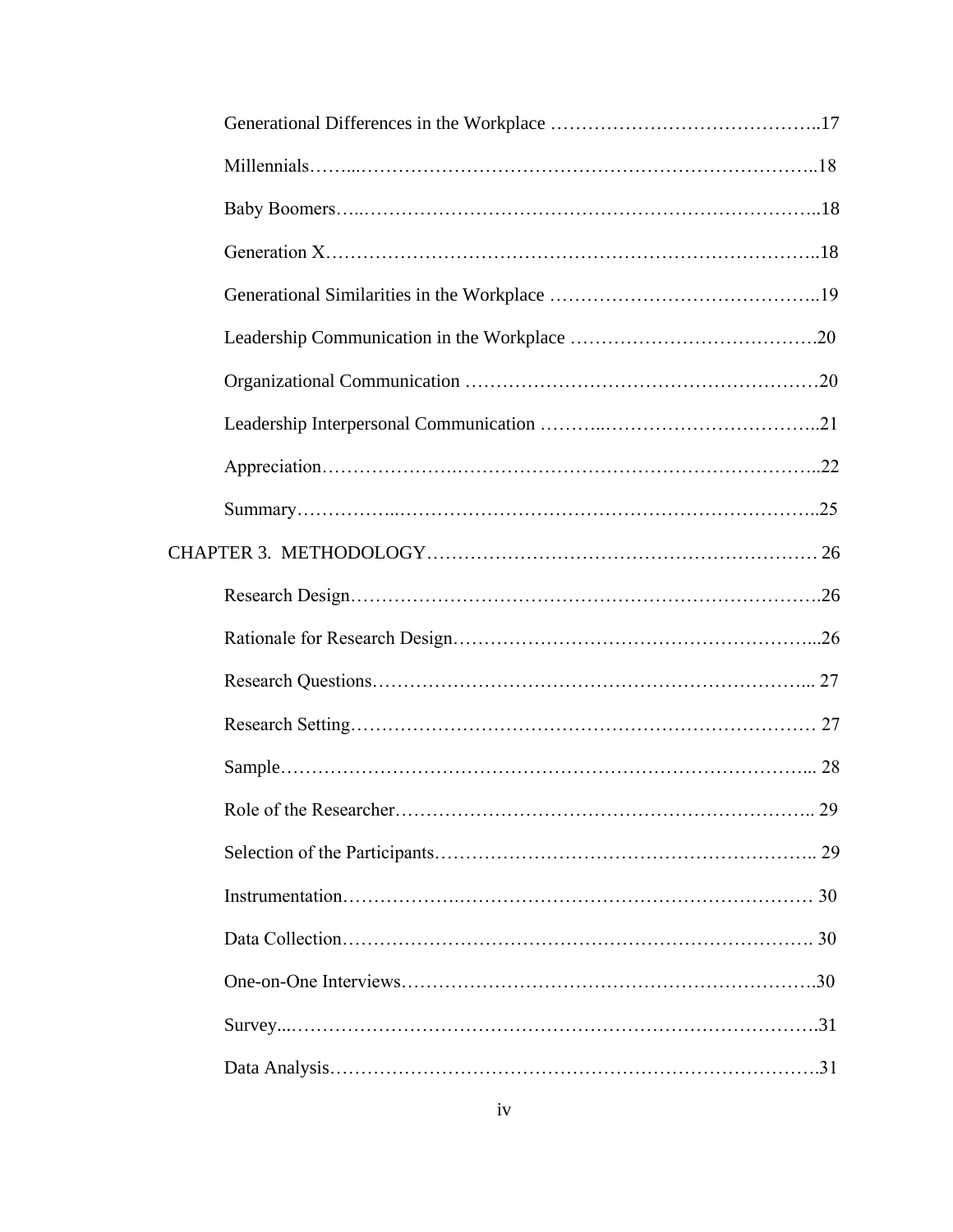| Generation x's Percent of Frequency of Appreciation35                  |  |
|------------------------------------------------------------------------|--|
| Baby Boomers' Percent of Frequency of Appreciation36                   |  |
|                                                                        |  |
| Summary and Discussion of Frequency of Appreciation and Satisfaction36 |  |
|                                                                        |  |
|                                                                        |  |
| Generation X's Percent of Gestures of Appreciation38                   |  |
| Baby Boomers' Percent of Gestures of Appreciation39                    |  |
| Summary and Discussion of Gestures of Appreciation39                   |  |
|                                                                        |  |
|                                                                        |  |
|                                                                        |  |
|                                                                        |  |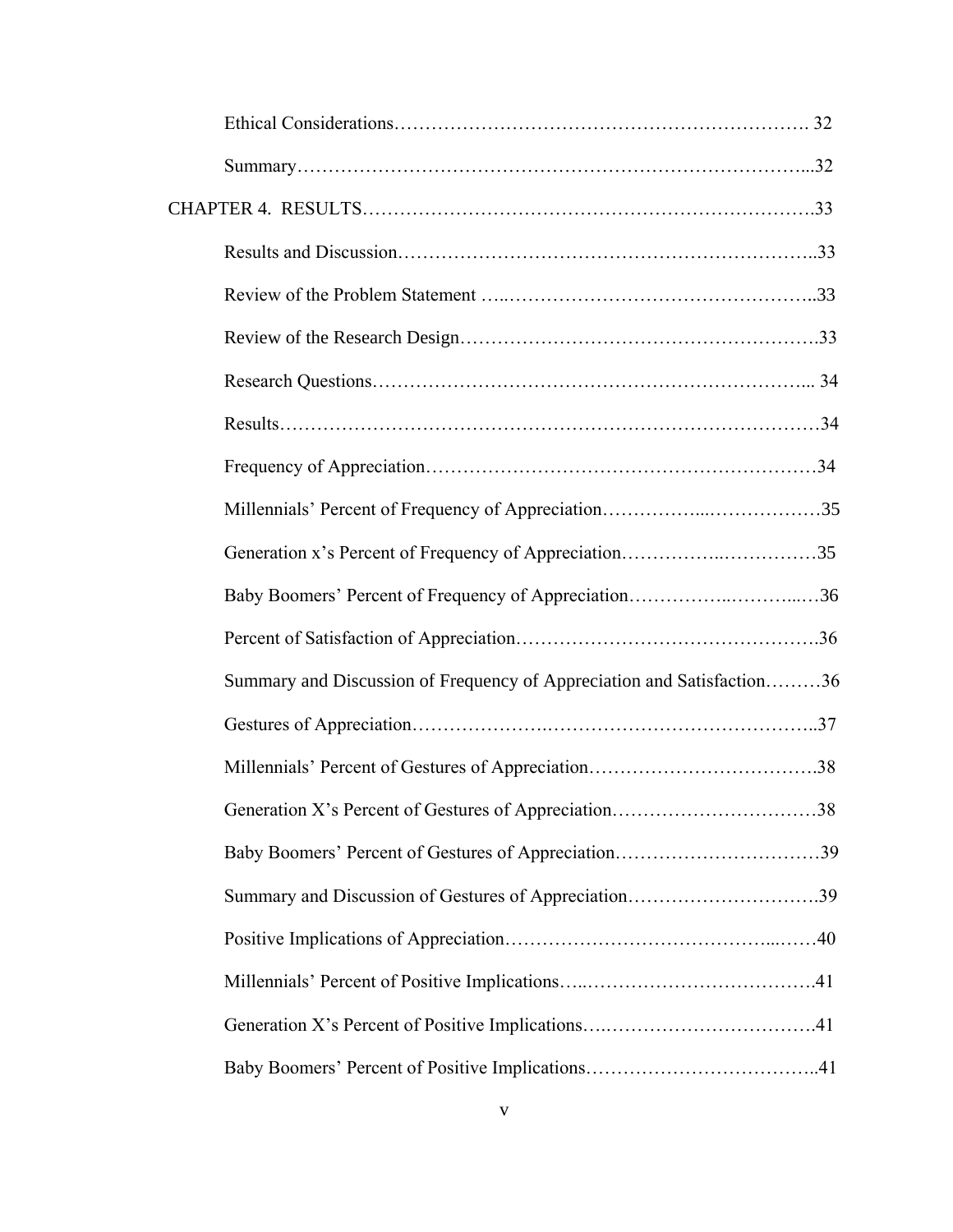| Summary and Discussion of Positive Implications of Appreciation41 |
|-------------------------------------------------------------------|
| CHAPTER 5. DISCUSSION, IMPLICATIONS, RECOMMENDATIONS43            |
|                                                                   |
|                                                                   |
|                                                                   |
|                                                                   |
|                                                                   |
|                                                                   |
|                                                                   |
|                                                                   |
|                                                                   |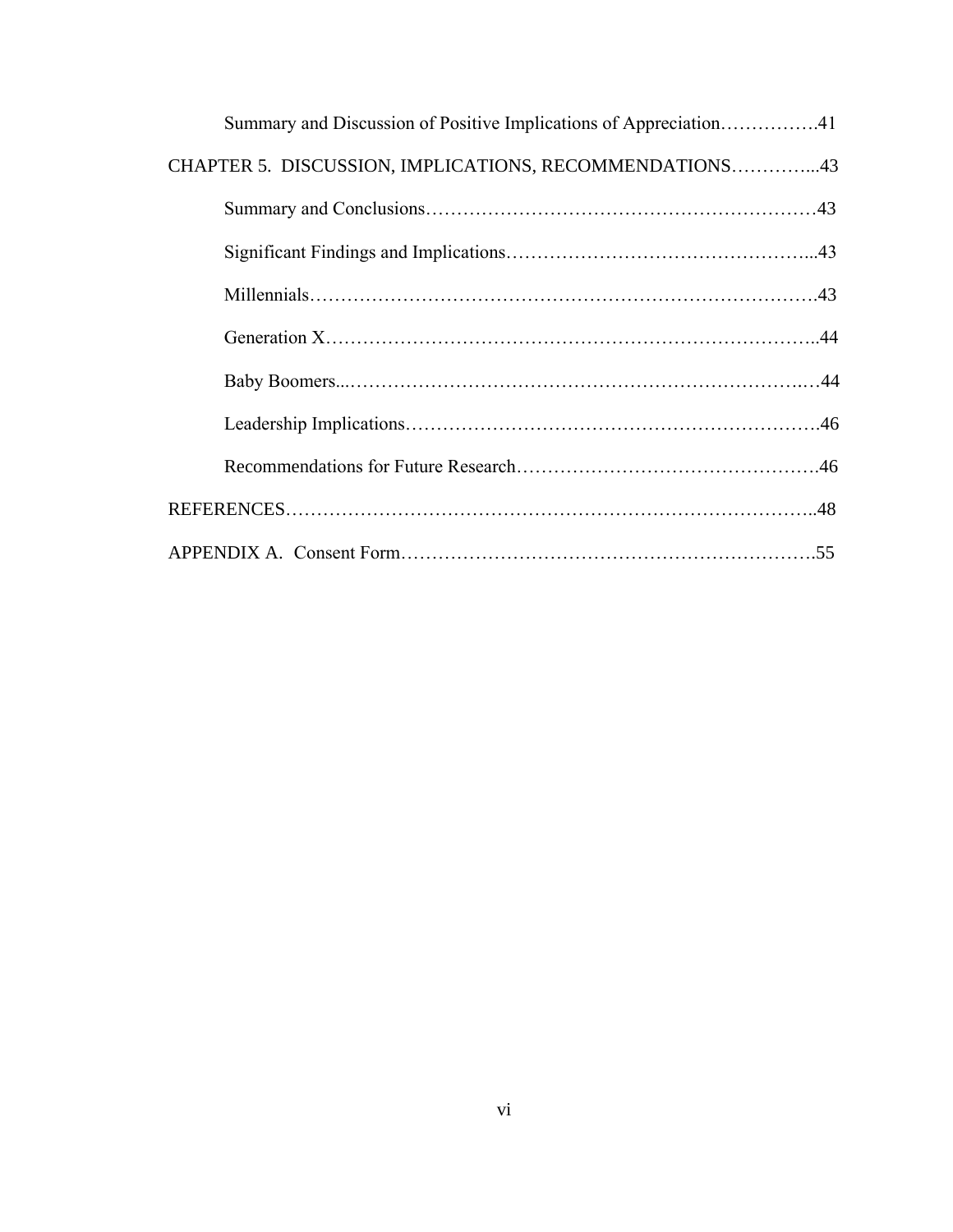# Acknowledgments

I would like to thank those who made this project possible. What would a study on appreciation be without showing my deepest gratitude to those who encouraged and helped me along the way? To all of my Organizational Leadership professors, especially my advisor, Dr. Theresa Waterbury, thank you for your unending support and guidance. To my colleagues, friends and family, thank you for your constant encouragement, genuine kindness and patience during this journey. I could not have done it without you.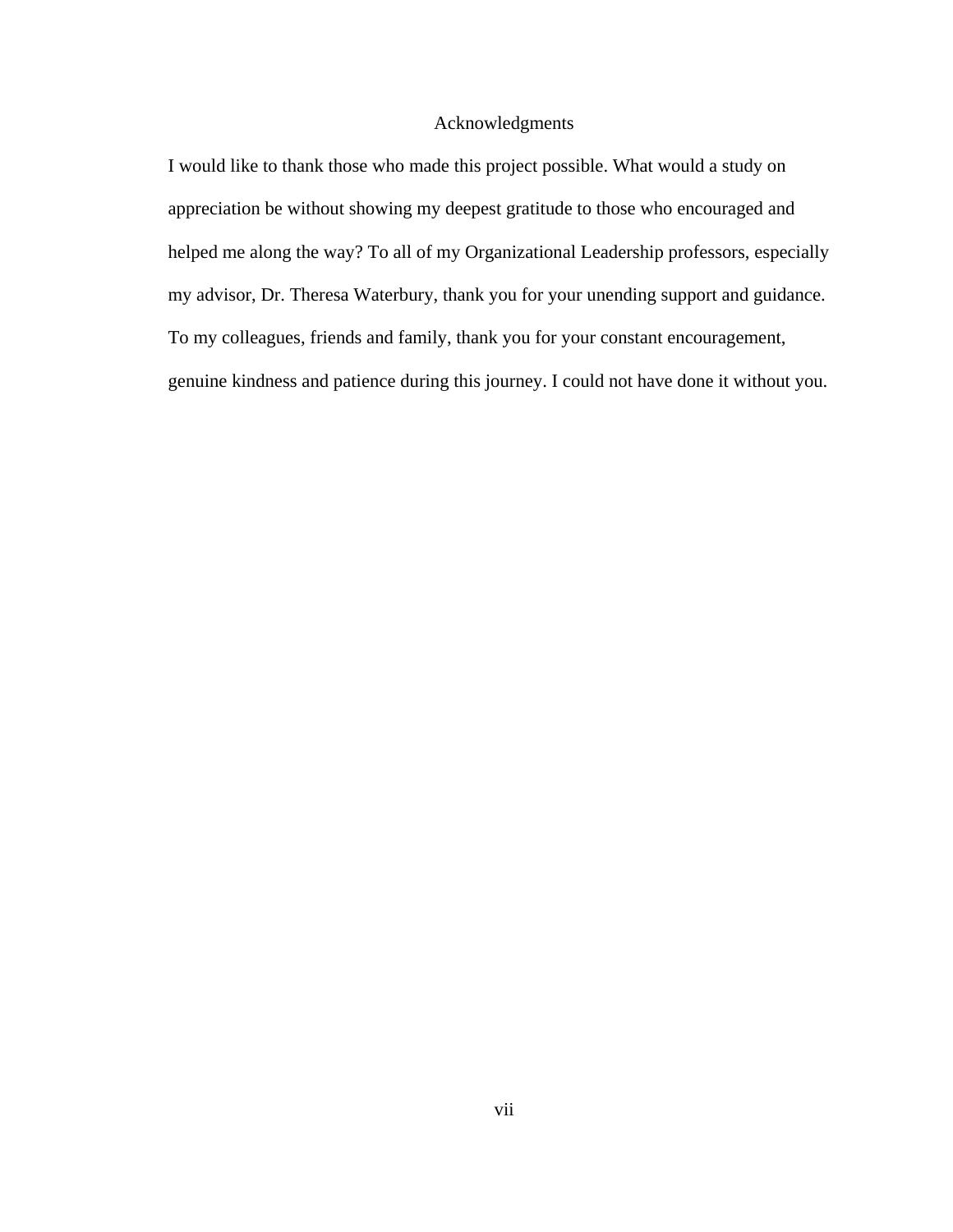# List of Charts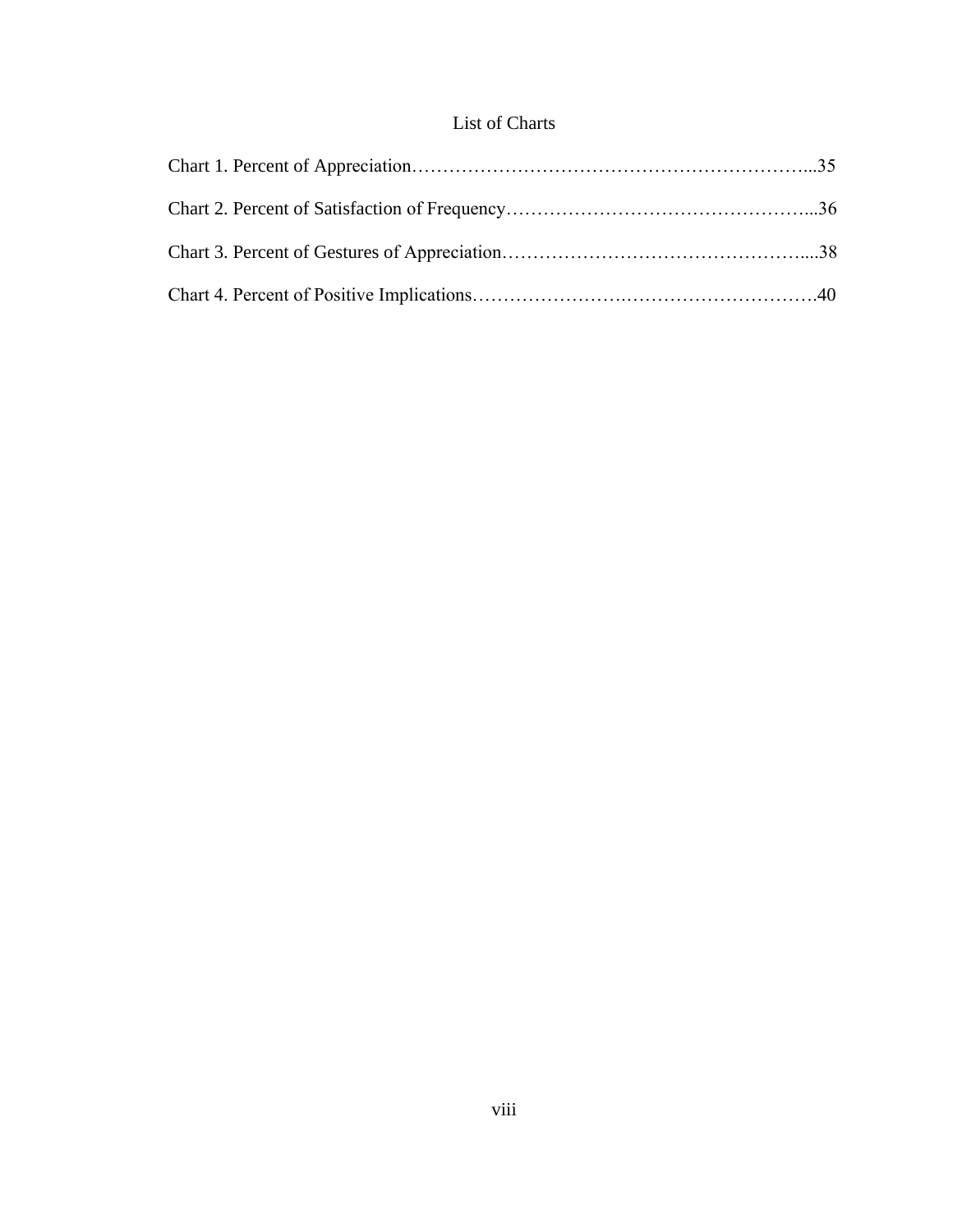#### CHAPTER ONE

#### **Introduction**

Appreciation in the workplace severely lacks as 70 percent of employees report receiving no praise or recognition at work (Chapman & White, 2011). Leaderships' ability to communicate effectively on an interpersonal level can substantially change staff members' perception of appreciation in the workplace. Due to generational changes in time, the way many people view work evolved. People no longer work only to earn a paycheck. Today, appreciation and recognition are now valued significantly over factors such as salary and bonuses (Fagley & Adler, 2012).

Recognition of employees is essential to the success of business. Studies indicate that people who do not feel appreciated have higher rates of tardiness, employee turnover rate and a decrease in productivity (White, 2014). The majority of companies all over the United States have employee recognition and appreciation programs yet; job satisfaction continues to decline and over half of the U.S workforce are not satisfied with the attention received (Globoforce, 2011). Companies would be at an advantage recognizing that a correlation exists between appreciation and satisfaction, particularly if they desire to improve the retention and satisfaction rates of personnel.

Organizational leaders benefit from actively working to improve strategies of showing appreciation to subordinates (Fagley  $\&$  Adler, 2012). Leaders would benefit by being aware that organizational communication, such as interpersonal communication skills, can change how the appreciation is perceived.

With millennials' new expectations varying from generation x (gen-x) and baby boomers, leaders could advance by adapting the communication style they use to develop successful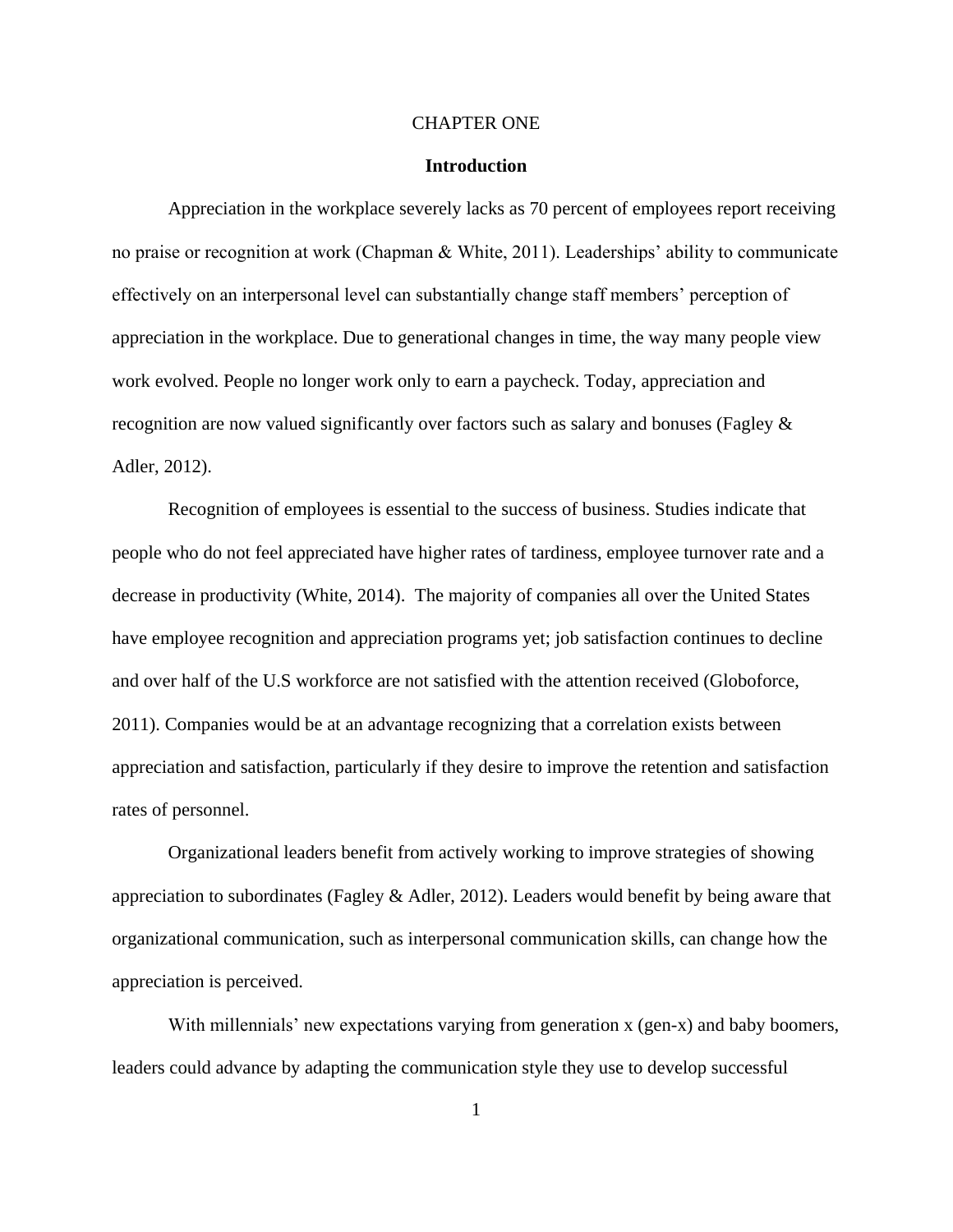interpersonal communication and rapport with personnel. These adaptations transform the organization's culture to align with the changing expectations of the workplace. Effective interpersonal communication impacts employer-employee relationships and the organization's overall success (Abugre, 2011).

#### **Problem Statement**

Little is known about how millennials, generation x and baby boomers respond to appreciation in the workplace and what gesture of appreciative communication is preferred.

#### **Background of the Problem**

The baby boomer generation is currently reaching retirement age, and the millennials are filling the void in the workplace. The outlook millennials have on work are far different than generation x or baby boomers. Millennials want purpose, are driven by development, want coaches instead of bosses, and want to develop their strengths by openly communicating in realtime instead of conducting annual reviews (Gibson, Greenwood, & Murphy, 2009, Hershatter & Epstein, 2010). Because of this, leaders may have to adapt to the new demands of the workforce.

Furthermore, recent research indicates that appreciation in the workplace has substantial value by company personnel. When the workforce feels appreciated and valued, engagement increases, less turnover occurs and both employees and managers experience a sense of pride in the work they complete (White, 2014).

Beck (2016), studied in what manner managers express gratitude versus what employees prefer to receive via various mediums. These mediums included verbally one-on-one, verbally in a group setting, electronic note, handwritten, tangible and monetary. The literature suggests that the most desired medium of gratitude was one-on-one verbal communication. Thus, the researcher will focus specifically on the gesture of appreciation and the positive implications it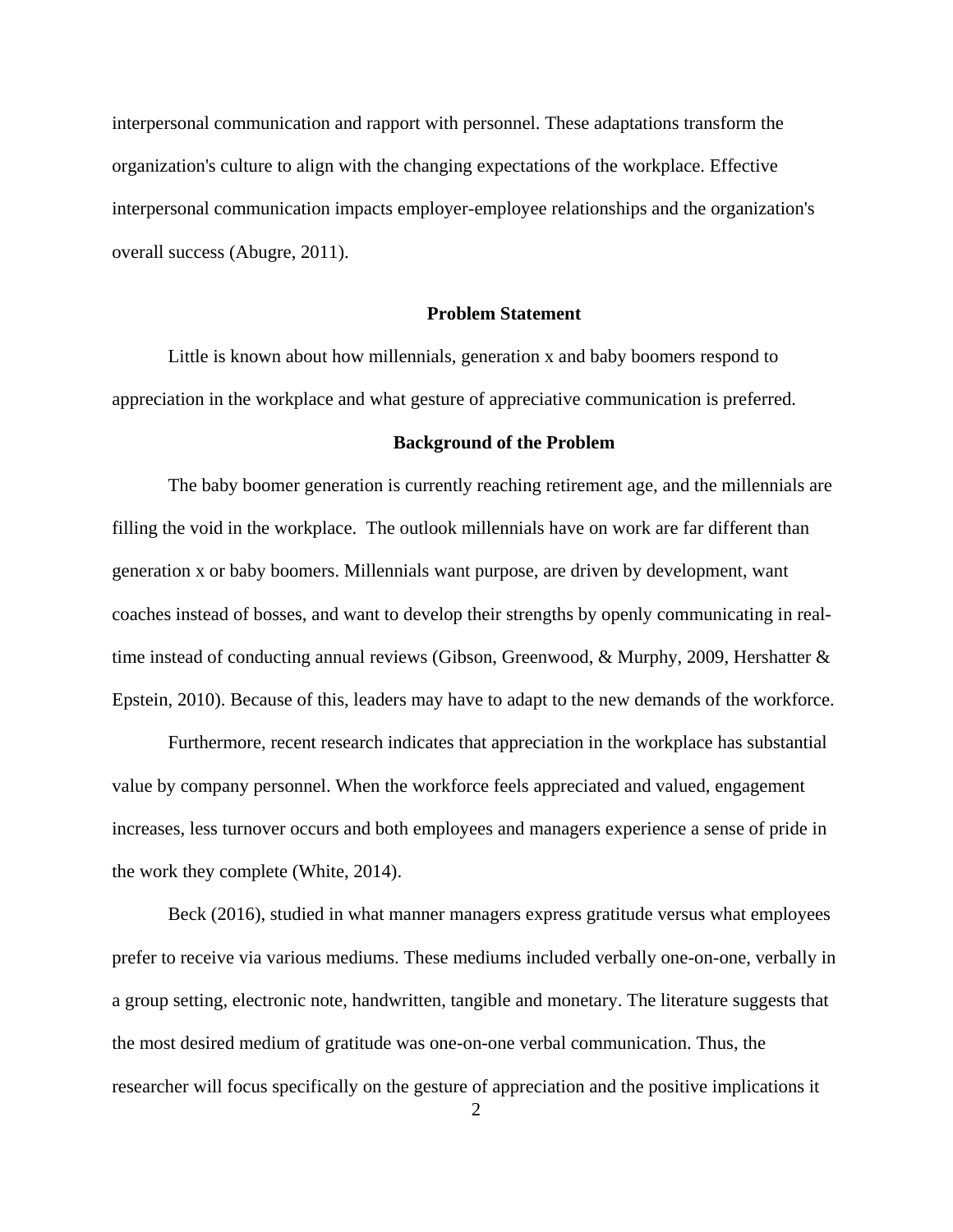may have on the employee. Also, individuals of all ages and from locations across the United States were included in Beck's sample. This study will specifically be looking at workers of all three generations in the Midwest.

Using the correct mediums to express gratitude is just one of the factors that contribute to the perception of appreciation. Between frequency of gratitude and the medium used to portray thanks, leaders are missing the mark on appreciation. Beck (2016) postulates, for every two managers, only one does a worthy job of thanking subordinate personnel.

Other studies indicate the importance of organizational communication between leaders and subordinates. For instance, Abugre (2011) found that good and efficient communication from leadership can affect employees' work behaviors in a positive way and consequently impact organizational work output. This study will be looking at interpersonal exchanges, which is a sub-category of organizational communication.

Solaja, Idowu and James (2016), discovered the relationship between leadership and communication style. Communication style is the individual way of thinking and temperament during an interaction. They revealed prolific communication is linked significantly with quality leadership traits and organizational success.

A leader's communication competence is also a strong predictor of employee job and communication satisfaction (Madlock, 2008). Based on Madlock's findings, supervisors' communication competency and skills have a greater influence on employee outcomes than a supervisors' leadership style.

Previous research and theories focus mainly on leadership styles and its effect on employee outcomes. Research is lacking in management's communication competency and its influence on subordinates, particularly in regards to perception of appreciation.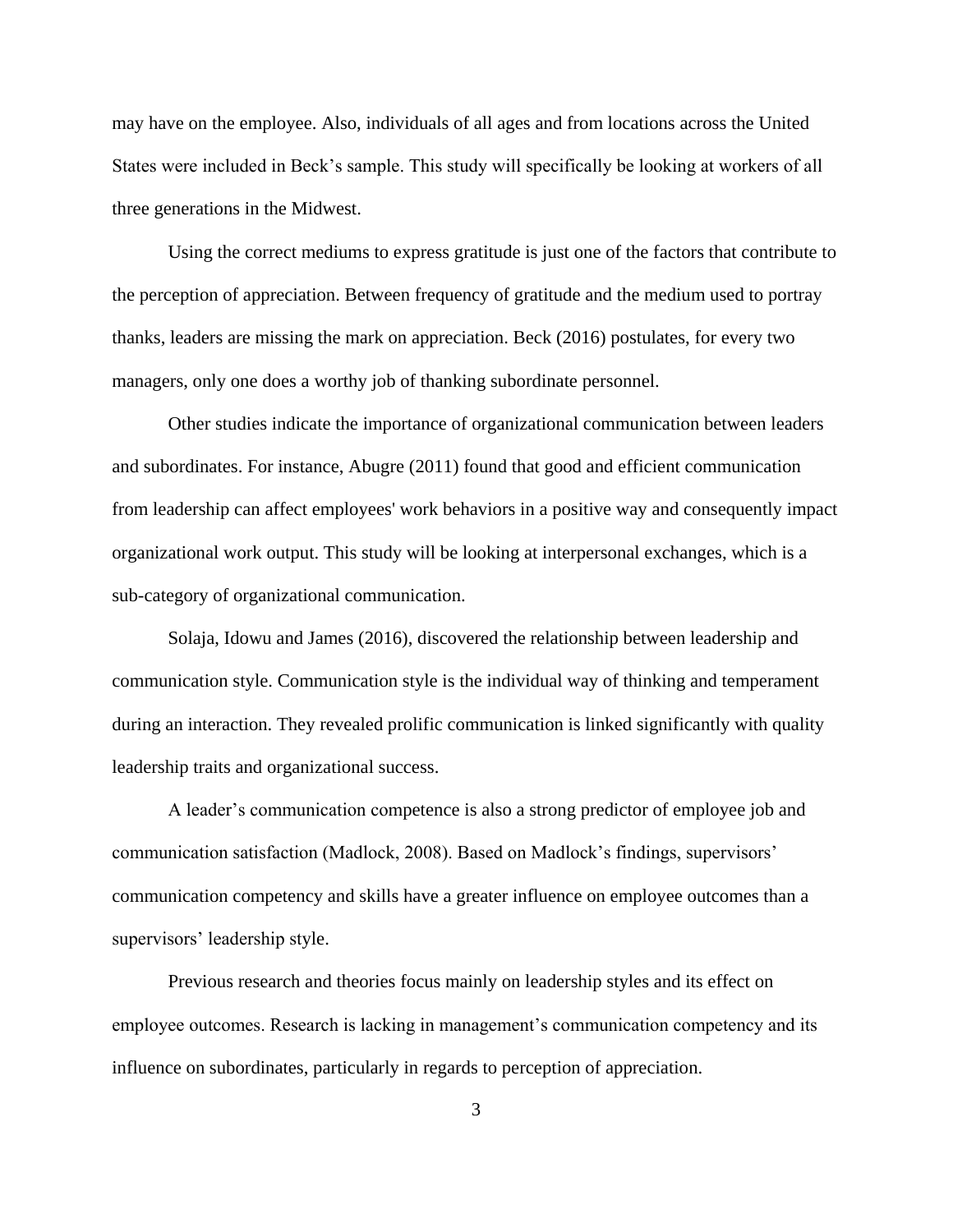Managerial communication styles also affect personnel's attitudes and behaviors.

Dasgupta, Suar and Singh (2013) revealed the way managers communicate (passive, aggressive or assertive) may increase or decreases the amount of perceived supervisor support (PSS) of the employee. PSS at the workplace enriches employees' satisfaction with communication of supervisors and their organization based self-esteem. The amount of satisfaction fosters an emotional bond to the organization and thus reduces tardiness, absenteeism and furthers job performance.

In recent years, the focus in management and leadership made the shift from having the technical skills to lead to people-oriented factors such as excellent interpersonal skills. Nelson (2013), examined what it takes to achieve success as a leader. He found that soft skills, or people skills, such as being a good listener and communicator, are necessary requisites for success. Today's era is known for fierce and ruthless competition and having soft skills as well as hard skills are critical to success as a leader.

Millennials are the new workforce and along with generation x are becoming the new leaders of organizations as baby boomers retire. Appreciation is crucial to job satisfaction and success. Organizational communication, specifically interpersonal communication between leader and subordinate, is also essential. This study will be looking at the combination of both ideas to fill the gap in the knowledge base and complement similar empirical research.

#### **Purpose of the Study**

The purpose of this study is to understand what type of appreciation millennials, gen-x, and baby boomers prefer and how they respond to appreciation in the workplace.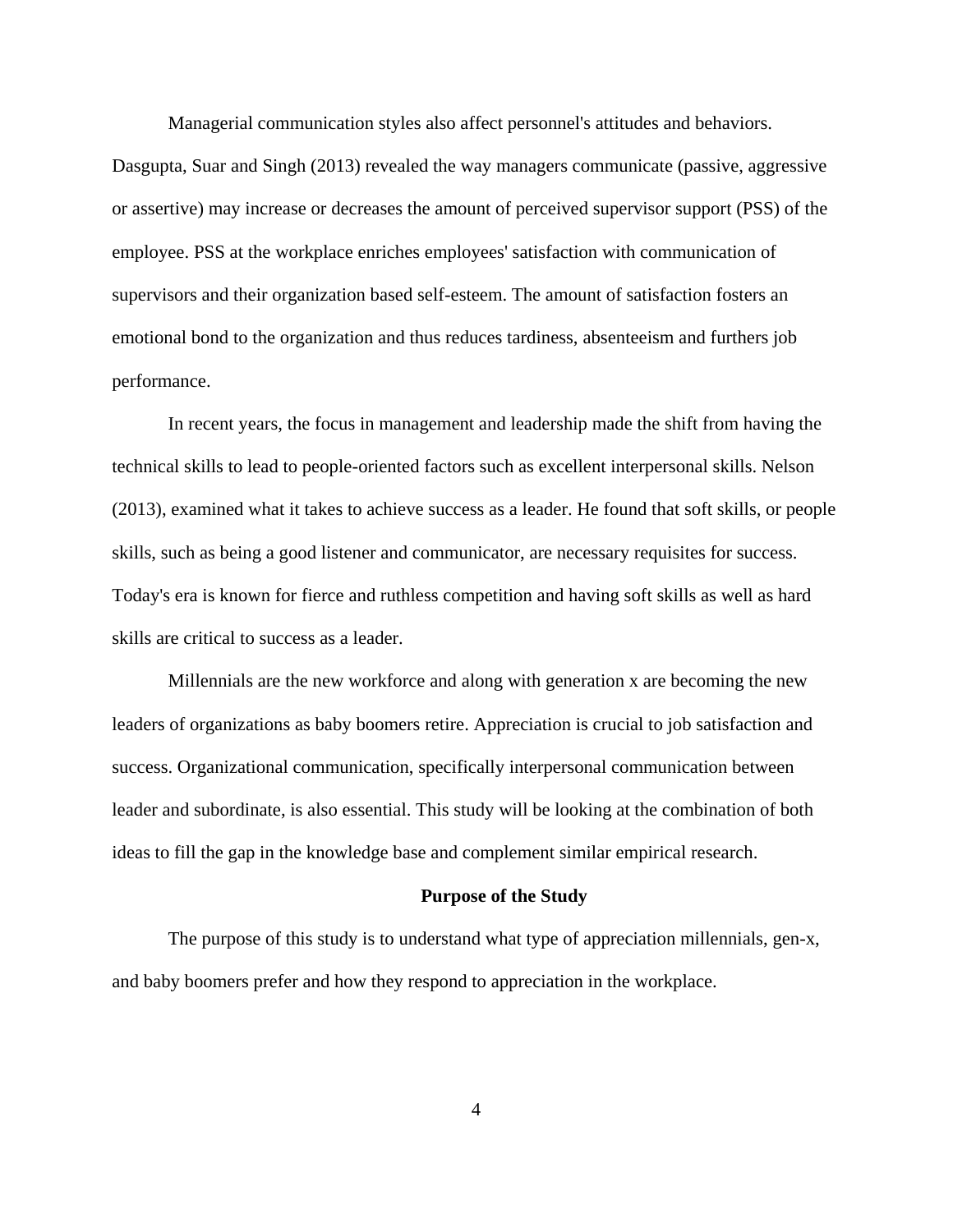#### **Theoretical Framework**

The theoretical framework for this study derives from two theories based on the literature in sociology and transformational leadership. The first theory, Organizational Support Theory (OST), stems from Blau and Homan's Social Exchange Theory. The second theory, Leadermember Exchange (LMX), was developed by Danserewa, Graen, and Haga in 1975.

# **Organizational Support Theory**

Organizational Support Theory explains how the support and praise from organizations affect the overall behaviors of employees. It postulates workers develop a global perception of the extent to which organizations demonstrate appreciation and cares about their well-being, known as perceived organizational support (POS). Employees recognize whether or not the group is supportive and will then return the amount of support to the organization. POS improves by the receipt of praise and approval (Eisenberger and Huntington, 1986).

O'Driscoll and Randall (1999) explored POS and satisfaction with rewards, job involvement, and organizational commitment. A significant link established between POS and job participation and effective attachment to the company. These findings are consistent and supportive of Eisenberger and Huntington's previous work.

Moideenkutty, Blau, Kumar and Nalakath (2001) examined POS and various perceived situational factors. In particular, they explored communication satisfaction with supervisor and labor-management relationship climate. The research concluded a positive correlation exists between POS and communication satisfaction as well as happiness with the labor-management relationship climate.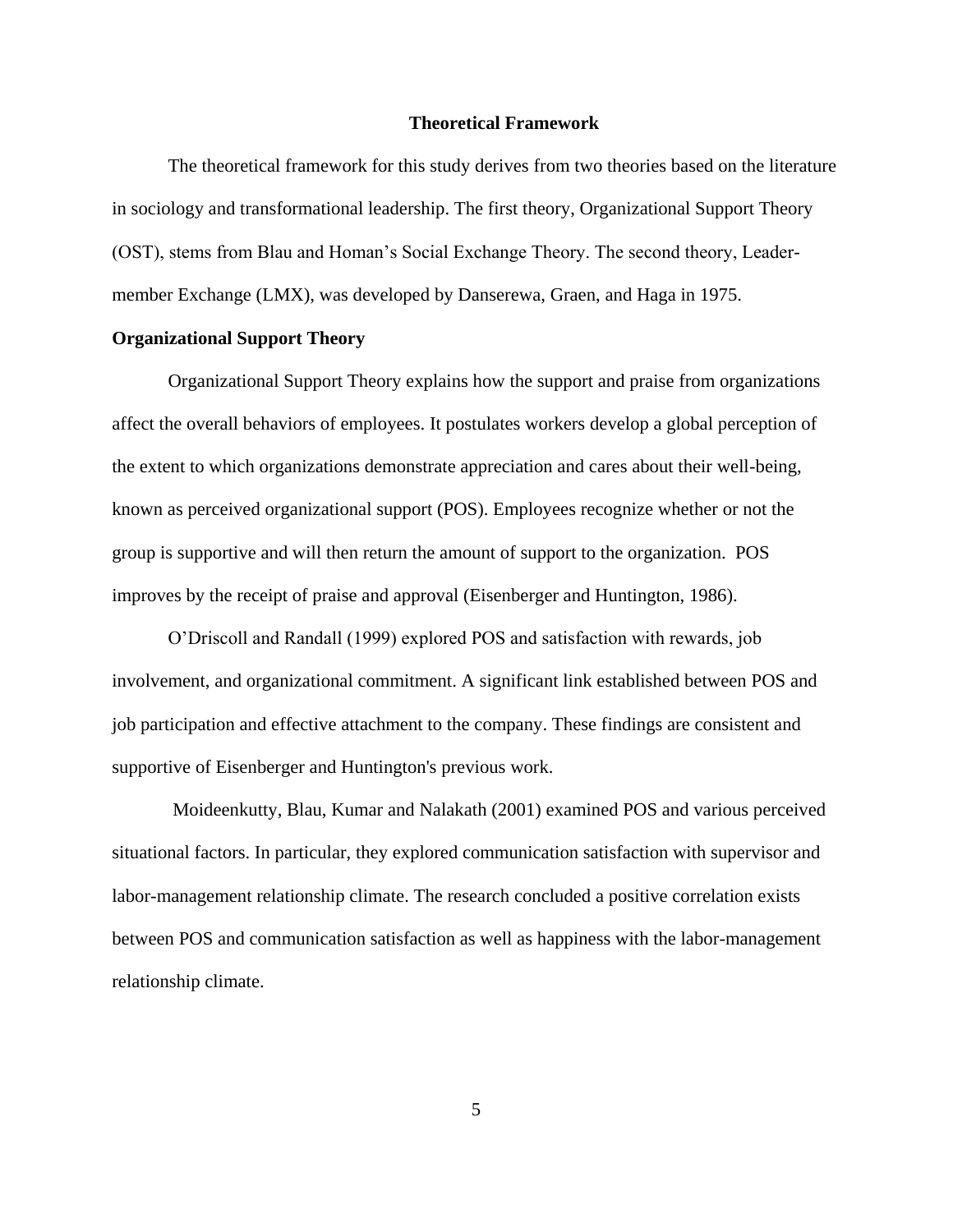# **Leader-Member Exchange**

Unlike other leadership theories, LMX focuses on the dyadic relationship between a leader and a member. According to LMX, the quality of the relationship that develops between a leader and a subordinate is foretelling of the outcomes at the individual, group, and organizational levels (Gerstner & Day, 1997).

The theory aims to maximize organization success by establishing positive interactions between the dyad and points to what people could do to strengthen leadership dynamics. Studies have shown that LMX positively correlates with turnover, performance, and productivity and that the quality of exchange relationships affect subordinates commitment and good will (Truckenbrodt, 2000). Truckenbrodt believes for leaders to survive the challenges of the relentless and ever-changing global market of the 21<sup>st</sup> century, there needs to be an understanding of LMX and the way it can improve dyadic communication exchanges in the workplace.

#### **Research Method**

This study will use a qualitative research method design. Creswell (2014) explains that qualitative research is an approach to exploring and understanding the individuals or groups ascribe to a social or human problem. The historical origin comes from anthropology, sociology, the humanities, and evaluation. Specifically, this study will benefit from using a qualitative design because this method allows the researcher to collect data from participants in their setting and get a better understanding of the whole event and experiences that occur.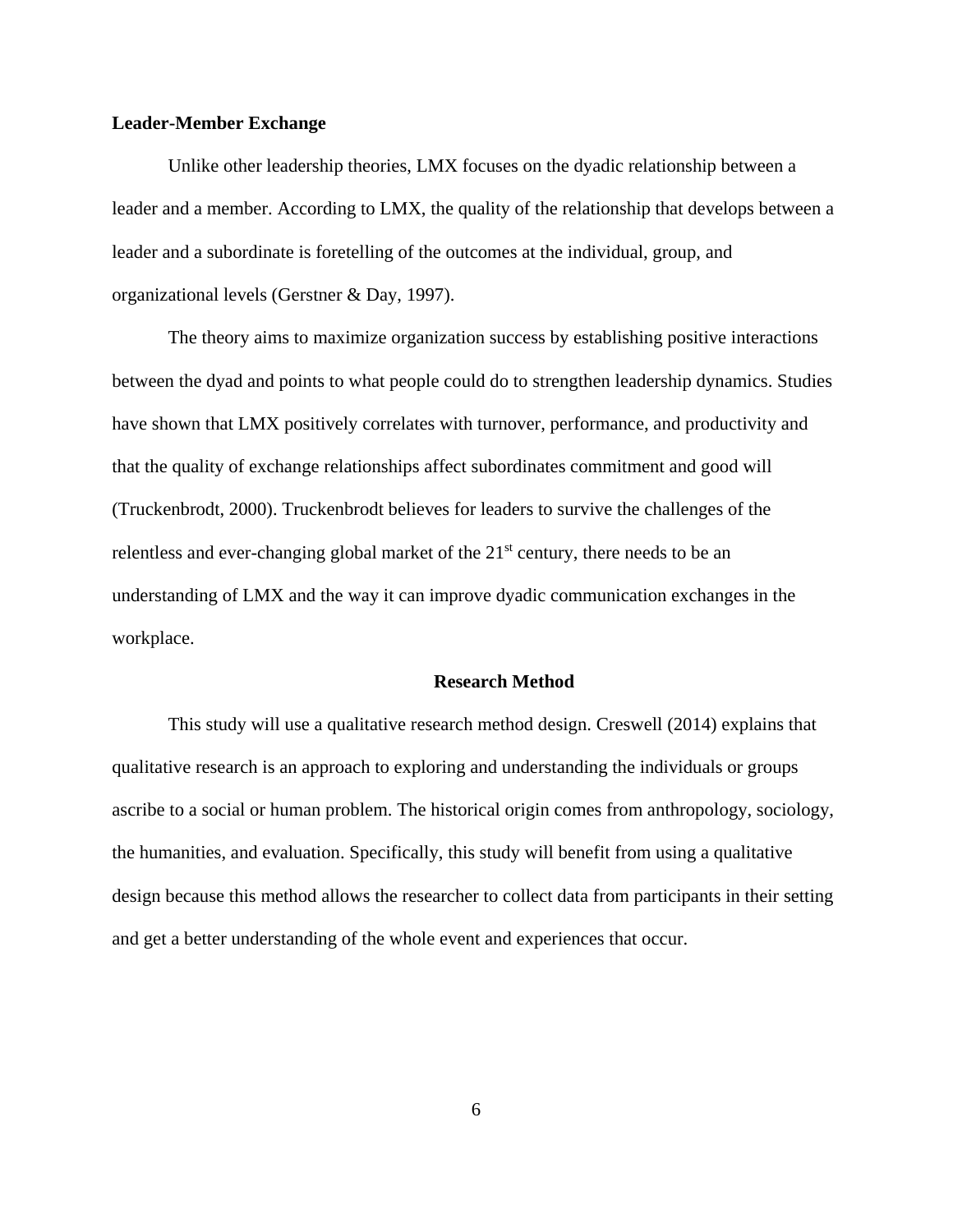#### **Research Questions**

1. What type of gestures of appreciation do millennials, gen-x, and baby boomers prefer? 2. How do millennials, gen-x, and baby boomers respond to appreciation from leadership in the workplace?

# **Definition of Terms**

**Appreciation:** is defined as acknowledging the value and meaning of something—an event, a person, behavior, an object—and feeling a positive emotional connection to it (Adler & Fagley, 2005).

**Baby Boomer**: human beings born between the years 1946 and 1964 (Fry, 2016).

**Generation:** an identifiable group that shares birth years, age location and significant life events at critical developmental stages (Kupperschmidt, 2000).

**Generational Cohort:** a generation who share historical or social life experiences (Jurkiewicz & Brown, 1998).

**Gen-x:** human beings born between the years 1965 and 1980 (Fry, 2016).

**Gratitude:** a feeling of thankfulness directed toward others that emerge through social exchanges between helpers and beneficiaries (Blau, 1964).

**Interpersonal communication:** is the close, supportive, relationship-maintaining communication occurring between two or more people (Floyd, 2014).

Leader: A leader is one or more people who selects, equips, trains, and influences one or more follower(s) who have diverse gifts, abilities, and skills and focuses the follower(s) to the organization's mission and objectives causing the follower(s) to willingly and enthusiastically expand spiritual, emotional, and physical energy in a concerted, coordinated effort to achieve the organizational mission and objectives (Winston & Patterson, 2006).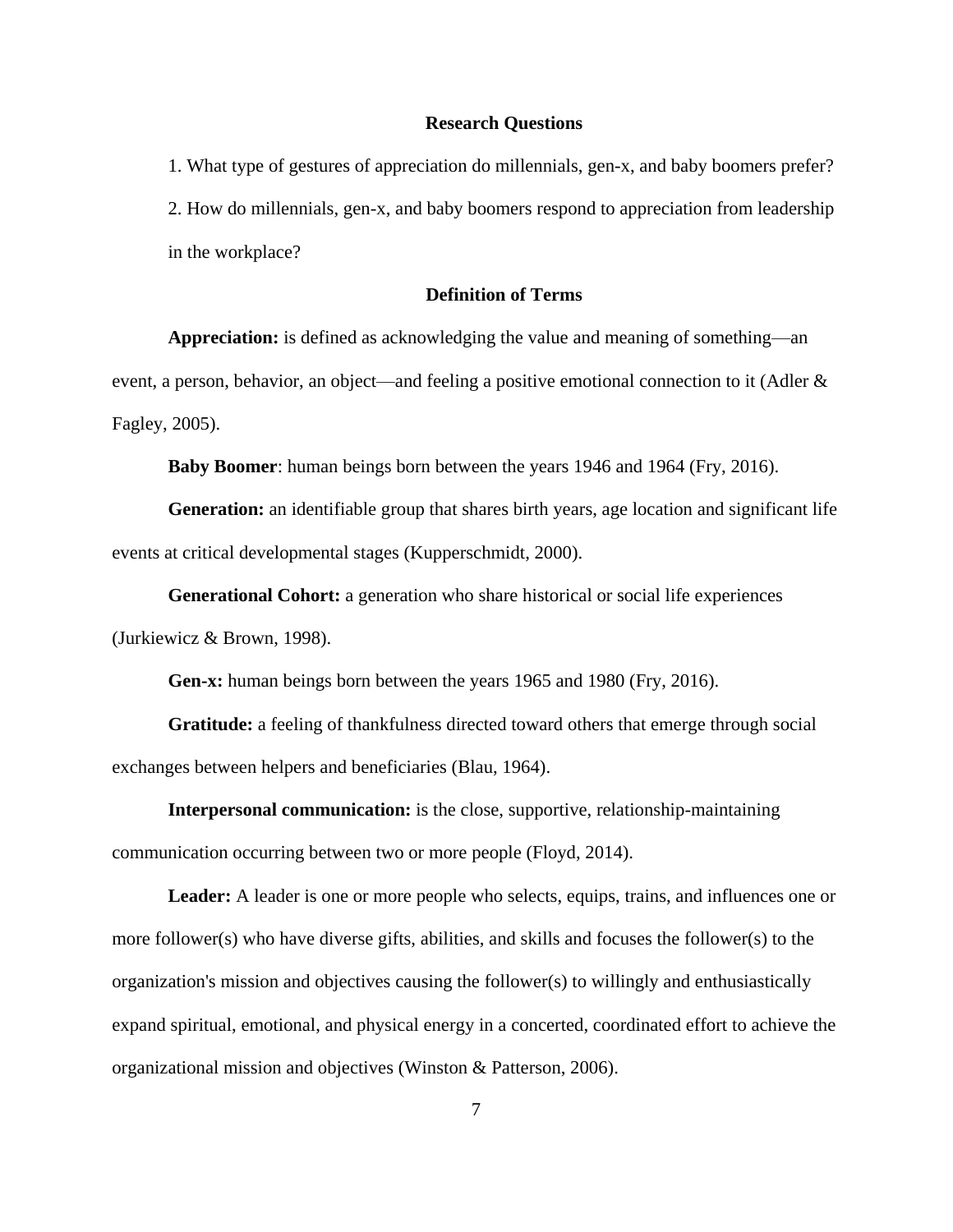**Millennial**: human beings born between the years 1981-1997 (Fry, 2016).

**Organizational communication:** the interaction required to direct a group toward a set of common goals (Eisenberg, Goodall Jr., Trethewey, 2009).

**Superior**: the person to whom you report, from whom you take orders, your leader (Daniels, Spiker, & Papa, 1997).

**Subordinate**: a person at any organizational level that reports to a superior (Daniels, Spiker, & Papa, 1997).

#### **Limitations**

While conducting this study, it is beneficial to address the limitations of the research. A few of the limitations of the study will be the willingness of the subjects to participate and the truthfulness of the responses of the participants. While the researcher will strive to get as much data as possible, the subjects that will be studied work many hours and overloaded schedules. Some workers may not be able to find the time to answer the questions or respond appropriately. Thus, the small sample size may not be faithful to the representation of the whole population.

Participants also could feel concern that any or all input would be shared or discovered by the leader. One might believe that the job could be impacted by the exchanged information if it were negative in any way. The researcher will provide information and a setting in which the participant will feel comfortable and confident of the studies' anonymity. By offering multiple options and avenues for filling out the survey, the researcher will address the limitation of time and busyness.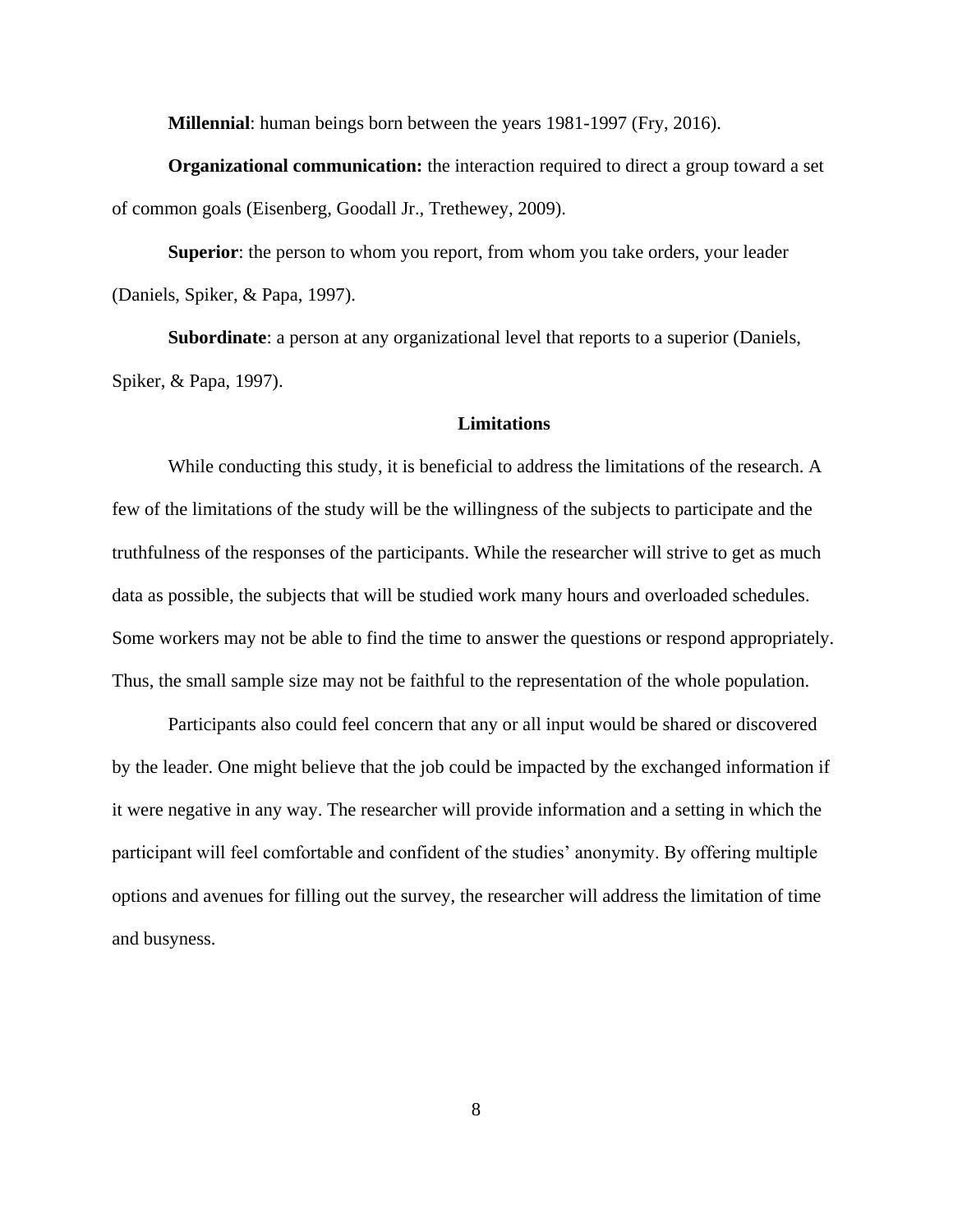#### **Delimitations**

The study was delimitated to two chiropractic offices in Southeastern Minnesota and Southwestern Wisconsin and the general Midwest. Previous research included participants from across the United States, and this study sought out to see if the results would be the same in this region.

# **Significance of the Study**

A study of appreciation in the workplace is significant for many reasons. First, the study will help to reveal the significance of communication as well as the importance of appreciation in the workplace. The findings will give leaders an understanding of how they can influence appreciation in the workplace via their interpersonal communication skills. Leaders who want to enhance recognition in the workplace will benefit from the findings of this research. The study will give leaders and businesses an advantage by using the results to improve workplace culture and satisfaction of employees.

The findings will add to prior research that has been conducted but will specifically give insight on the thoughts of three differing generations. While the study will be carried out in chiropractic offices, the study will benefit people in all types of businesses or organizations. Future leaders can use this information to become better communicators and ensure the subordinates feel appreciated.

#### **Summary**

Five chapters make up this research study. The first results introduced the foundation of the study and provided a summary of the research to date. A problem statement was created to concisely describe the problem. The purpose of the study explained why the researcher chose to explore this topic. The chapter then gave a theoretical framework to support the perspective of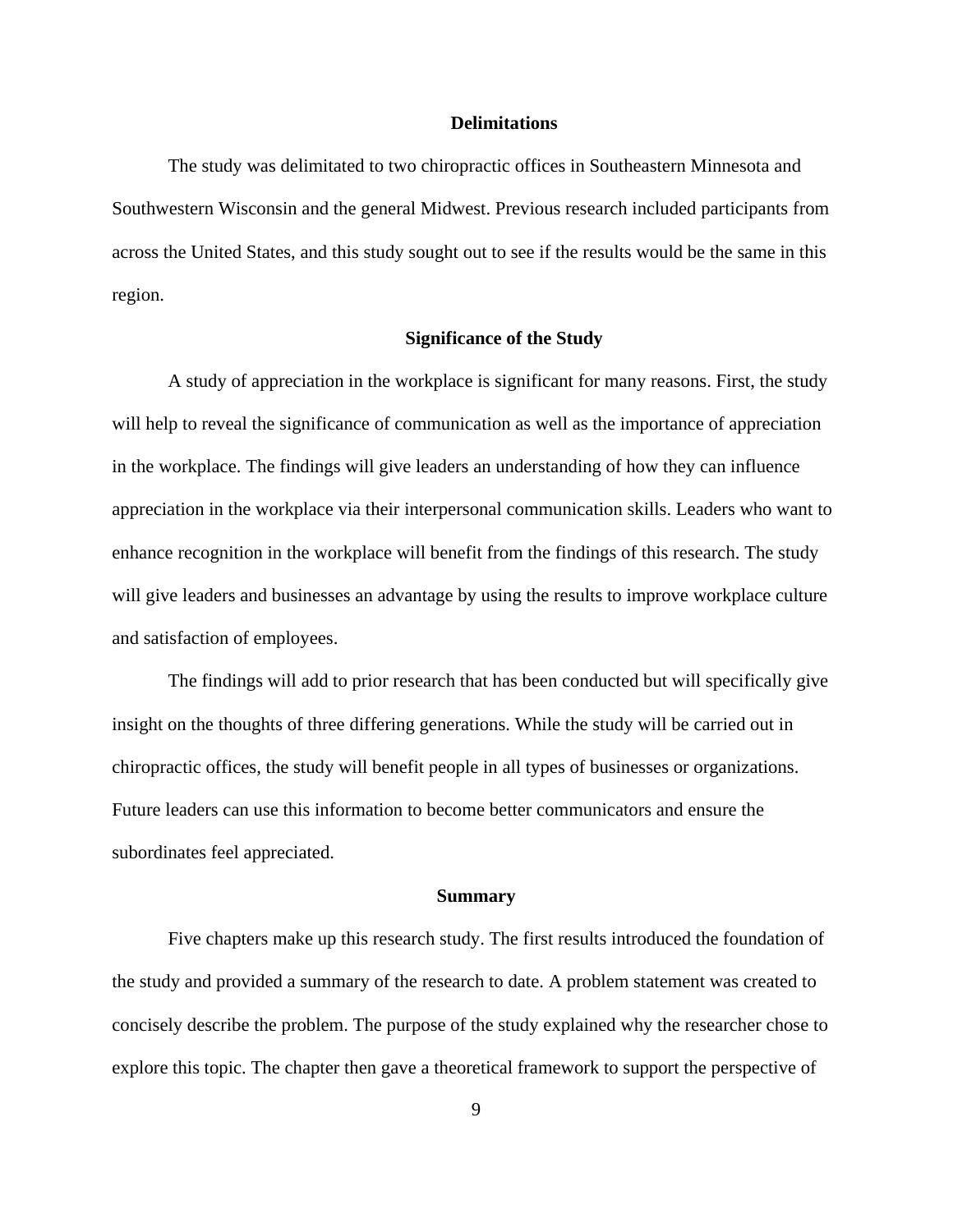the study. Two research questions were established to address the problems discussed. Finally, this chapter explained the significance of the research and to whom the study would be beneficial.

The following literature review chapter identifies, discusses, and synthesizes relevant studies to the existing research. The third chapter, methodology, will identify and support the researcher's choice of research design and the steps taken to select the sample and collect the data. The setting, assumptions and procedures of the study will be explained in detail. Chapter four will present the results and outcomes of the data. Finally, chapter five will discuss the findings of the research which will include the researcher's interpretation of the findings, how it connects to the theoretical framework provided, give suggestions for future research and the conclusion.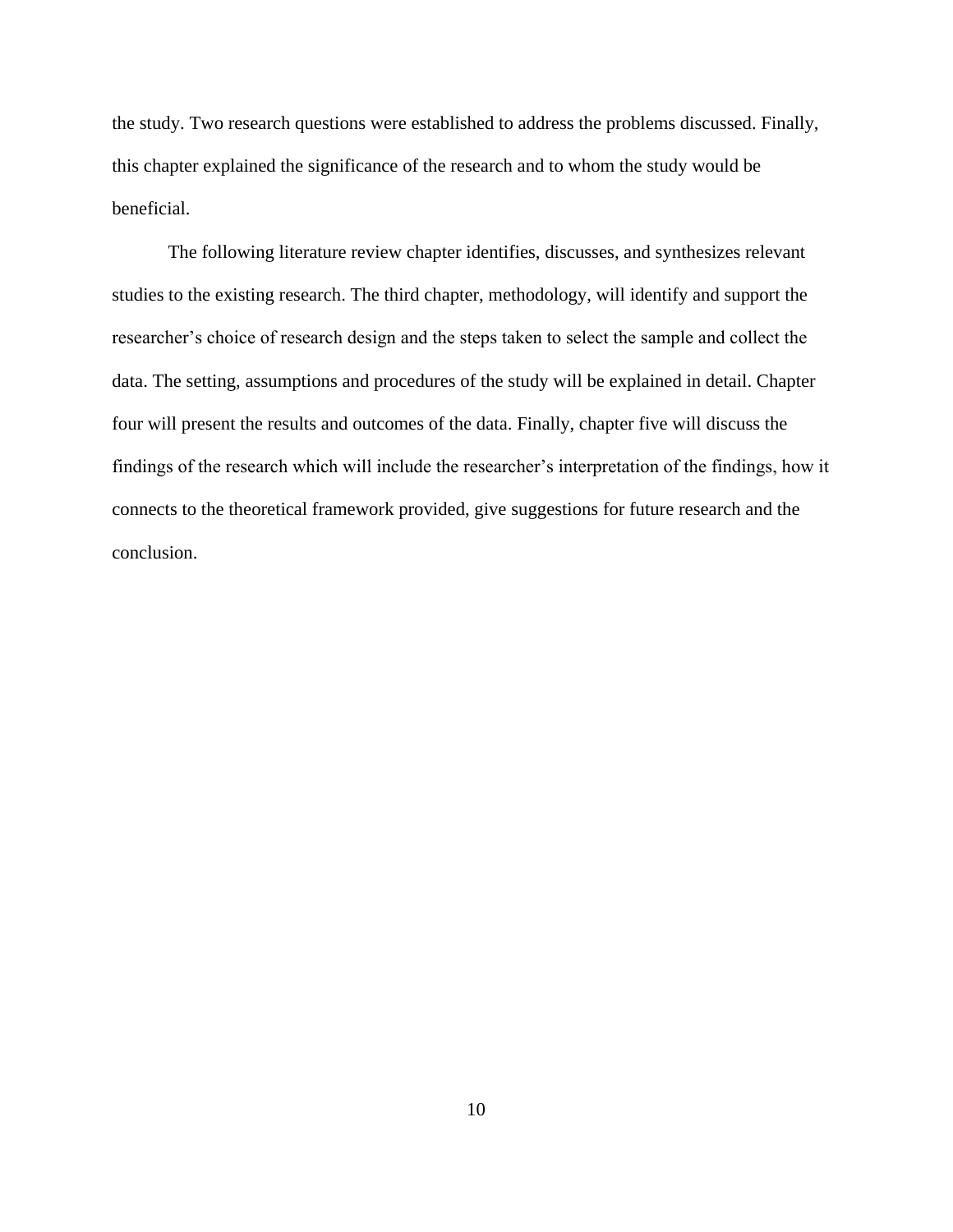#### CHAPTER TWO

#### **Literature Review**

This study will explore millennials', gen-x and baby boomers' perception of appreciation at work based on leaders' interpersonal communication skills. The purpose of the literature review is to identify, discuss and synthesize studies relevant to the current research. The review will inform the necessity to consider the emerging need to understand differing generations and the perception of appreciation from leadership in the workplace.

Five sections comprise the literature review. The first section will provide the theoretical background to support the research. Section two will offer a historical perspective of appreciation in the workplace as well as past literature on organizational and interpersonal communication. Section three will review the generational differences that exist in the workplace. Section four will consist of various parts of leadership communication including organizational and interpersonal communication. Finally, the fifth section will discuss the aspects of appreciation.

#### **Theoretical Background**

The overarching theories to support this study are Leader-Member Exchange Theory (LMX) and Organizational Support Theory (OST). OST was provided as the lens to look at generational perception of appreciation in the workplace. LMX detailed the importance of the relationship between supervisor and subordinate.

#### **Organizational Support Theory**

Organizational Support Theory (OST) is grounded in the idea that employees cultivate general beliefs regarding the extent to which the organization values their contributions and cares about their well-being. Perceived organizational support (POS) elicits staffs' obligation to care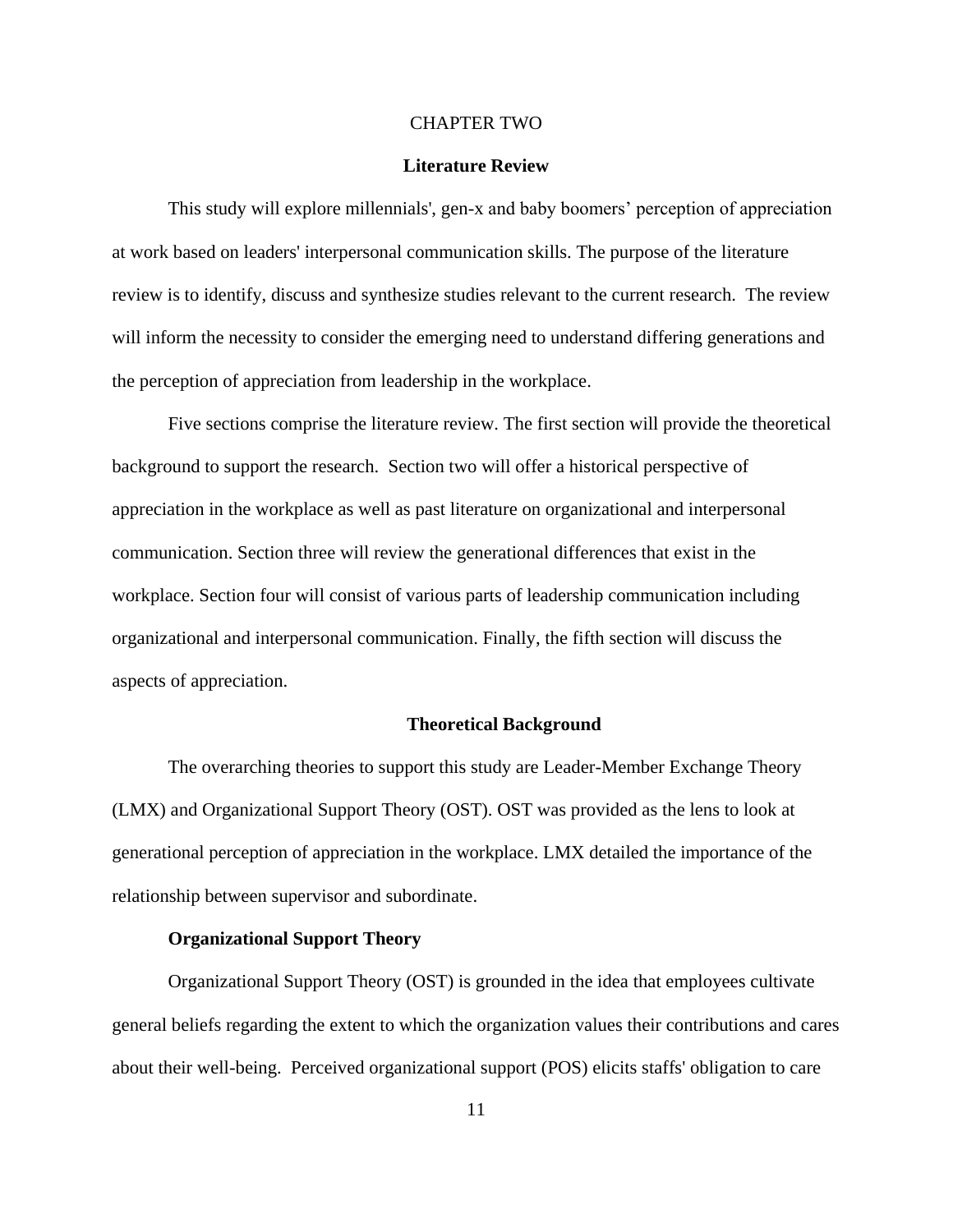about the companies' well-being (Eisenberger, Huntington, Hutchinson, & Sowa, 1986). This indebtedness generates a feeling of responsibility to the organization and thus, increases the workers' commitment to stay (Eisenberger, Armeli, Rexwinkel, Lynch, & Rhoades, 2001). In comparison, perpetual indications of weak POS reduces the employee's perceived obligations to the employer (Eisenberger, Cummings, Armeli, & Lynch, 1997).

In addition to commitment, POS affects the workers' job satisfaction, organizational citizenship behaviors (Moorman, Blakely, & Niehoff, 1998) and job performance (Eisenberger et al., 1997). OST asserts that based on the norm of reciprocity (Gouldner, 1960), employees exchange effort and loyalty to the organization for tangible incentives such as pay and benefits as well as socio-emotional benefits. Socio-emotional benefits involve approval, caring and esteem (Eisenberger et al., 1986).

More recently, researchers shifted the focus of POS into the twenty-first-century world of work. Baran, Shanock and Miller (2012) contend the industrial landscape has transformed in the past decade. Due to rapid globalization, the importance of managing an international workforce is increasing. To successfully compete in the global economy, POS theory continues to provide leaders a solid foundation on which to develop diverse work relationships across cultures and nations.

Neves and Eisenberger (2012) extend the research of POS by exploring management communication and employee performance. They revealed when individuals receive benefits in the form of open communication from leadership; the workers feel obligated to reciprocate appropriately by increasing task performance. Thus, management communication is a necessary antecedent of POS. Employees use the cues given by supervisors through dialogue exchanges to understand the relationship established within the organization. These findings promote Allen's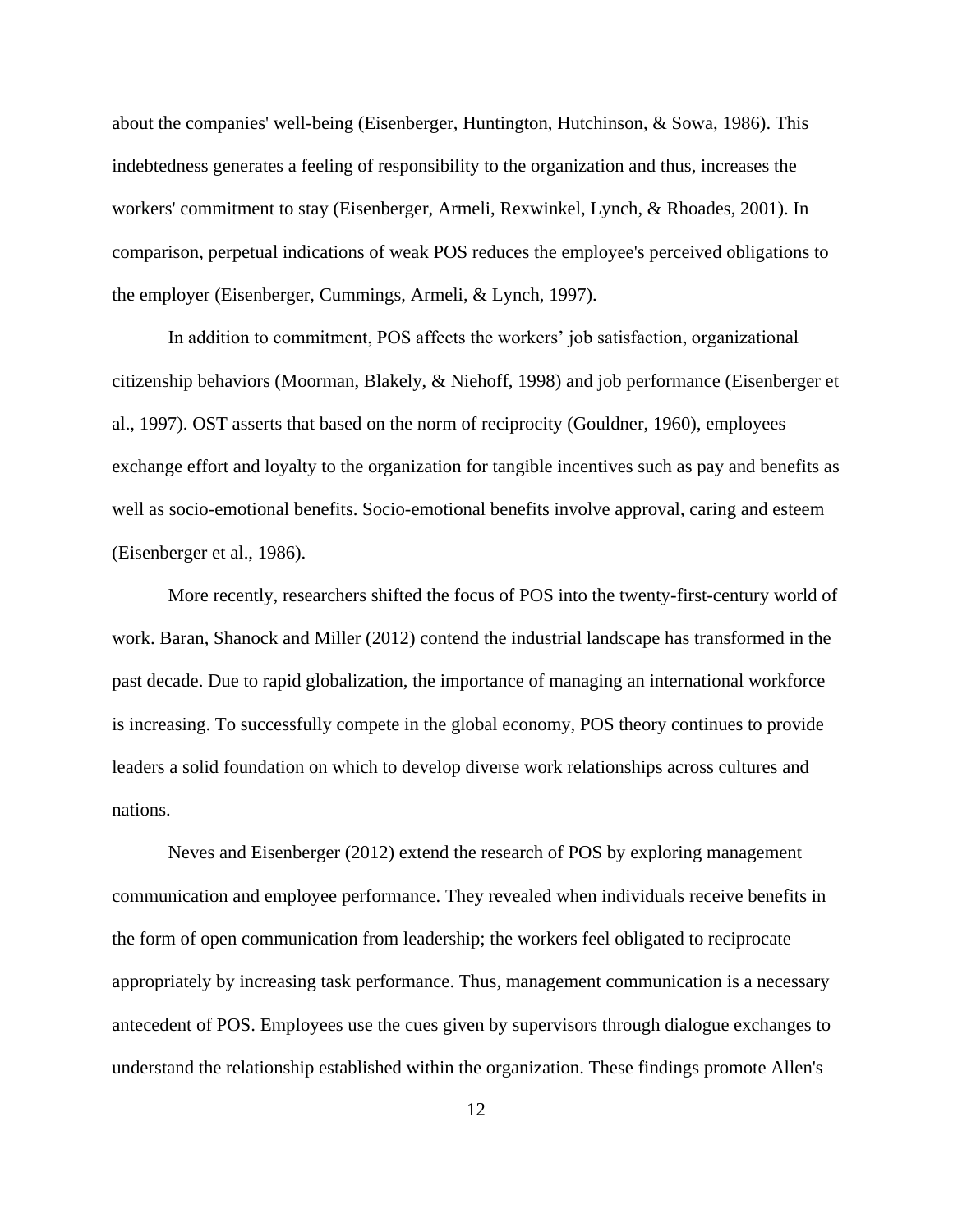(1992) study confirming top management's communication skills correlate with perceived organizational support.

Research confirms Organizational Support Theory is relevant to today's workforce (Neves & Eisenberger, 2012, Baran et al., 2012) and continued research would be beneficial in understanding the relationship between communication and POS. This study will examine how leadership's gestures of appreciation influence millennials, gen-x and baby boomers and what this indicates for perceived organizational support.

#### **Leader-Member Exchange Theory**

The theoretical framework of Leader-Member Exchange (LMX) explores the quality of supervisor-subordinate interpersonal relationships. The premise behind LMX is that superiors form one of three differentiated dyadic relationships with subordinates based on various types of exchanges. These relationships classify as in-group, middle-group, and out-group. (Graen & Uhl-Bien, 1995).

The quality of the connection that develops between a leader and a follower is significant. This has the ability to affect an individual, group, and organizational outcomes. From an employee viewpoint, a high-quality relationship with the supervisor consists of significant levels of mutual support, respect, and trust (Gerstner & Day, 1997). Thus, high-quality exchanges create in-group relationships, moderate quality exchanges generate middle-group, and lowquality exchanges produce the out-group relationships (Graen & Uhl-Bien, 1995).

High-quality exchanges result in greater amounts of support, communication, and responsibility. Scandura and Schriesheim (1994) discovered in-group subordinates are perceived as more productive and rated higher in job performance. Moreover, these subordinates report overall higher levels of satisfaction at work than out-group members (Sherony & Green, 2002).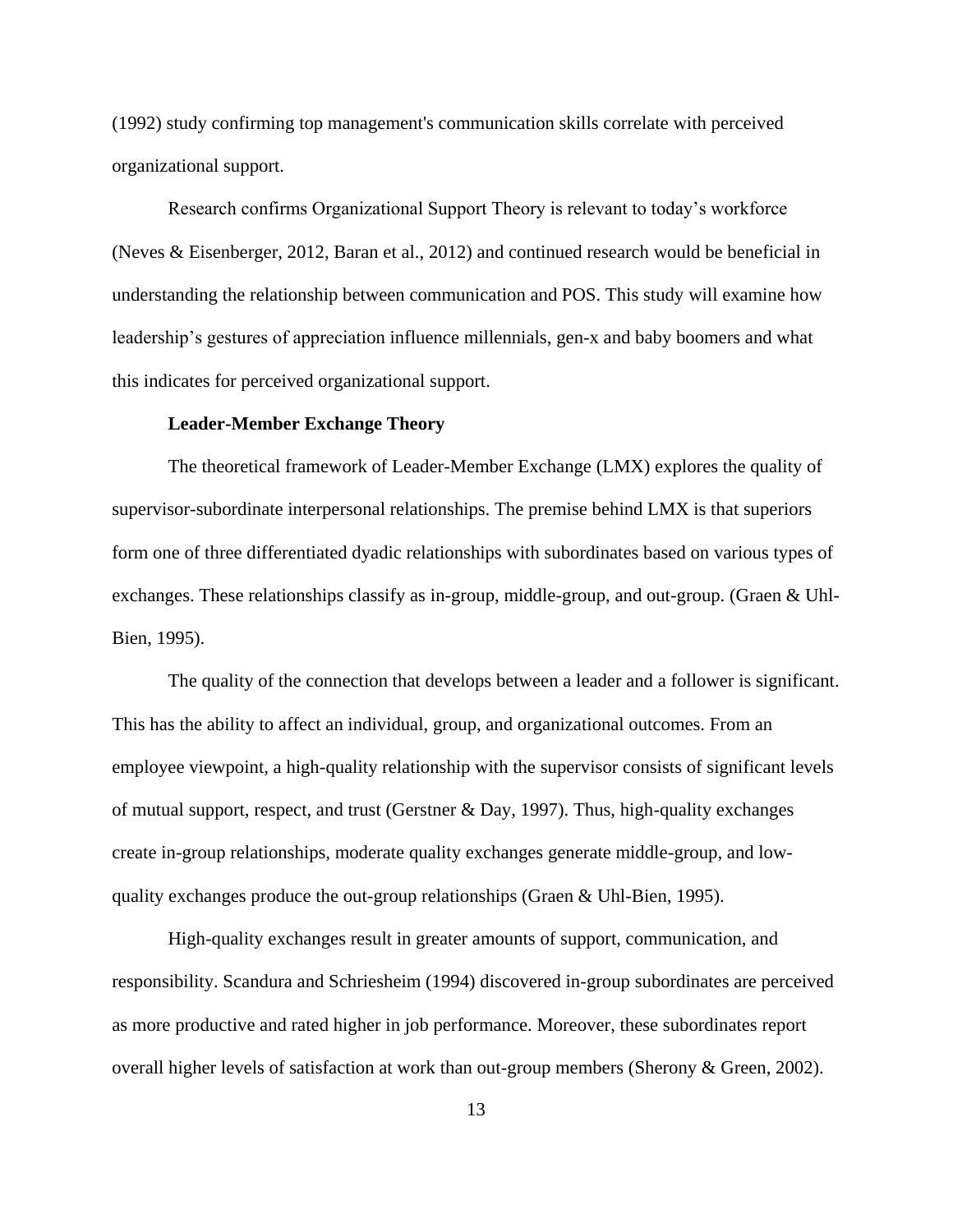Similarly, Myers (2006) postulates participants who experience in-group relationships with instructors are more motivated to communicate. While the Myers study was situated with college students, the findings suggest that high-quality in-group relationships have a positive effect on communications.

Advocates of LMX have shown that leaders do not act consistently toward all subordinates and treat subordinates in different ways. Conversely, open, supportive, and trust-based communication may be the ideal superior-subordinate relationships. The quality of exchanges impacts workers' interactions with leaders (Daniels, Spiker, & Papa, 1997).

LMX also offers leadership implications. In-group members are proven to have higher work productivity, job satisfaction, motivation, and engage in more citizenship behaviors (Lunenburg, 2010). Lunenburg suggests leaders benefit by cultivating as many high-quality relationships with employees as possible.

#### **Historical Perspective of Appreciation**

One of the first experiments conducted to observe employees in the workplace occurred in the late 1920's and early 1930's. This series of experiments, later referred to as the Hawthorne effect, took place at a Western Electric factory under the supervision of Mayo. The study was set to observe variances in worker productivity when conditions, such as lighting and rest breaks, changed (Jones, 1992). While many factors had an impact on productivity, the experimenters concluded one of the most important factors behind increased productivity was improved personal relations between workers and management (Wickstrom & Bendix, 2010).

 Since the Hawthorne experiments, scholars have taken much interest in organizational behavior and the different impact factors may have on its success (Weinberg & McDermott, 2002). However, appreciation in the workplace is a relatively new notion (White, 2014).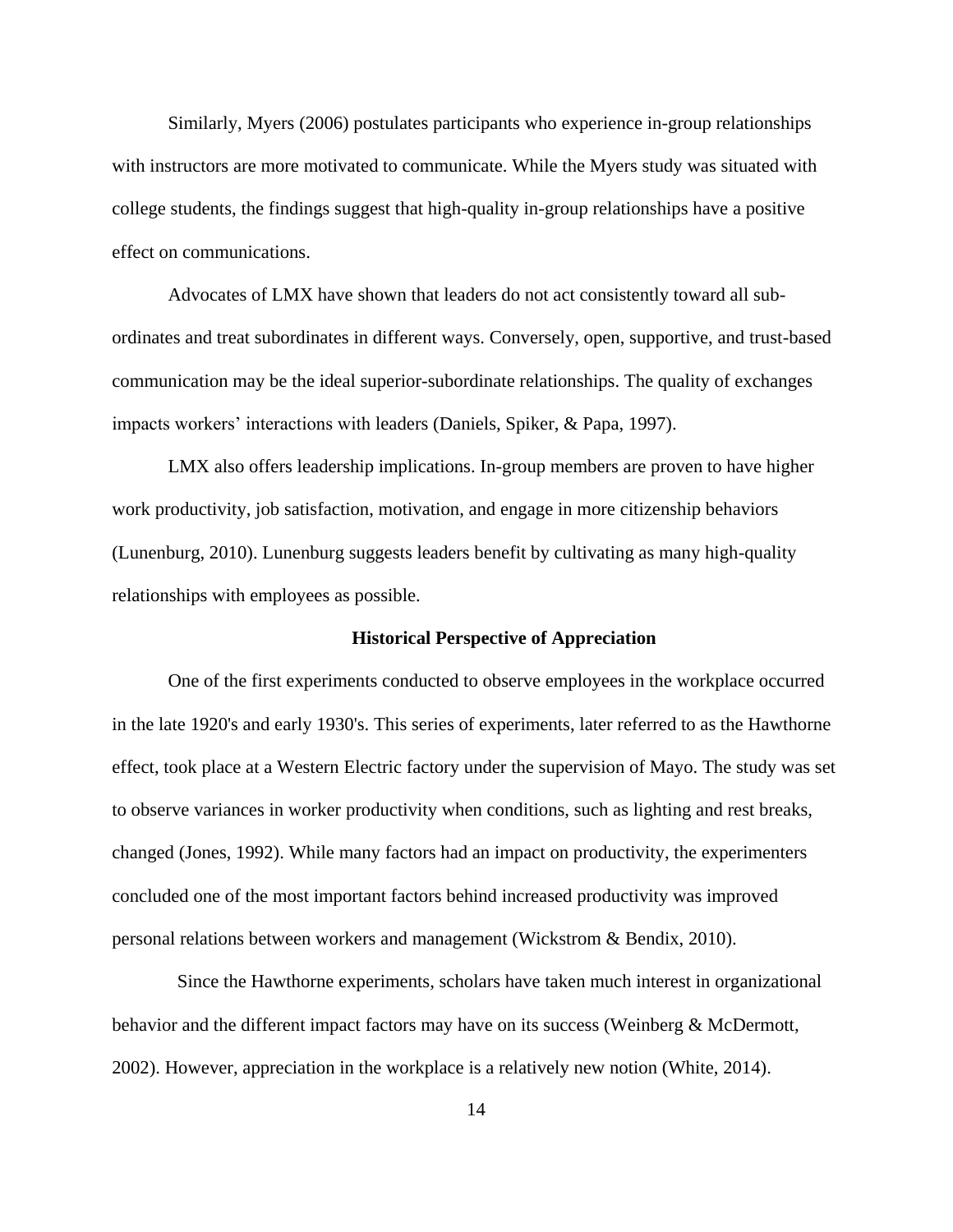Historical studies on appreciation focus primarily on relationships, personal emotions, psychological benefits and social life.

Regardless, the concept and aspects of appreciation remain the same across all fields. Therefore, historical inquiries and findings should not be dismissed. Social psychologists, Emmons and McCullough (2003) recognized the interest the general population had in the construct of gratitude and studied the effect of a grateful outlook on well-being in daily life. Gratitude-outlook groups presented heightened well-being, signifying that having a keen focus on daily blessings has emotional and interpersonal benefits.

Psychologists Adler and Fagley (2005) stated that appreciation is a disposition, but it is also something people can learn over time, which makes it a valuable construct to measure. They identified eight aspects of appreciation; they have focus, awe, ritual, present moment, self/social comparison, loss/adversity, interpersonal and gratitude. According to their research, gratitude refers to noticing and acknowledging a received benefit and feeling thankful for the efforts and actions of others. An overall level of appreciativeness can be found by combining all eight aspects.

Social scientists, Watkins, Woodward, Stone and Kolts (2003) took an interest in gratitude as a trait and evaluated the relationship between gratitude and subject well-being. Grateful individuals have a sense of abundance, appreciate simple pleasures, and appreciate the contributions of others to their welfare. Being a grateful person increases overall happiness and the likelihood of showing gratitude to others. Adler and Fagley's (2012) study substantiates the significant relationship between appreciation and the positive correlation between life satisfaction and feelings of well-being.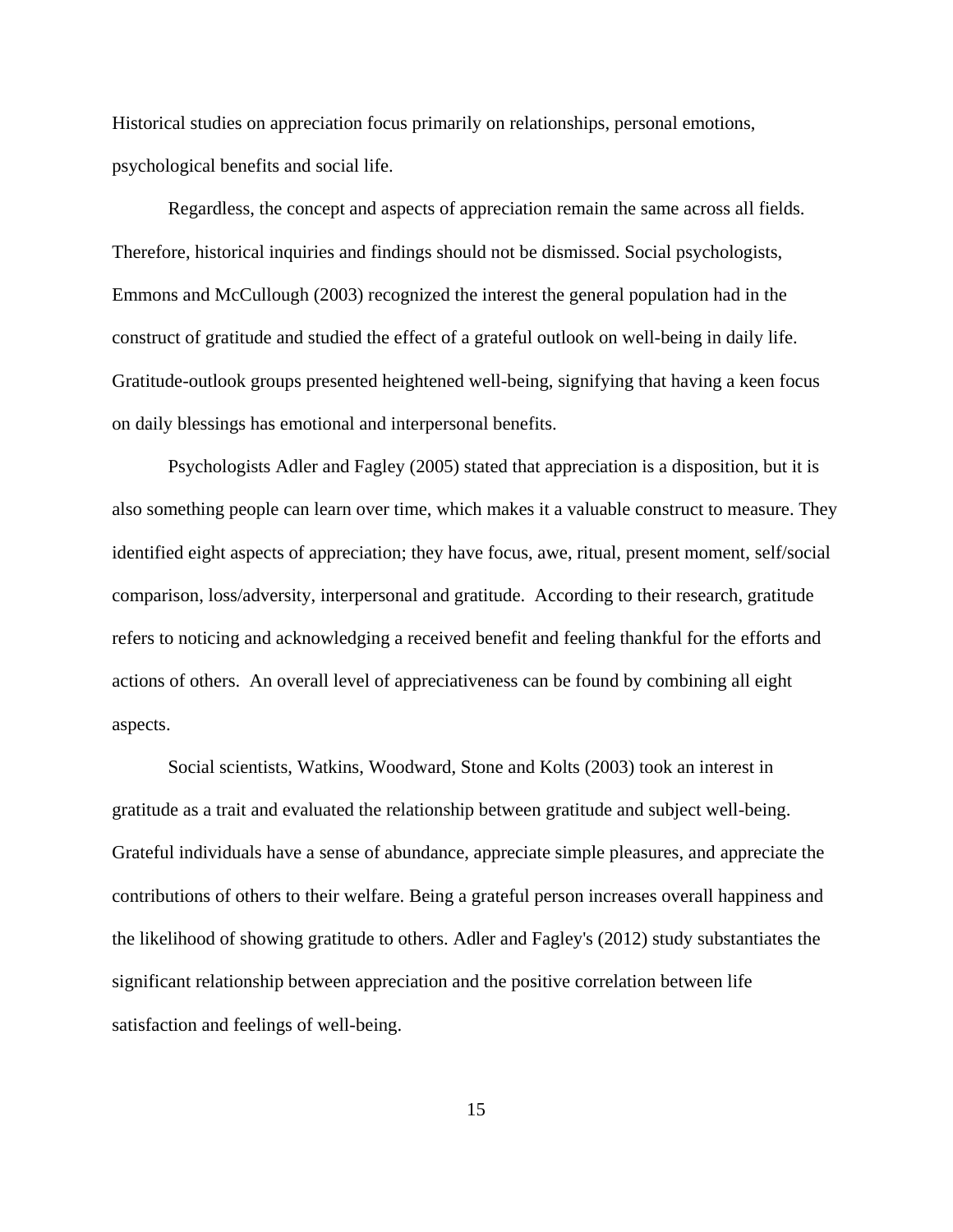#### **Historical Perspective of Organizational Communication**

In 1976, a comprehensive review by Porter and Roberts determined that studies of communication in the workplace were grossly underrepresented in the empirical research literature and suggested future research in the effects on both individual and organizational levels. However, Roberts and O'Reilly (1979) completed a review of communication studies literature and discovered three categories were consistently discussed. These included the effects of power and status on superior-subordinate communication, trust as a moderator, and semanticinformation distance as a source of misunderstanding between management and staff. Roberts and O'Reilly suggested future research be increasingly developmental and longitudinal in nature.

Since then, researchers such as Hatfield and Huseman (1982) began to look at the relationship between communication amongst managers and subordinates and the congruent satisfaction with work, supervision and job satisfaction. Through this study, it became apparent communication significantly related to satisfaction in the workplace. Subsequently, Snyder and Morris (1984) reviewed perceived communication variables and overall organization performance. The quality of supervisory communication and information exchange within colleague workgroup were strongly related to overall organizational performance.

Organizational communication is essential to strategic direction and employee commitment, as well. Mayfield and Mayfield (2002) and Van den Hooff and Ridder (2004) maintain leader communication strategies increase worker loyalty. Management can stimulate employee dedication to the organization by enhancing the quality of task related exchanges. Leadership that exhibits openness in communications achieves a higher trust relationship. Trust also creates a supportive and committed attitude in employees (Van den Hooff & Ridder, 2004).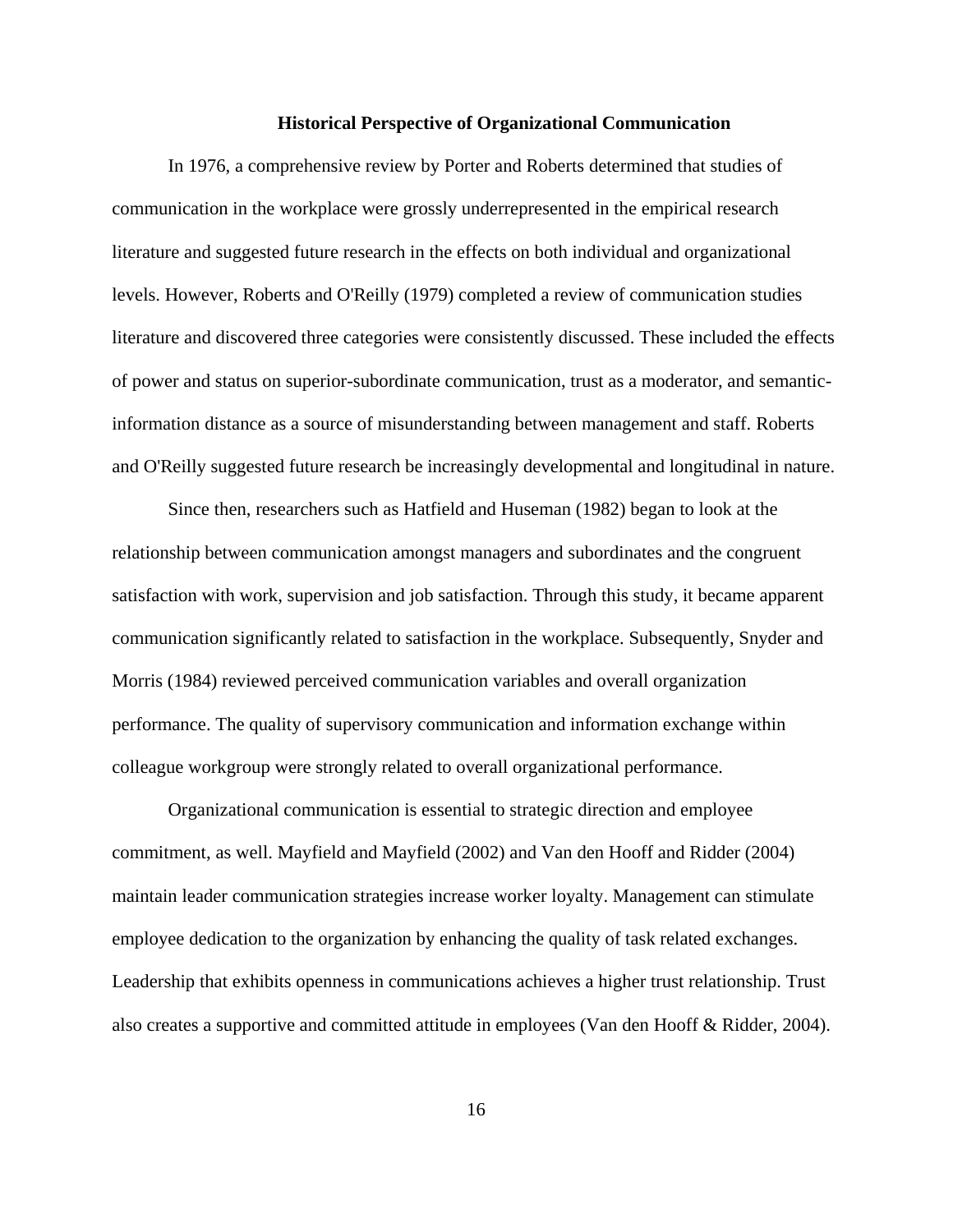#### **Generational Differences in the Workplace**

Generations differ in many aspects including attitudes, beliefs, values, motivation and work style preferences. These differences are believed to influence how each generational cohort views leadership and worker roles in the workplace. As new workers enter the workforce, managers are encouraged to observe generational differences and take into account generational organizational values (Sessa, Kabacoff, Deal & Brown, 2007).

# **Millennials**

One of the most evident differences between Millennials and other generations in the workplace is their unique relationship with technology. Technological developments over time played a key role in the way they learn, interact and communicate (Hershatter & Epstein, 2010). Millennials personify with terms such as tech-savvy, social networking and constant connectedness (Gibson et al., 2009). They prefer to learn both hard and soft skills on the job (Tolbize, 2008).

Crumpacker & Crumpacker (2007) state millennials are stereotypically spoiled, absentminded, and dependent on technology. Work ethic is group-oriented and multi-tasking. As for feedback, they seek prompt responses and always seek approval and praise (Tolbize, 2008). This generation has been shaped by parental excesses (Tolbize, 2008) and has come to age in a tough time in the United States economy (Whitehouse, 2014).

Millennials also have a clear set of convictions about what the supervisor-worker relationship encompasses. Unlike baby boomers, millennials prefer to have a close personal relationship with bosses and want supervisors to take an interest in them (Hershatter & Epstein, 2010). Sessa et al. (2007) assert generational cohorts differ in valued leadership attributes. These traits include a leader who is encouraging, listens well and is supportive.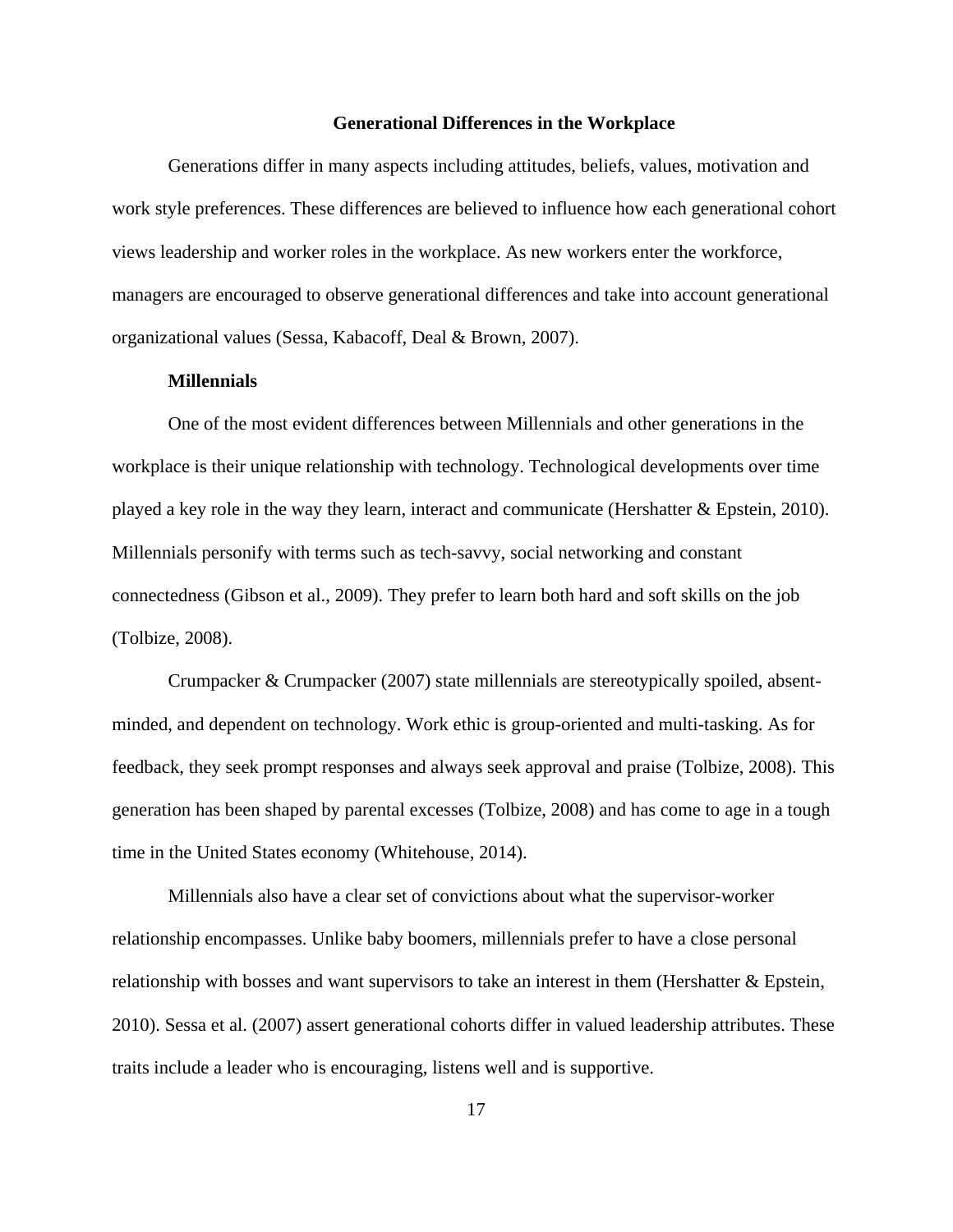While employees of all generations desire work-life balance, millennials are inclined to demand it from employers. This conversion comes from personal observation and societal shifts toward focusing on families and home life. Millennials who feel valued, looked after, and appreciated respond with loyalty to organizations. Loyalty equates to having ample opportunities and an abundance of coaching and mentoring (Hershatter & Epstein, 2010).

# **Generation X**

The majority of gen-x adults grew up in the first dual worker families. This, in turn, made them self-reliant and a desire to have work-life balance. As they saw divorce become more common and the downsizing of corporations, they became less loyal than the generation before them. Generation x desire career options and a fun work environment in which they are willing to move around to find (Gibson, Greenwood, Murphy, 2009).

Gen-Xers became computer savvy and enjoy working in teams and rely heavily on relationships. They are known to be able to multi-task, are comfortable with diversity and enjoy competition (Smola & Sutton, 2002). On the other hand, they also can be stereotyped as cynical, pessimistic and too individualistic (Wong, Gardiner, Land & Coulon, 2008).

Tolbize (2008) found generation x values family, love and integrity the most. The most important aspects of workplace culture are fairness, ethical, straightforward, and social. Their top reasons for happiness in the workplace are feeling valued, recognition and appreciation, and having a supportive environment.

#### **Baby Boomers**

The baby boomer generation values attributes that suggest a publicly impressive leader with qualities such as dedication and having a big-picture orientation. They desire a leader who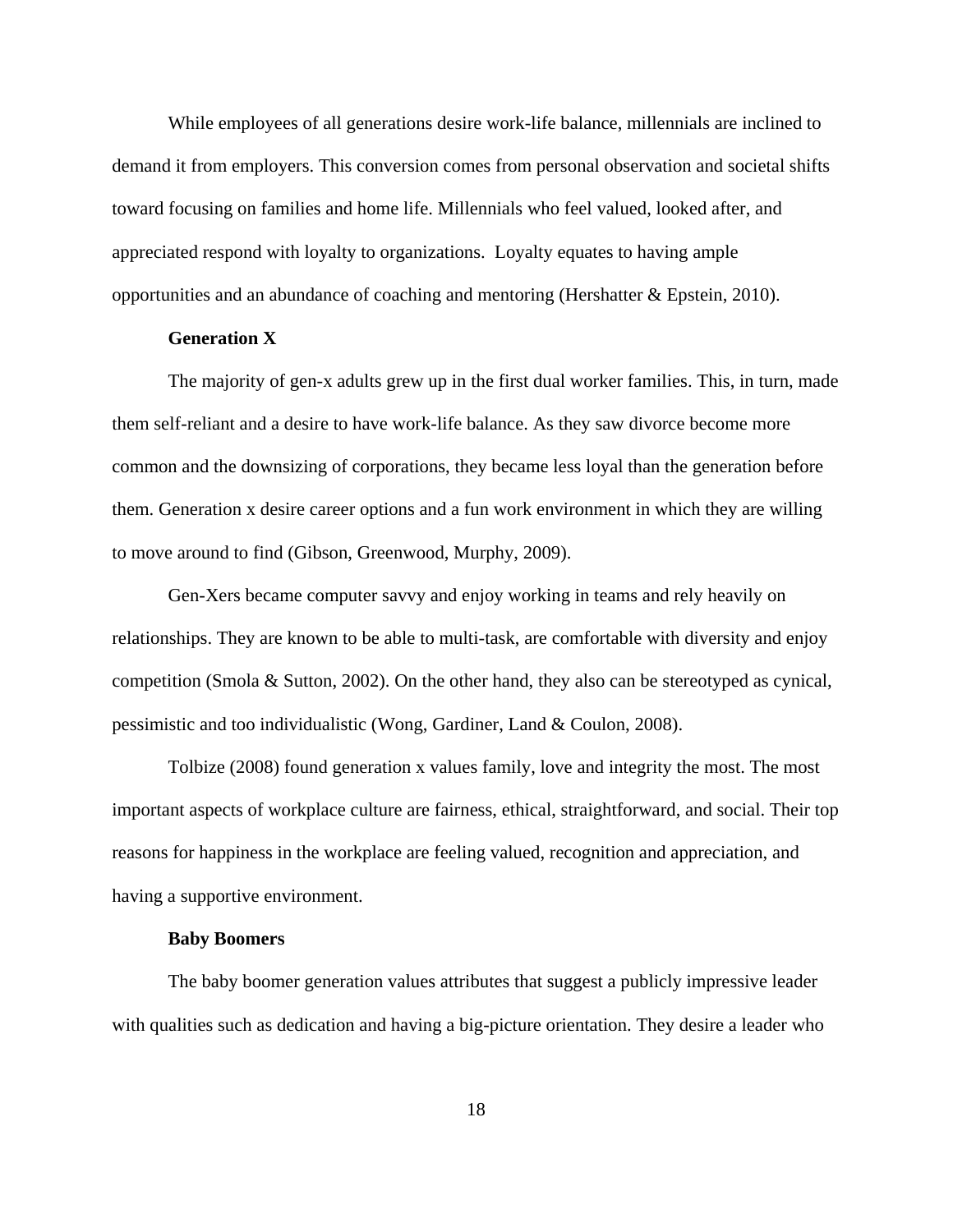shares in the decision making process through listening, teaching, and delegation. The attribute of delegating most clearly distinguishes this cohort from all others (Sessa et al., 2007).

Andert (2011) specified baby boomers ranked competent, forward-looking, inspiring, caring and honest as the top five characteristics of a leader. They commit to work environments that are democratic and humane and wish to leave their mark on the organization.

Boomers were raised to respect authority figures and grew up in an era of prosperity and optimism. They witnessed and partook in the political and social turmoil of the Vietnam War, the civil rights riots, and the assassinations of Kennedy and King (Tolbize, 2008).

This cohort is stereotyped as hard working, resisting authority and a feeling of having merited the right to be in charge. Boomers welcome change and will advocate for a good cause (Gibson, Greenwood, & Murphy, 2009). Work ethic is efficient, logical and hard working. Work also takes priority over all else, such as family and friends (Crumpacker & Crumpacker, 2007).

The baby boomer generation started the workaholic trend and are uncomfortable interacting with authority figures. They are insulted by continuous feedback and supervision, prefer to learn soft skills on the job and hard skills in the classroom (Tolbize, 2008).

#### **Generational Similarities in the Workplace**

In contrast, Kowske, Rasch, and Wiley (2010) indicate a consensus exists that generations are more similar than different at work. Regardless of age, employees are similarly satisfied at work, feel a sense of personal accomplishment and are happy with pay and benefits. Thus, this research disagrees that differences in work attitudes are dramatic. They propose leaders are better served by identifying individual differences in the workplace instead of generational cohorts.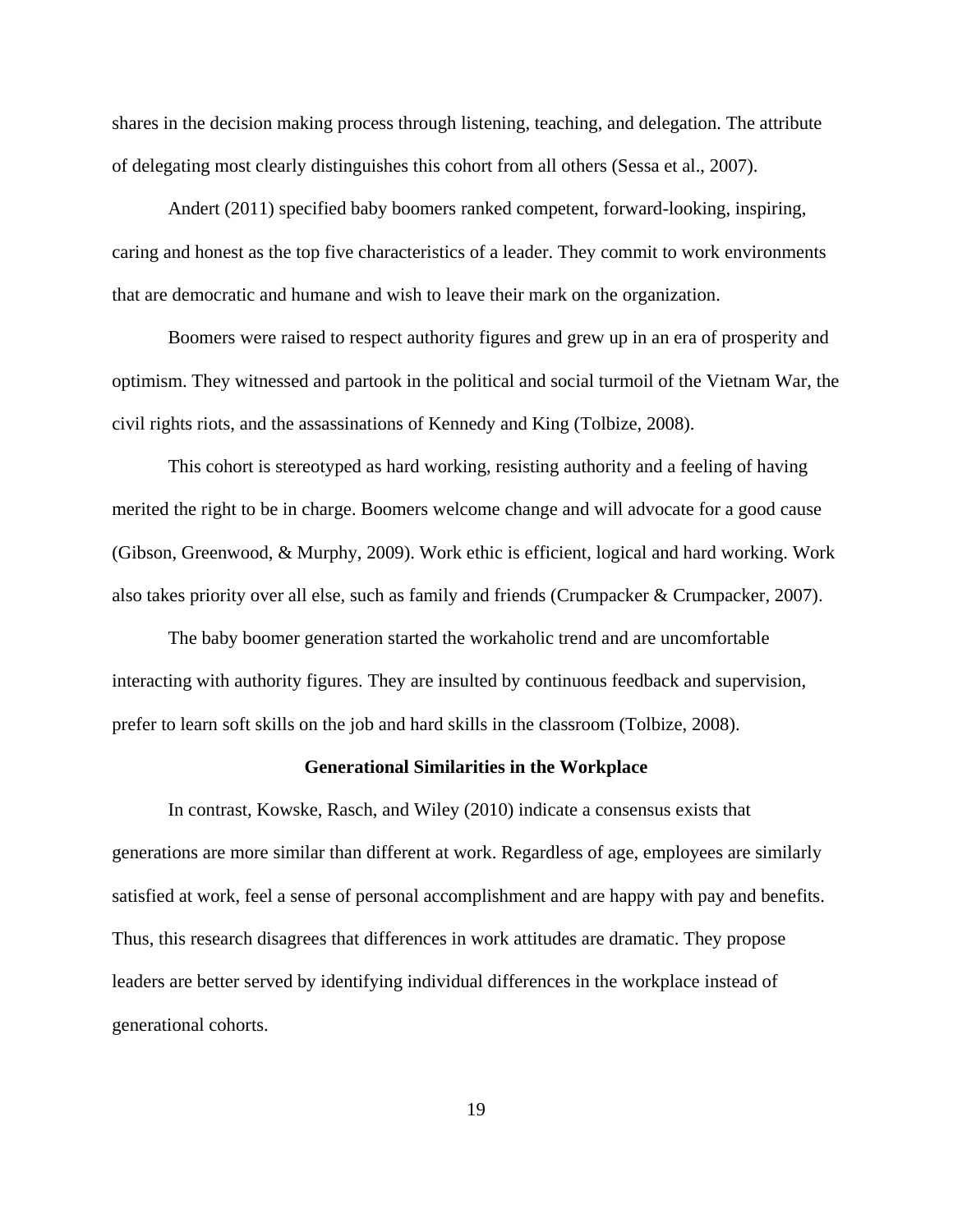Comparably, Wong, Gardiner, Lang and Coulon (2008), observed differences in personality and motivation. The results suggest most differences observed are better explained by age rather than generational differences. In sum, the differences they found were minimal and suggested stronger differences occur between individuals in the same generation than those between cohorts.

### **Leadership Communication in the Workplace**

As Millennials continue to enter the workplace rapidly, an interest in the differing communication orientations and skills between generations has become a central area of concern for leadership and organizations. These concerns primarily focus on Millennials' abilities to create functional work relationships with older employees to increase organizational performance (McGuire, By, & Hutchings, 2007). Studies on generational differences, especially in regards to communication, lead to implications for current managers and future leaders to consider these variances while leading diverse organizations (Myers & Sadaghiani, 2010).

#### **Organizational Communication**

Organizational communication is the interaction required to direct a group toward a set of common goals. Defining organizational communication for the twenty-first century requires the leader to acknowledge the hard and ever-changing workplace. It is no longer relevant to use traditional ways of doing business and communicating because they are out of date and not effective (Eisenberg, Goodall Jr., Trethewey, 2009).

Nonetheless, all leadership has a communicative component with constant certainties. Contemporary observers agree effective communication with employees on the part of leaders has essential characteristics. Leaders influence workers through communication that is open, supportive, motivating and empowering (Eisenberg et al., 2009).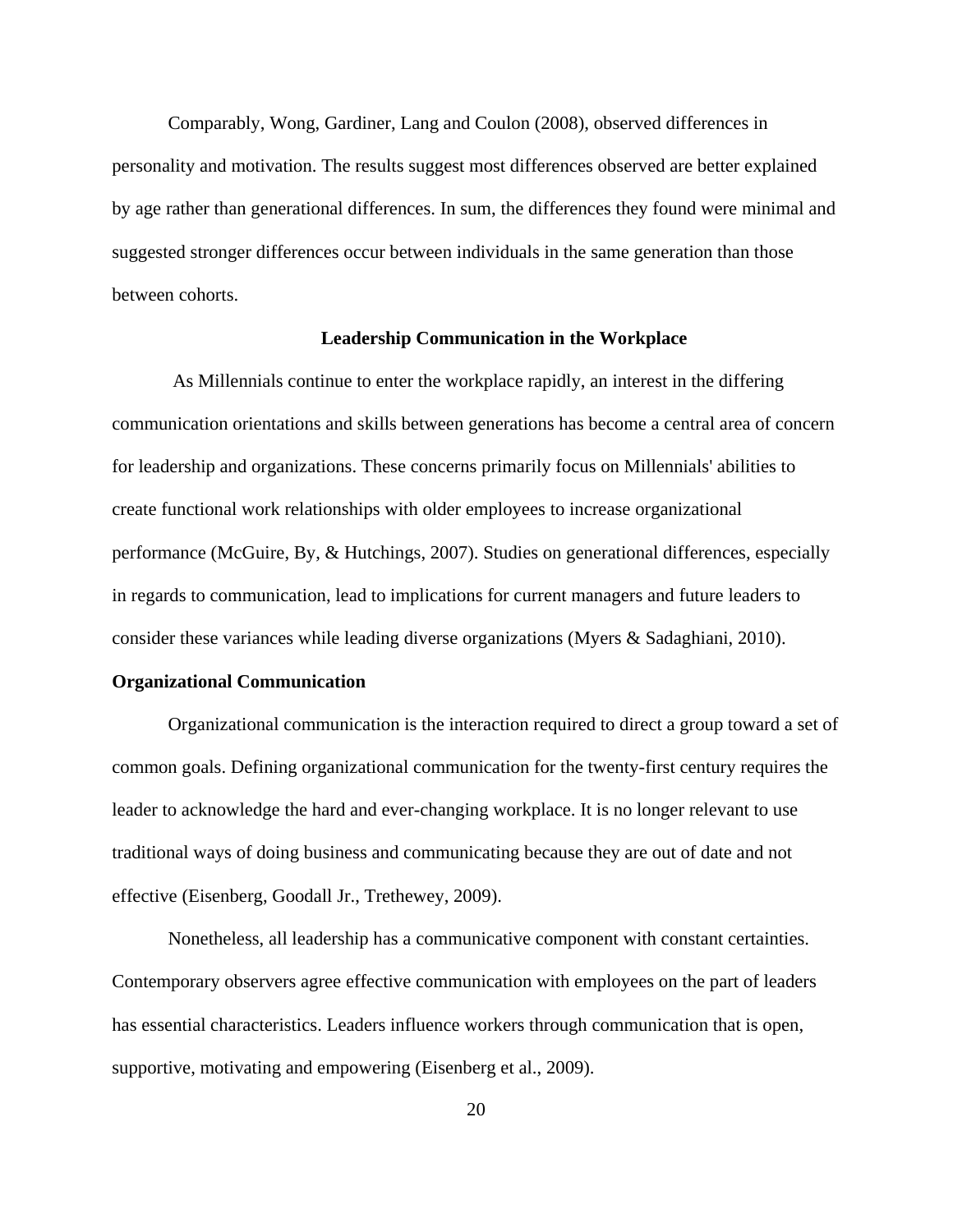Abugre (2011), explored workers' perception on organizational communication and employee satisfaction in the workplace. Effective communication creates more job satisfaction and positive commitment from employees. Also, reliable and efficient communication from management can affect employees' work performance in a positive manner which subsequently affects output.

Among all the organizational processes, communication is the most imperative to employees. Welch (2011) concurs internal communication is key to employee satisfaction. Successful internal communication promotes employee awareness and fortifies organizational effectiveness because it contributes to efficient relationships between management and staff.

#### **Leadership Interpersonal Communication**

Communication provides various functions in the workplace, including information sharing, organization, influence, enthusiasm, and decision making (Myers & Sadaghiani, 2010). Significant work tasks and organizational goals occur through communication-based interpersonal relationships. Interpersonal communication has many processes in the workplace as well. These include becoming familiar with supervisors, becoming acquainted with coworkers, acculturating, developing job competency, negotiating roles and recognition (Myers, Seibold, Park, 2011).

Interpersonal interactions in work groups serve to create and maintain essential work relationships among team members. Effective interpersonal communication generates relationships. Interpersonal relationships, including social relations, are indispensable to organization's life and sustainable success. (Dasgupta, Suar, & Singh, 2014). Communication strengthens employees' commitment to the organization when a clear view of values and goals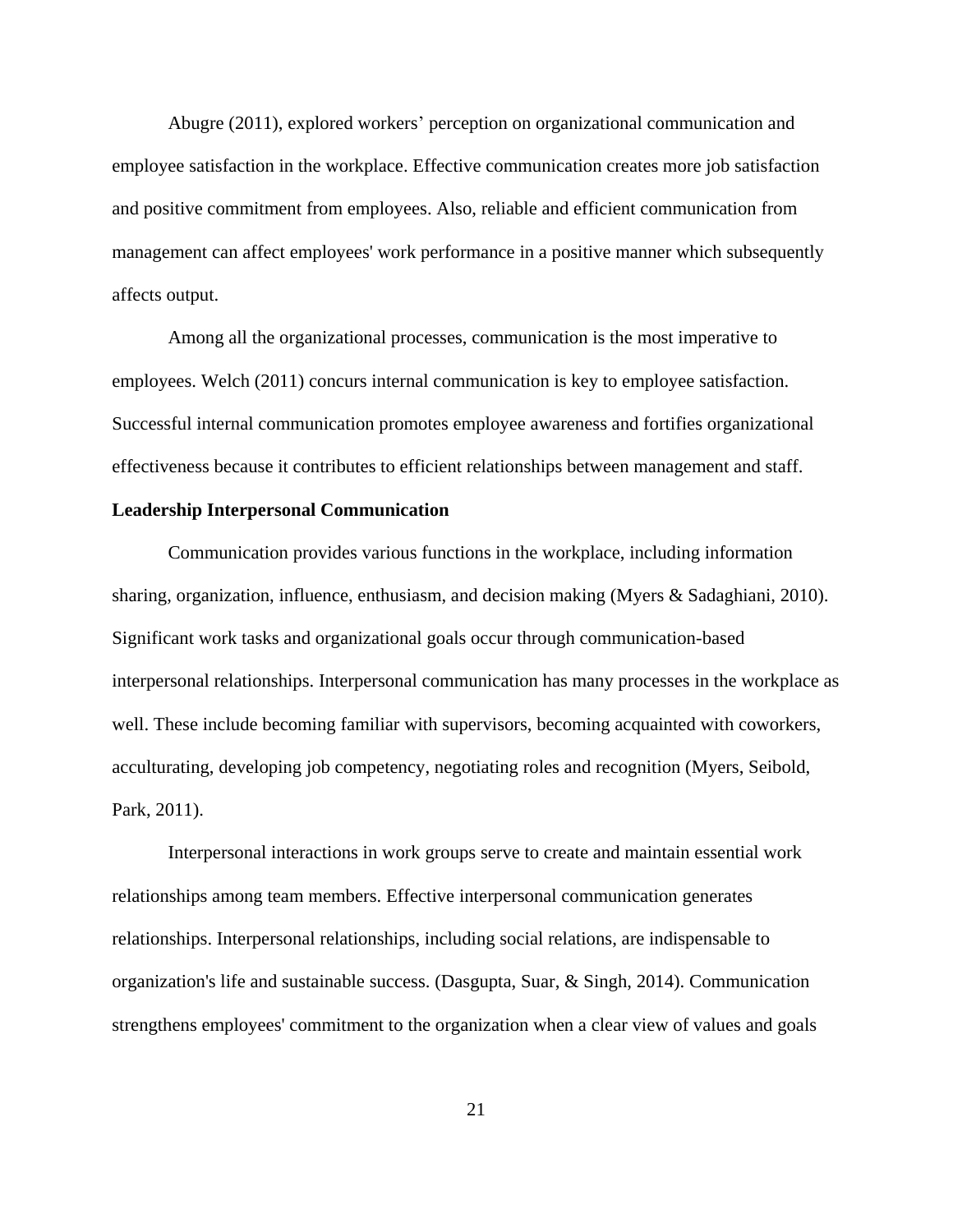are conveyed by the leader (Vuuren, Jong, & Seydel, 2007) and increases worker productivity (Solaja, Idowu, & James, 2016).

Leadership communication drives relationships and structures the attitudes and behaviors of employees. Open, honest, and need-based communication from management intensifies perceived organizational support that can foster communication satisfaction. (Dasgupta et al., 2013). Employees want to work and stay in organizations where communication bestows the intrinsic value of employees, delivers respect, and instills recognition outside of financial rewards (Dasgupta, Suar, & Singh, 2014).

Madlock (2008) explored the link between leadership style, communicator competence, and employee satisfaction. The results presented a strong relationship between supervisor communicator skill and employee communication satisfaction. The research establishes a moderate correlation between leader communicator competence and overall employee job satisfaction.

Research also indicates leadership interpersonal communication is imperative to organizations in regards to worker satisfaction, loyalty, productivity, and commitment. Solaja et al. (2016) confirm the purpose of communication in an organization is to effect change and to inspire action toward the wellbeing of the group. Research is lacking concerning effective interpersonal communication and the perception the employee has of appreciation in the workplace.

#### **Appreciation**

Recently, research on appreciation and gratitude has been increasing in a variety of scholarly arenas and research areas. Studies indicate appreciation has a positive impact on quality of life (Lambert, Fincham, Stillman & Dean, 2009), romantic relationships (Algoe,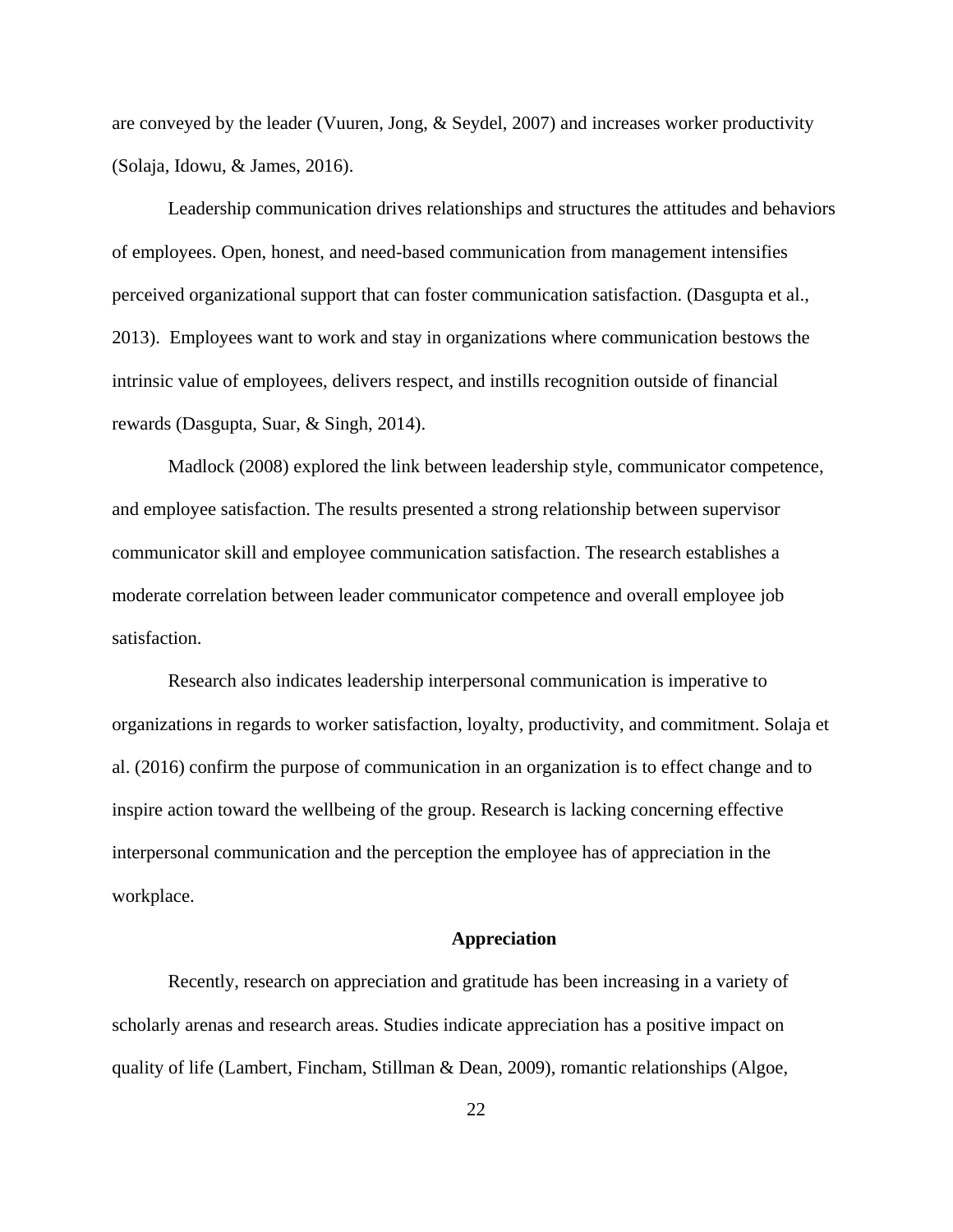Gable, & Maisel, 2010), new and old friendships (Algoe, Haidt, & Gable, 2008), in the military (Stocker, Jacobshagen, Semmer, & Annen, 2010), and communal relationships (Lambert, Clark, Durtschi, Fincham, Graham, 2010).

Being recognized as a valued employee by superiors and coworkers is a vital part of feeling accepted into the organization and gaining a sense of self-efficacy. Despite its significance, there is a dearth of research concerning the role of recognition or appreciation in the workplace. However, recent studies illustrate recognition is a critical process to organizations' success (Myers, Seibold, & Park, 2011).

White (2016, pg. 20) confirms, "When individuals feel appreciated and valued for their contributions in the workplace, good results follow, including increased employee engagement, less staff turnover, higher customer satisfaction ratings and the organization grows in its sense of purpose." Without a sense of being valued by leadership and fellow colleagues, workers feel like a commodity and motivation begins to diminish over time (Chapman & White, 2011).

Appreciation is also an essential factor in day-to-day workplace welfare and success. It contributes to employees' ability to uphold social bonds and develop trust on the job (Fagley & Adler, 2012). Respect and recognition also factors into employee satisfaction and commitment to stay with the organization (Dasgupta et al., 2014).

Gratitude in the workplace is multifaceted and not as straightforward as other business aspects. Internal communication plays a strong role in conveying appreciation. Employees feel socially valued and increase prosocial behavior when they receive authentic gratitude from leadership (Grant and Gino, 2010). Chapman and White (2011) reiterate the most important ingredient to appreciation is individualization. Communicating appreciation globally across an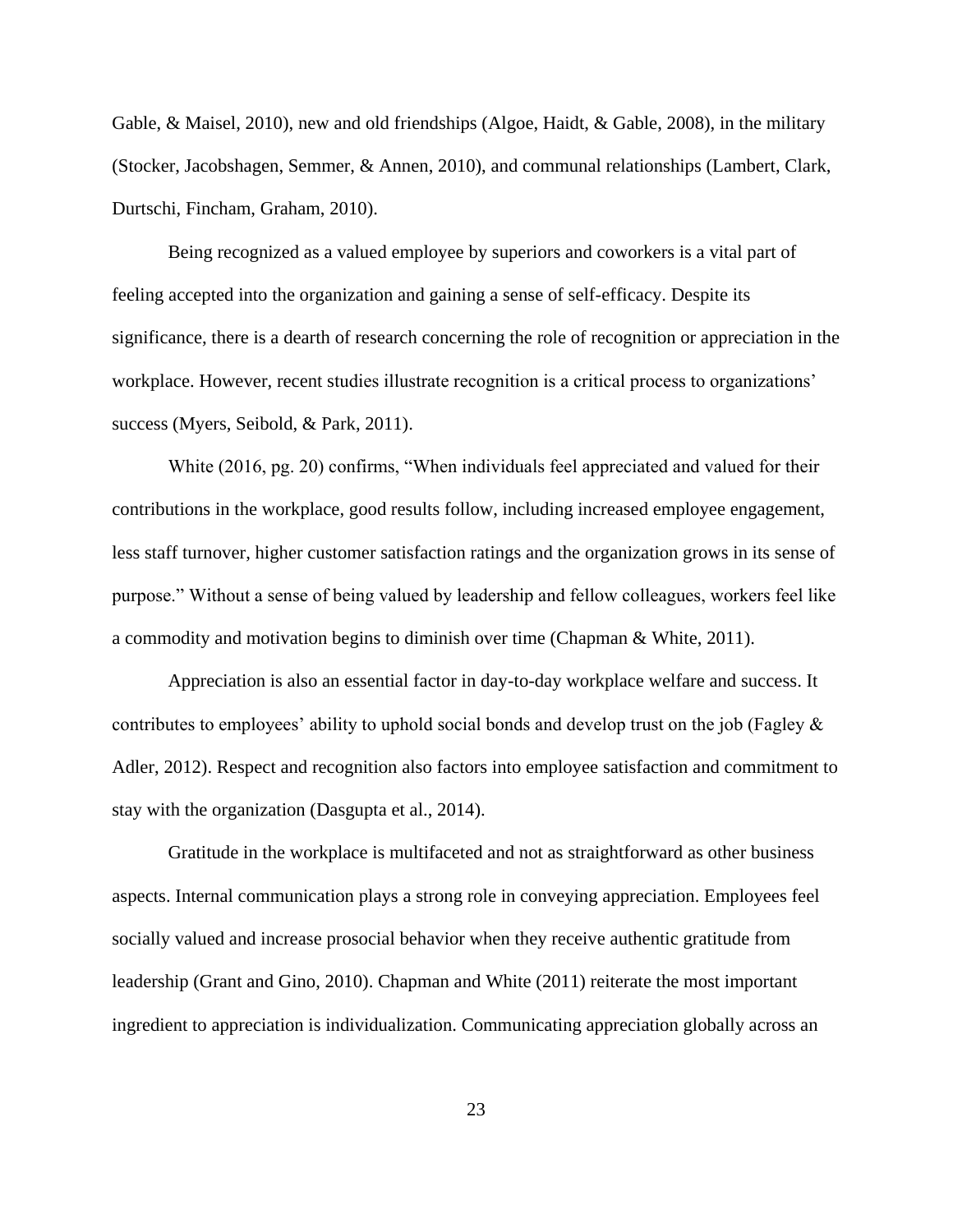organization is not as effective as communicating specifically to the employee. Notably, the difference in this is focusing on performance plus the employee's value as a person.

Chapman and White (2011) consider five languages of appreciation, or five ways to show appreciation to others. These include words of affirmation, quality time, acts of service, tangible gifts and physical touch. Each person has a primary and secondary language of appreciation. The primary language communicates more deeply than the others and, if used, is more efficient in conveying appreciation. Identifying workers' most valued language would minimize the challenges managers face in actually expressing gratitude in organizations.

Furthermore, Stocker et al. (2010) found as well as increasing job satisfaction, feelings of resentment reduced when workers felt appreciated. When high appreciation was provided even in unusual circumstances, such as working long hours or completing tasks outside of role expectations, the employee reported even greater job satisfaction rates.

Beck (2016) explored the use, effectiveness and dark sides of managerial gratitude communications from the perspective of the subordinate employee. The research supports that receiving administrative gratitude is important especially if it is perceived as sincere. Sincere gratitude is precise, personalized, timely and equivalent to the amount of the effort given.

Conversely, dark sides of managerial gratitude exist as well. Inappropriate or ineffective communication can cause adverse outcomes. Over-communication, withholding, undeserved, unfair selection, lack of relationship and insincerity influence employees' opinions of managers just as much as sincere and efficient communications (Beck, 2016).

Challenges arise when managers try to convey appreciation. Busyness, a personal discomfort with communicating appreciation, and feeling overwhelmed with existing priorities are a few oppositions that Chapman and White (2011) discovered while researching managers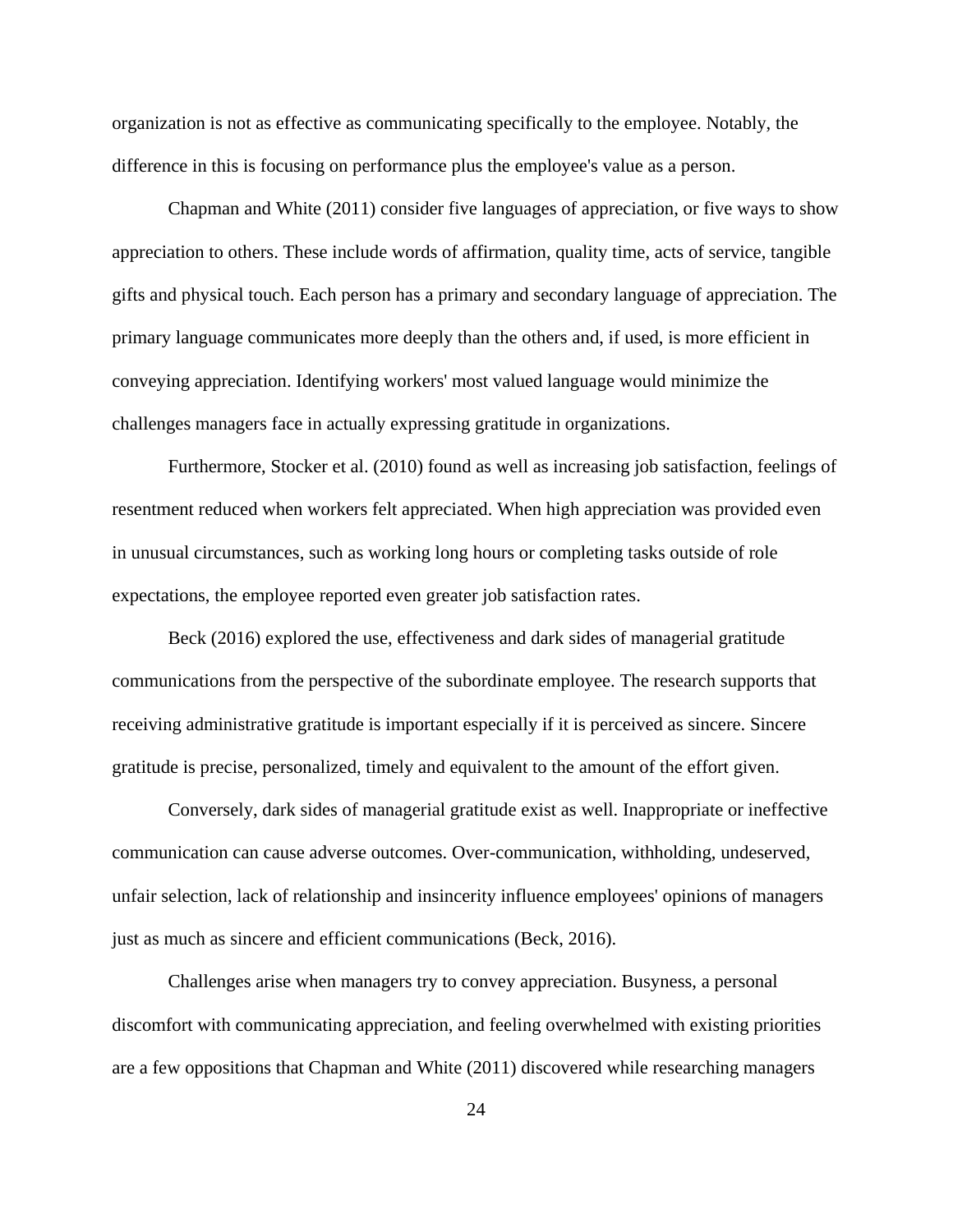hesitations of implementing gratitude into daily work life. By prioritizing, putting things into perspective and looking at the value appreciation has on the success of the business overall, leaders can overcome uncertainties.

# **Summary**

While scholarly research exists in the areas of organizational communication, gender differences and appreciation in the workplace, the research supports the need for current studies in the significance of appreciation in the workplace for the three divergent generations. Therefore, this study will add to the research by exploring millennials, gen-x and baby boomers' view of appreciation and whether or not leadership communication plays a role into the perception of gratitude.

Chapter two presented literature to support the theoretical background utilizing Leader-Member Exchange Theory and Organizational Support Theory, the historical perspective of appreciation, past literature on organizational and interpersonal communication, generational differences and similarities that exist in the workplace, leadership communication including organizational and interpersonal communication and finally, the aspects of appreciation. Chapter three comprises the research design and methodology for a study addressing varying generational preferences of gestures of appreciation in the workplace and the implications it may have on workers.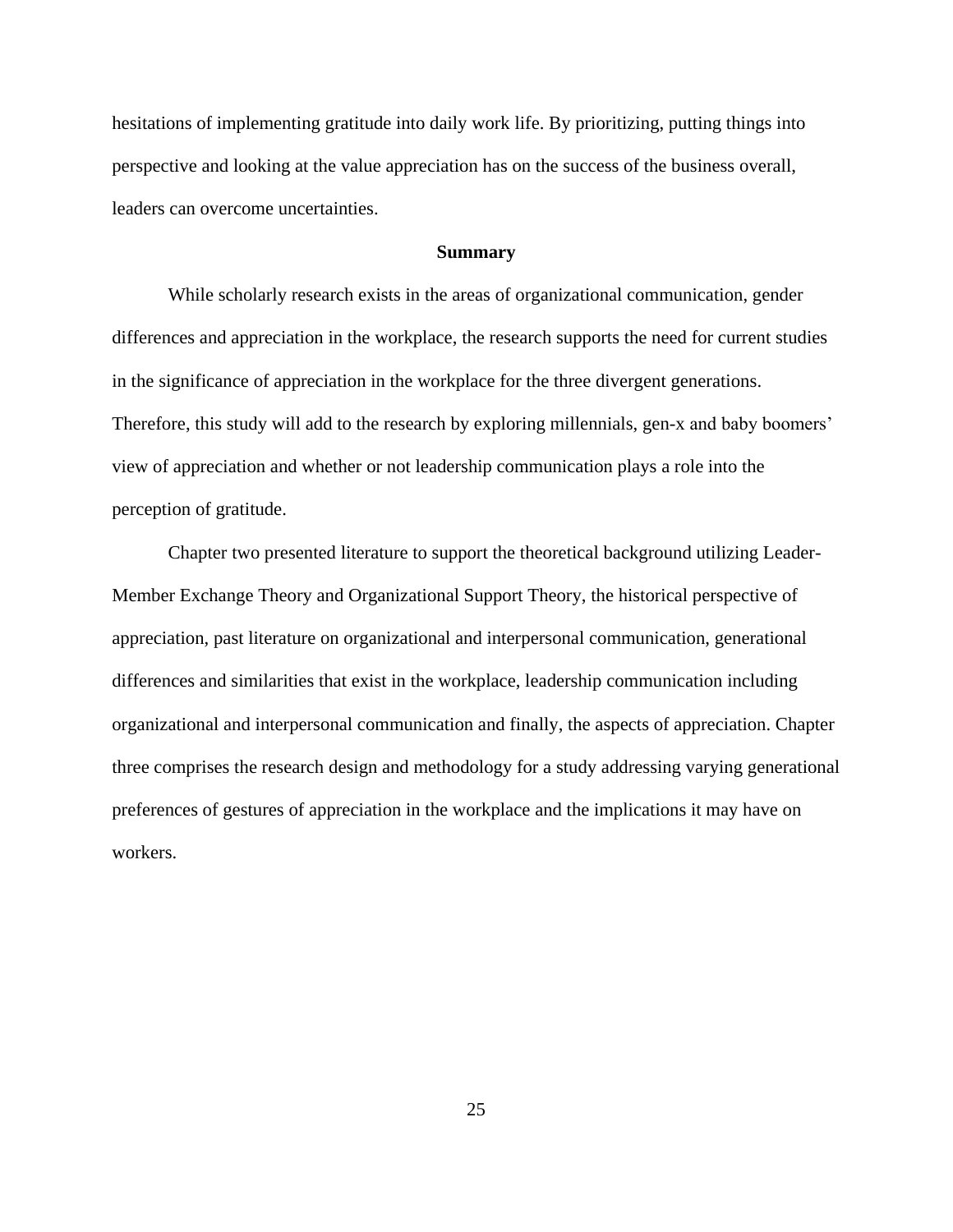#### CHAPTER THREE

#### **Methodology**

This qualitative study will explore the relationship of a leader's interpersonal communication and the perception of appreciation in the workplace. Chapter three will present the research methods, the rationale for research design and two research questions. The setting, sampling, and selection of participants will then be discussed. Next, the role of the researcher, assumptions, procedures, selection of participants, instrumentation will be provided. The chapter will conclude data collection, data analysis, and ethical considerations.

#### **Research Design**

A qualitative research design will be used to explore the work experiences of chiropractic office workers in a non-leadership role. This study selects a qualitative design as it allows the research to be conducted in a natural setting and uses the researcher as the principal instrument. Qualitative researchers are intrigued with the intricacy of shared interactions as expressed in everyday life and with the meanings the participants attribute to these relations (Marshall  $\&$ Rossman, 2011).

#### **Rationale for Research Design**

Grounded Theory is chosen because it is a general methodology for developing theory that is grounded in data that is precisely gathered and analyzed. Through continuous analysis and data collection the theory is developed as the same time as research is being conducted (Strauss & Corbin, 1994). The researcher will be using grounded theory to develop a theory which offers an explanation about the main concern of the population and how the concern may be resolved.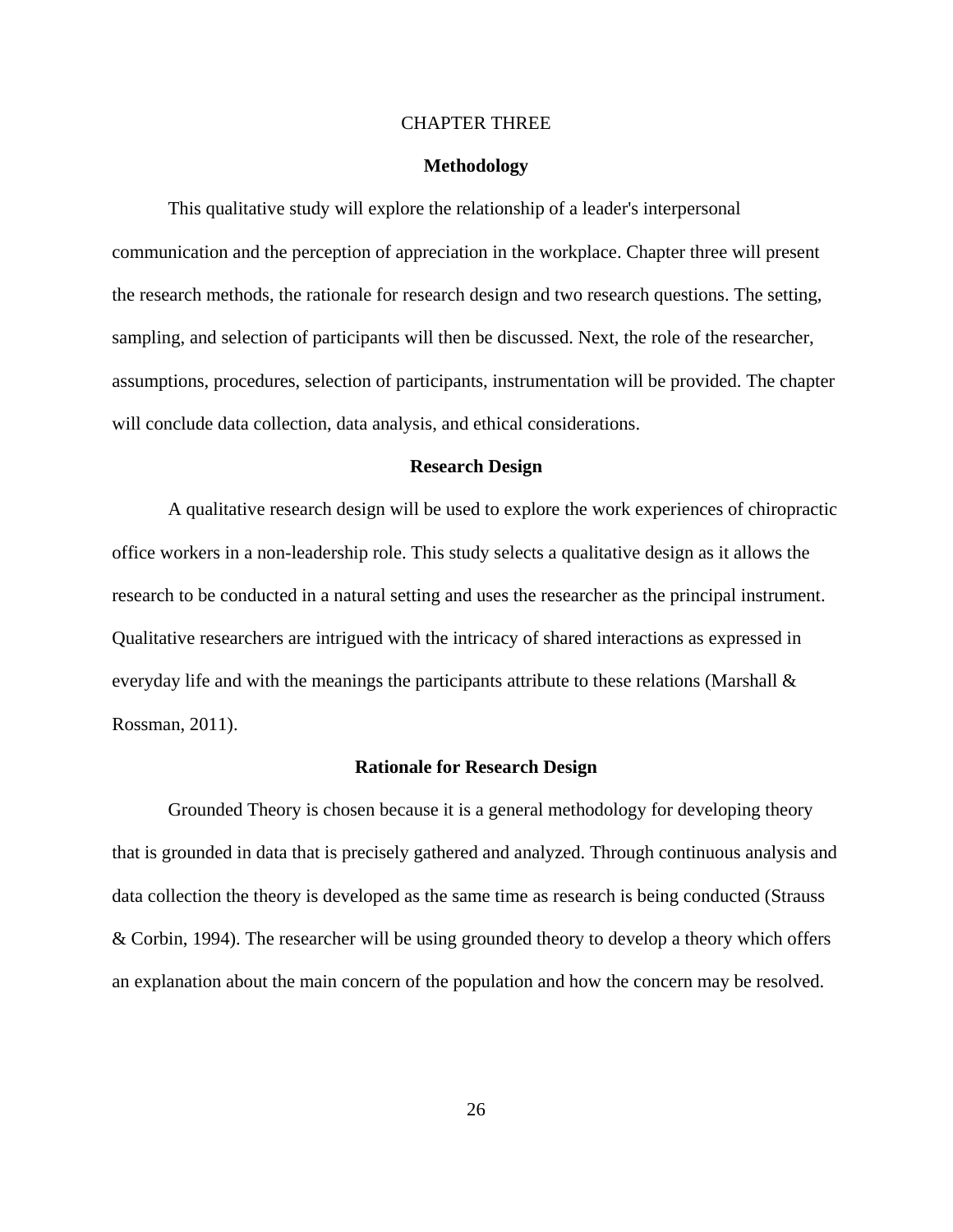#### **Research Questions**

The following two research questions will guide this study:

1. What type of gestures of appreciation do millennials, gen-x, and baby boomers prefer? 2. How do millennials, gen-x, and baby boomers respond to appreciation from leadership in the workplace?

# **Research Setting**

The setting for the one-on-one interviews of this study will be two Bluff Side Chiropractic (BSC) offices within Southeastern Minnesota and Southwestern Wisconsin. BSC are chiropractic and massage clinics with four offices combined. The two BSC locations chosen for this study employ 17 people, two of which are in a supervisory or leadership role.

Research setting A is located in southwestern Wisconsin and has around 18,000 people. The racial composition of the city is 90.7% White, 1.1% African-American, 0.3% Native American, 5.7% Asian, 0.5% from other races, and 1.7% from two or more races, and 1.6% of the population are Hispanic or Latino of any race. Persons under the age of 18 contribute to 24.9% of the population, 59.8% are between the ages of 18-65 and 15.3% are over the age of 65. The median age is 38.5 years (La Crosse County, 2015).

Research setting B is in southeastern Minnesota. Setting B has a population of roughly 27,000 people. The racial makeup of the city is 92.3% White, 2.4% African-American, 0.02% Native American, 2.5% Asian, 2.0% and .9% of the population are Hispanic or Latino of any race. 14.4% of residents are under the age of 18; 33.2% between the ages of 18 and 24; 18.5% were from 25 to 44; 20.5% were between 45 and 64; and 13.3% were 65 years of age or older. The median age is 26.7 years. (Winona County, 2015).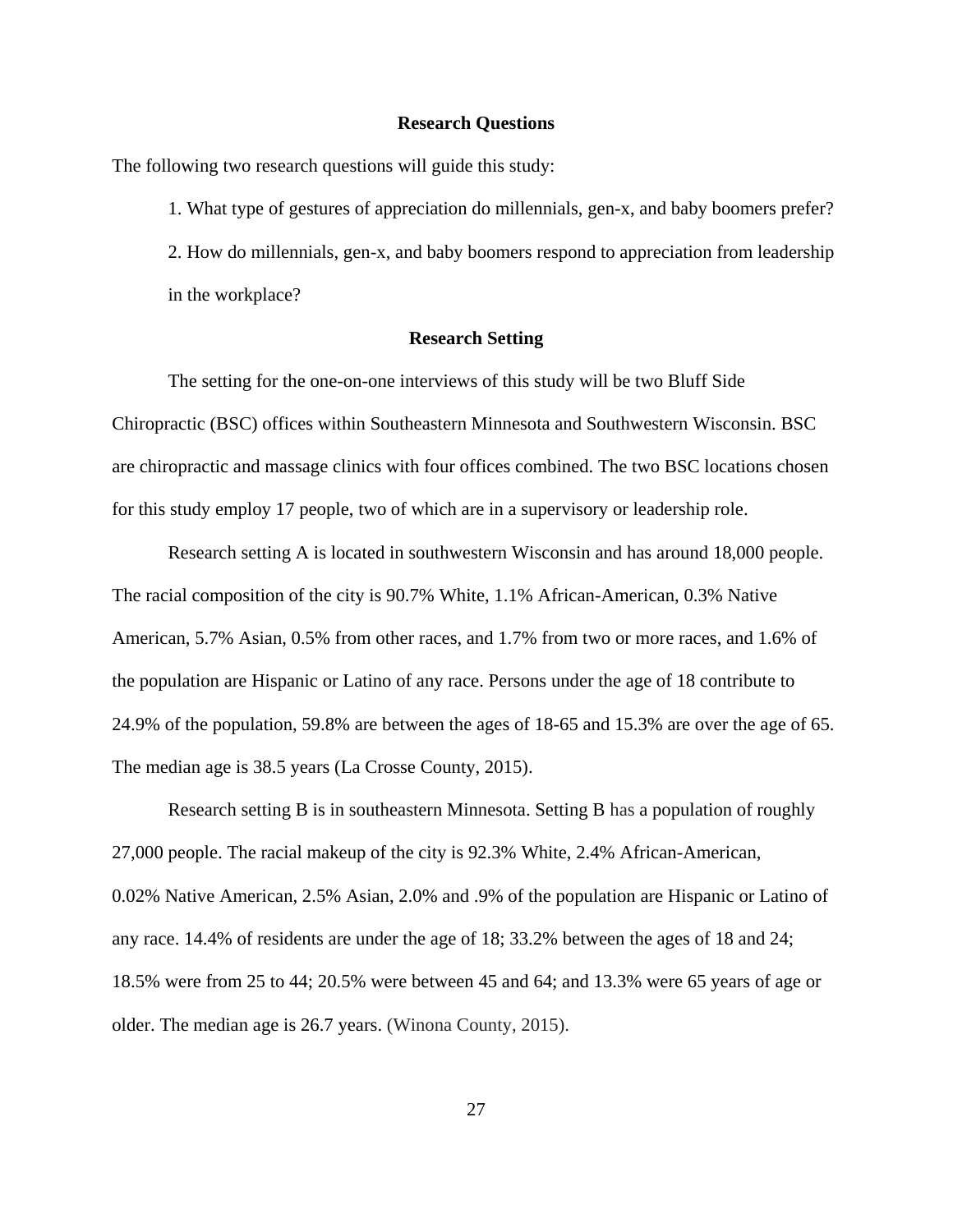#### **Sample**

Purposeful sampling will be employed to choose the interview participants who will best assist the researcher in understanding the problem. Participants will be identified and selected based on how experienced they are with being subordinate to a leader (Bernard, 2011). The parameters of the study involve gathering insight from millennials, gen-x and baby boomers who have worked in a non-leadership role for more than one year. Thus, purposeful sampling will ensure the appropriate participants are chosen (Creswell, 2014).

Participants for the survey will be selected by convenience sampling via networking contacts the researcher has established in the area. Convenience sampling involves selecting participants that are easily accessible to the researcher and thus is most timely and cost effective (Marshall, 1996). The researcher will contact members of the social and business network and inquire, via a phone call or visit, if management would like to provide the survey to their employees. Once permission is obtained, the researcher will email the consent form and Qualtrics survey link to the leader. The leader will then be asked to forward the email to all employees, who then can decide if they would like to participate.

For the face-to-face interviews, this study will strive to achieve a sample size of nine to collect sufficient and comprehensive data (Creswell, 2014). The researcher will ensure at least three people of each generation are interviewed. The sample for the study will consist of males and females. The nine participants will be of various roles in the office. Billing assistants, front office staff, therapists and associate doctors will constitute the sample population. The participants have various backgrounds and work experience which will ensure a true representation of the phenomenon being studied.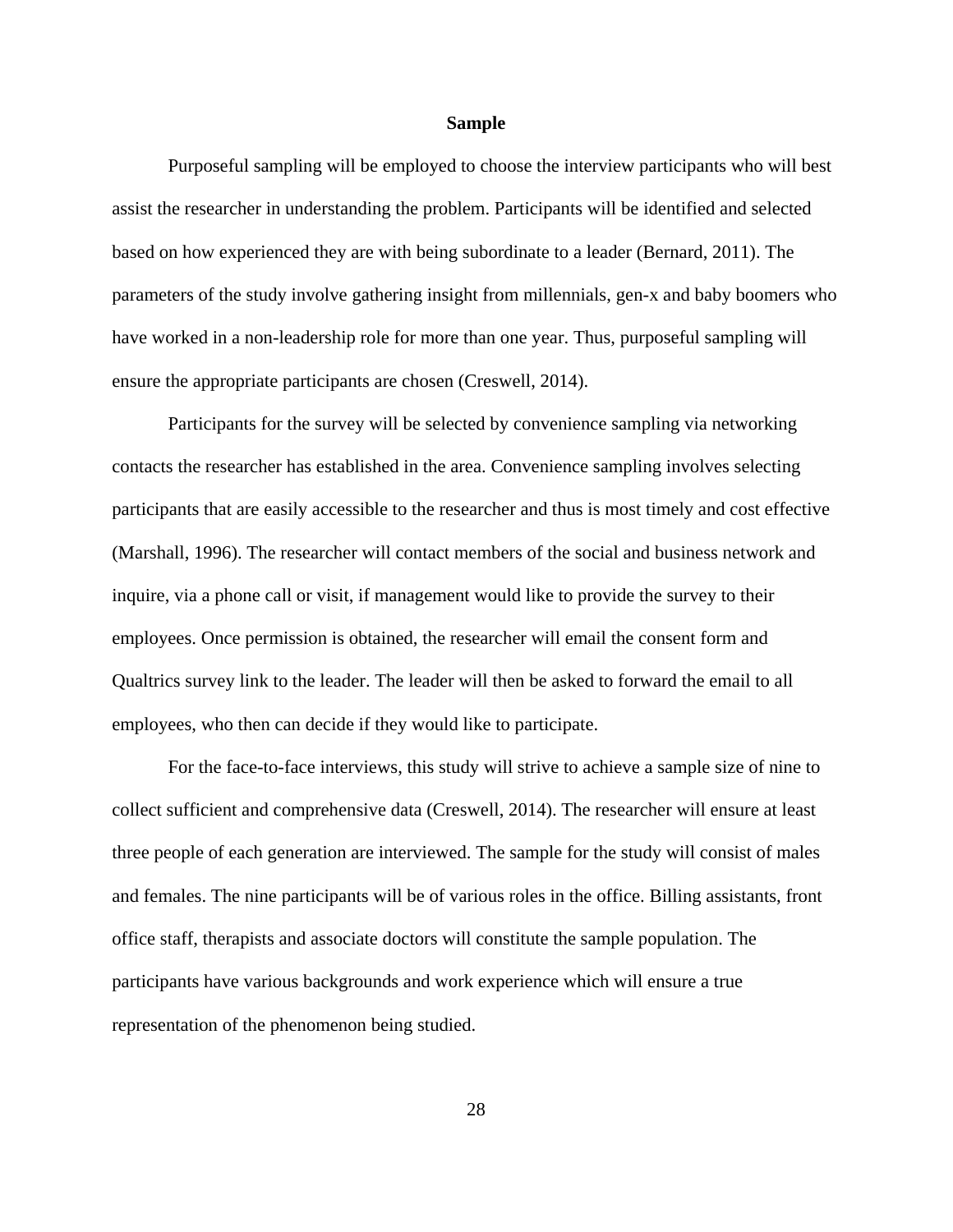The researcher will attempt to collect at least forty survey responses. The survey will be administered and open for responses for ten days. After ten days, the researcher will pull the analysis and reports from Qualtrics to begin analysis.

#### **Role of the Researcher**

Since this is a qualitative study, the researcher will serve as the instrument and primary data collector. The process of research involves emerging questions and procedures, data collection and data analysis to generate themes and then the researcher interprets the meanings of the data. (Creswell, 2014). During data collection, the researcher must be cognizant of the impact and diminish any disruption of the setting (Merriam, 2014).

Since the researcher is closer to reality during the research versus an instrument's ability, interpreted data provides high internal validity. Internal validity is a strength of qualitative data. However, triangulation will be employed to increase the validity even further. Method triangulation is the process of integrating data collections from multiple data sources to test validity of the data used to generate conclusions (Carter, Bryant-Lukosius, DiCenso, Blythe, & Neville, 2014).

#### **Selection of Participants**

The recruiting strategy to achieve access to members will require the researcher to contact the office management of the BSC offices and other networking companies and request permission to visit and explain the research to the potential participants over the lunch hour. Once the discussion of the study is complete, prospective participants will exchange contact information to meet.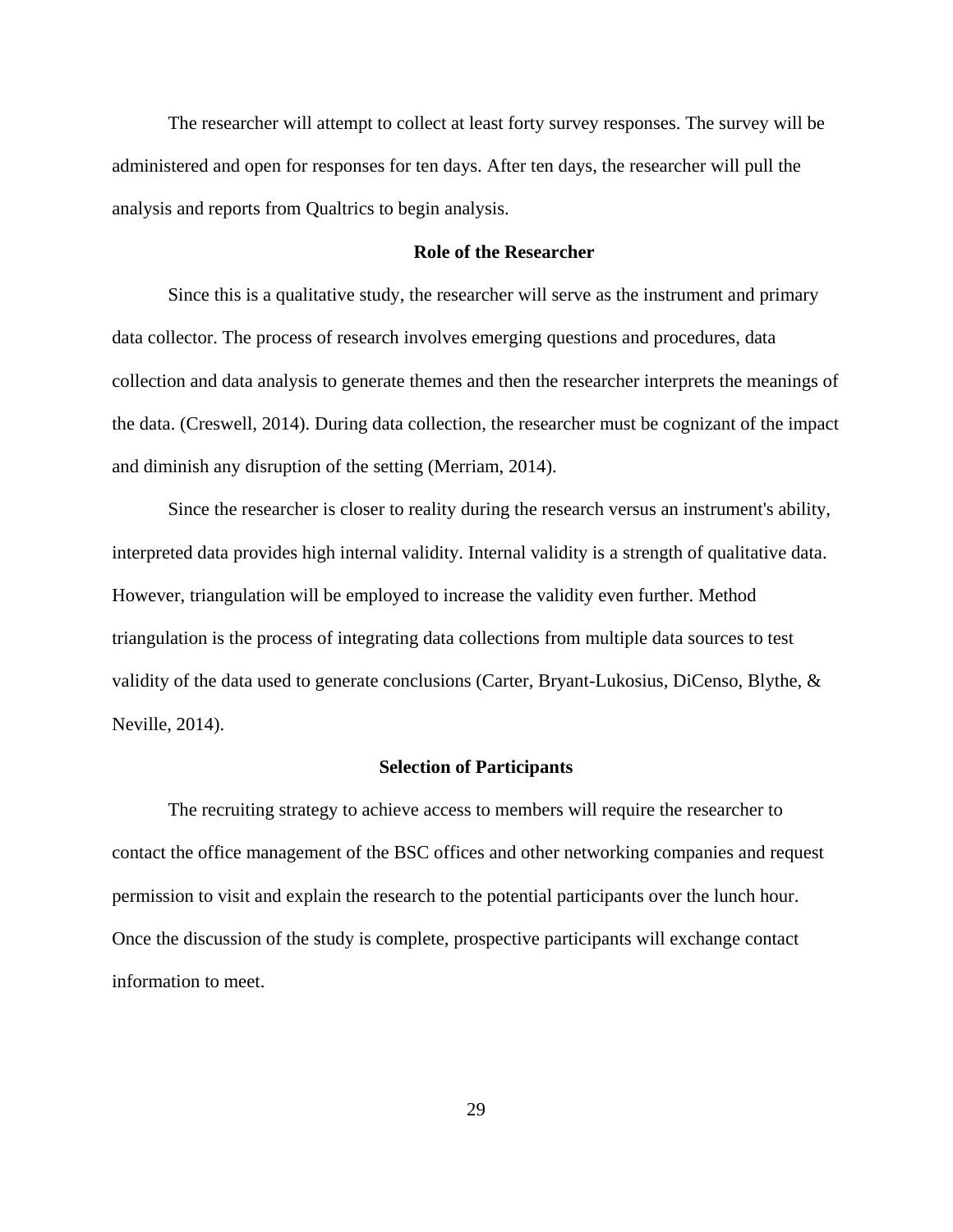The researcher once worked for BSC in a lone department. The researcher did not have any supervisory or leadership role over the participants and guarantees anonymity during all interviews.

### **Instrumentation**

The researcher will be conducting this investigation via two different ways of data collection. Interviews via purposeful sampling and a survey via convenient sampling will be completed to develop a broader understanding of the phenomenon (Creswell, 2014).

#### **Data Collection**

Data collection methods in this study will be comprised of the following: collecting information through one-on-one group interviews and a Qualtrics survey. Data obtained during the interviews will allow the researcher to develop the questions for the survey.

#### **One-on-One Interviews**

First, individual interviews will be performed for data collection. Personal interviews involve a casual, interactive progression that utilizes open-ended questions. The fluidity of the questions is meant to invoke responses of particular lived experiences of the participant. Openended questions will be employed to gather data in regards to the perception of appreciation in the workplace based on varying generational cohorts. The researcher will schedule 20-minute interviews with the participant at a pre-determined location, such as the office breakroom or the library. The interviewer will take detailed notes of responses provided. The information collected from the personal interviews was used to develop survey questions number two, four and five along with the response categories.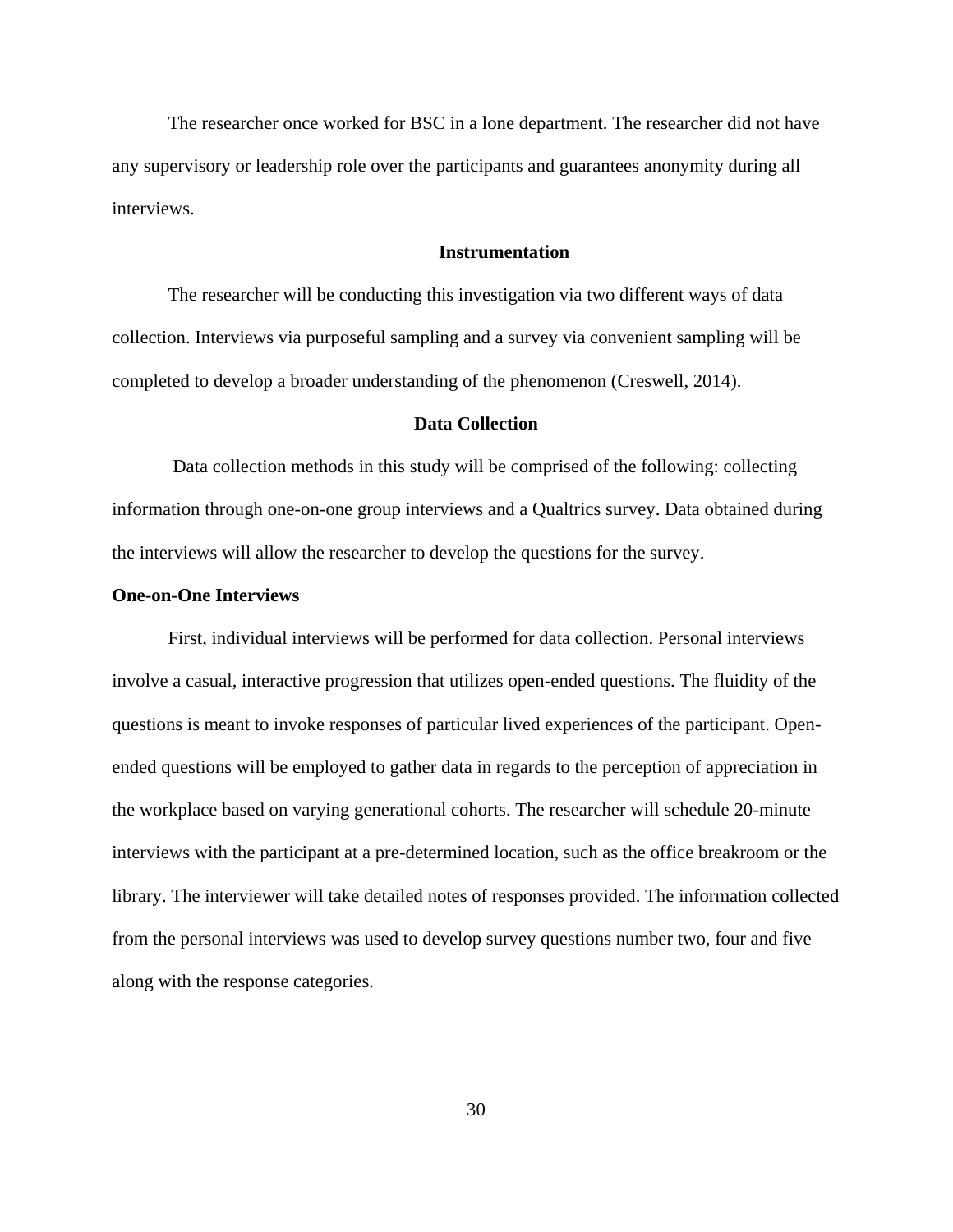## **Survey**

Once the one-on-one interviews are completed, a survey will be developed using the information gathered in the responses to the interview questions. The survey will be created in Qualtrics to collect data about participants' opinions of appreciation in the workplace. The survey will then be administered via email to the employees of the businesses previously contacted. The survey will begin with a consent form and acknowledgment of anonymity and the participant must click agree to move forward. The survey will consist of five questions and should take less than five minutes for the participant to complete. The researcher will be analyzing the results of the findings by using reports in Qualtrics to answer the two research questions.

# **Data Analysis**

Qualitative researchers build patterns, categories and themes by organizing data using and inductive process. Once a comprehensive set of themes are apparent the researcher deductively reflects on the topics to determine if more evidence can support each theme or whether they need to obtain further information (Creswell, 2014).

Data analysis will proceed at the same time as other parts of the study and it is fluid in nature. The process begins with organizing the raw data and preparing for analysis, reading through the data, coding, establishing themes and descriptions and interpreting the meaning of the topics (Creswell, 2014).

The researcher will bracket (to set aside) any prejudices, viewpoints and assumptions so as to not influence the process (Merriam, 2002). Qualtrics will be used to capture themes and make meaning of the data by analyzing the survey responses.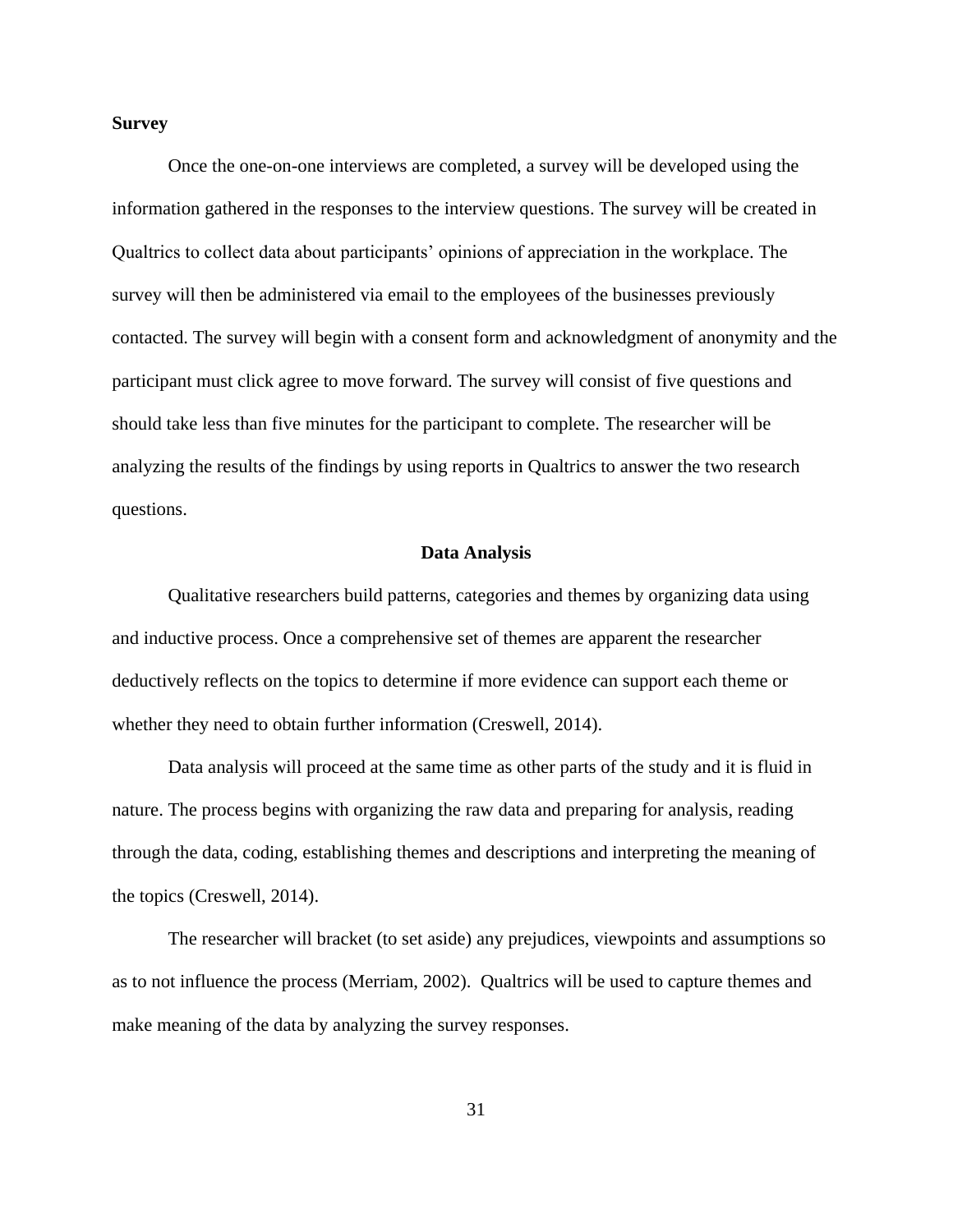#### **Ethical Considerations**

In qualitative research, to a large extent, the validity and reliability of the study depend upon the ethics of the researcher. Ethical dilemmas may emerge concerning data collection and the dissemination of the findings. It is the researcher's responsibility to produce an ethical study by using guidelines, experiences, government regulations and above all else act morally to establish trust of the researcher and the study overall (Merriam, 2002).

To maintain privacy of the participants, the researcher will make it known that anonymity is guaranteed and all research documents will be secured in a private file in a secure, password protected laptop. Participants will be fully informed of the nature of the research and the role they have during the interviews and surveys.

#### **Summary**

Chapter three introduced the methodology for the research study. The qualitative design was chosen to explore the relationship of a leader's interpersonal communication and the perception of appreciation in the workplace by millennials, gen-x, and baby boomers. Chapter four will comprise of the findings and results of the two research questions.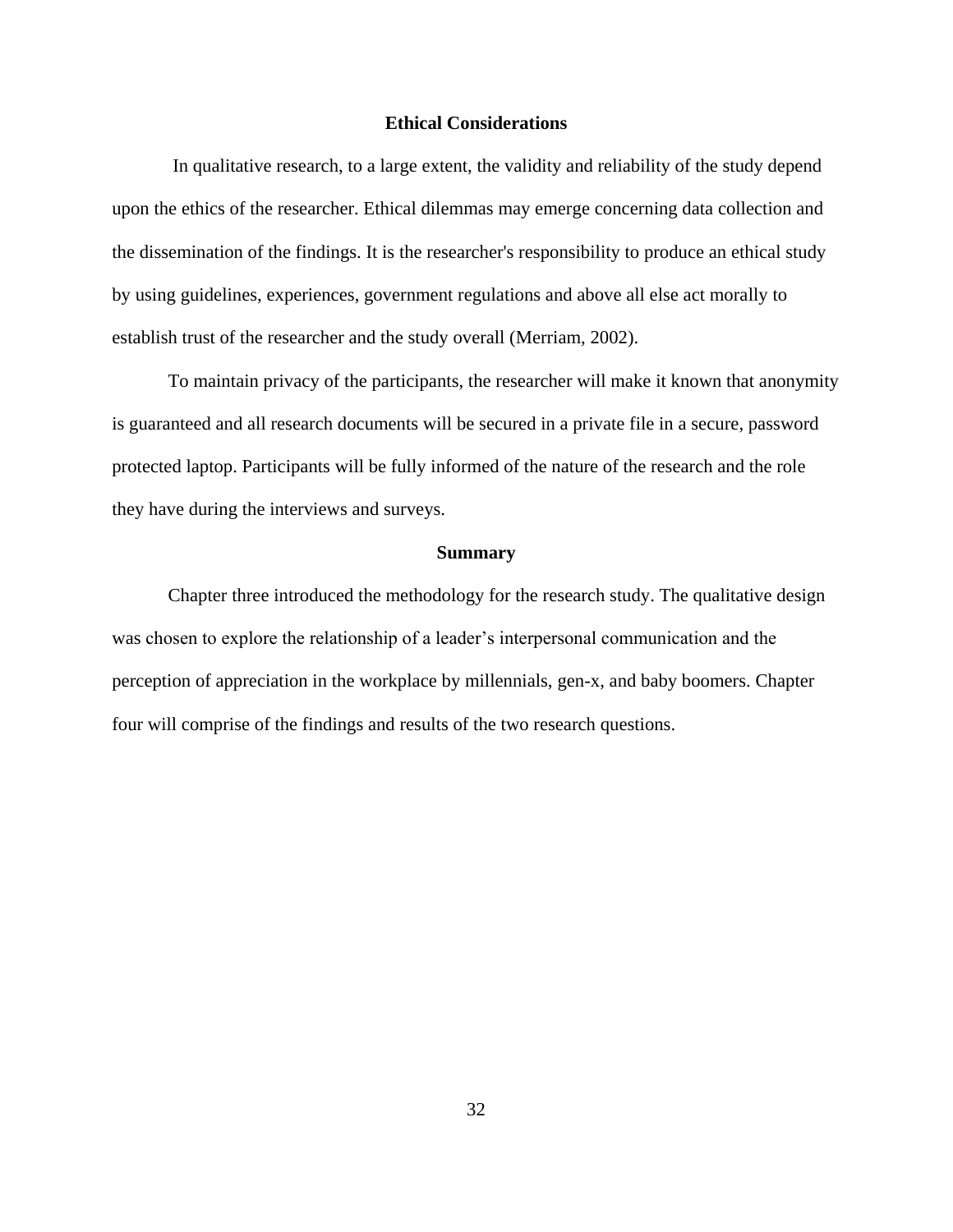#### CHAPTER FOUR

#### **Results and Discussion**

The purpose of this study was to understand what type of appreciation millennials, gen-x, and baby boomers prefer and how they respond to appreciation in the workplace. Chapter three offered a qualitative method to conduct the research. Chapter four presents the findings of the research collected from the survey and a summary and the researcher's interpretations of the results. Chapter five summarizes the conclusions, implications and recommendations for future research.

# **Review of the Problem Statement**

Little is known about how millennials, generation x and baby boomers respond to appreciation in the workplace and what method of appreciative communication is preferred. Previous research suggests it is necessary to study appreciation in the workplace in more detail for leaders to understand how to lead various and differing generations (Adler & Fagly (2005), Beck (2016), Chapman & White (2012), Gibson, Greenwood & Murphy (2009) and Sessa, Kabacoff, Deal, & Brown (2007).

#### **Review of the Research Design**

A qualitative approach was chosen for this study. The study explored millennials, generation x, and baby boomers in the workplace. Specifically, the researcher looked at the preferences and positive responses to appreciation from leadership according to generation using grounded theory to answer two research questions.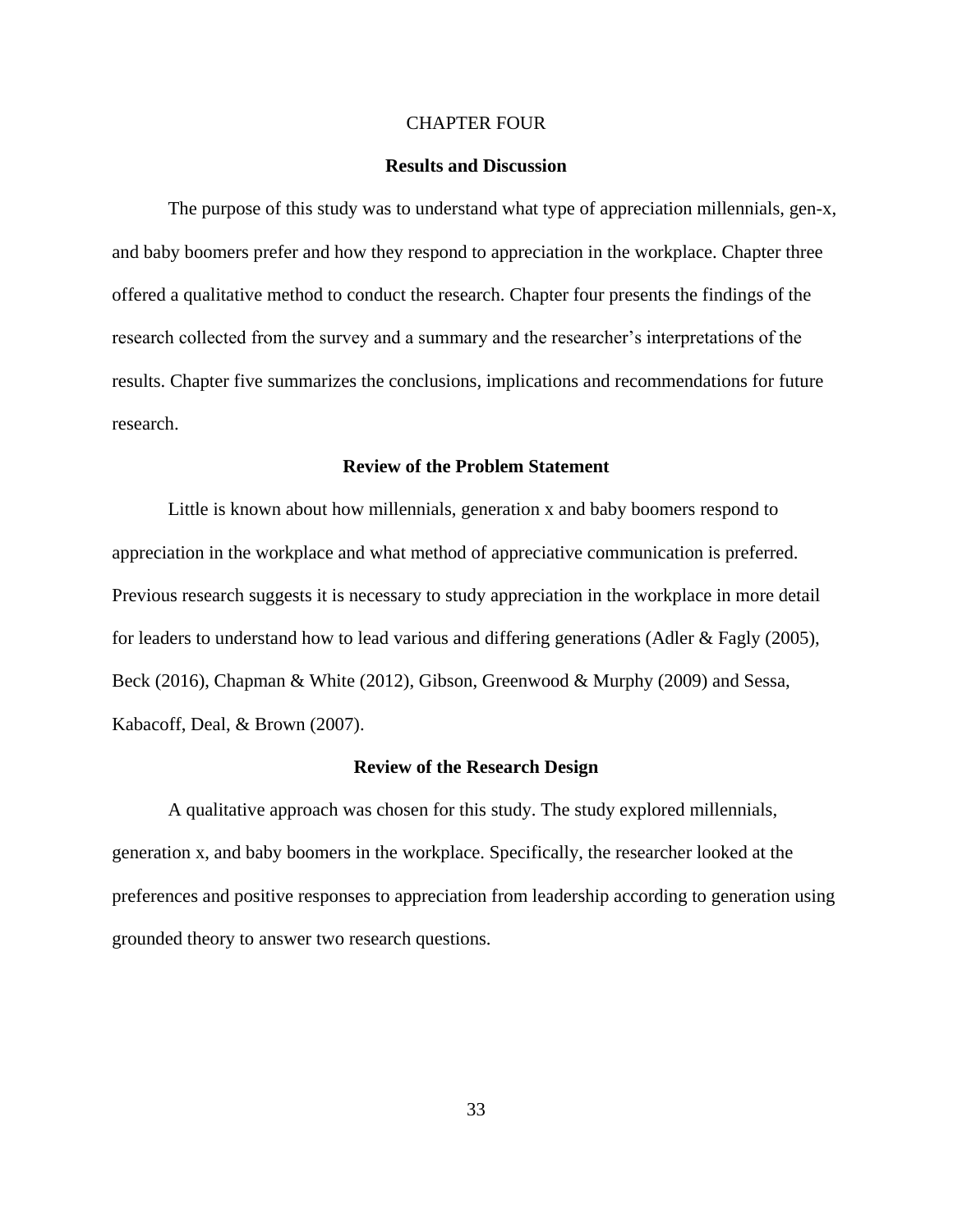# **Research Questions**

1. What type of gestures of appreciation do millennials, gen-x, and baby boomers prefer? 2. How do millennials, gen-x, and baby boomers respond to appreciation from leadership in the workplace?

# **Results**

The survey consisted of five questions that was completed by fifty people via convenience sampling. The questions prompted participants to share the frequency, satisfaction, preferred gestures of appreciation and implications of appreciation received at work. Of the fifty people surveyed, eighteen were considered millennials, eighteen were gen-x, and fourteen were baby boomers.

# **Frequency of Appreciation**

The survey collected responses to gather data about the frequency of appreciation received at the work place. Responses included every day, every week, every month, every 2-5 months, once or twice a year and never. The data show no one of any generation responded "never."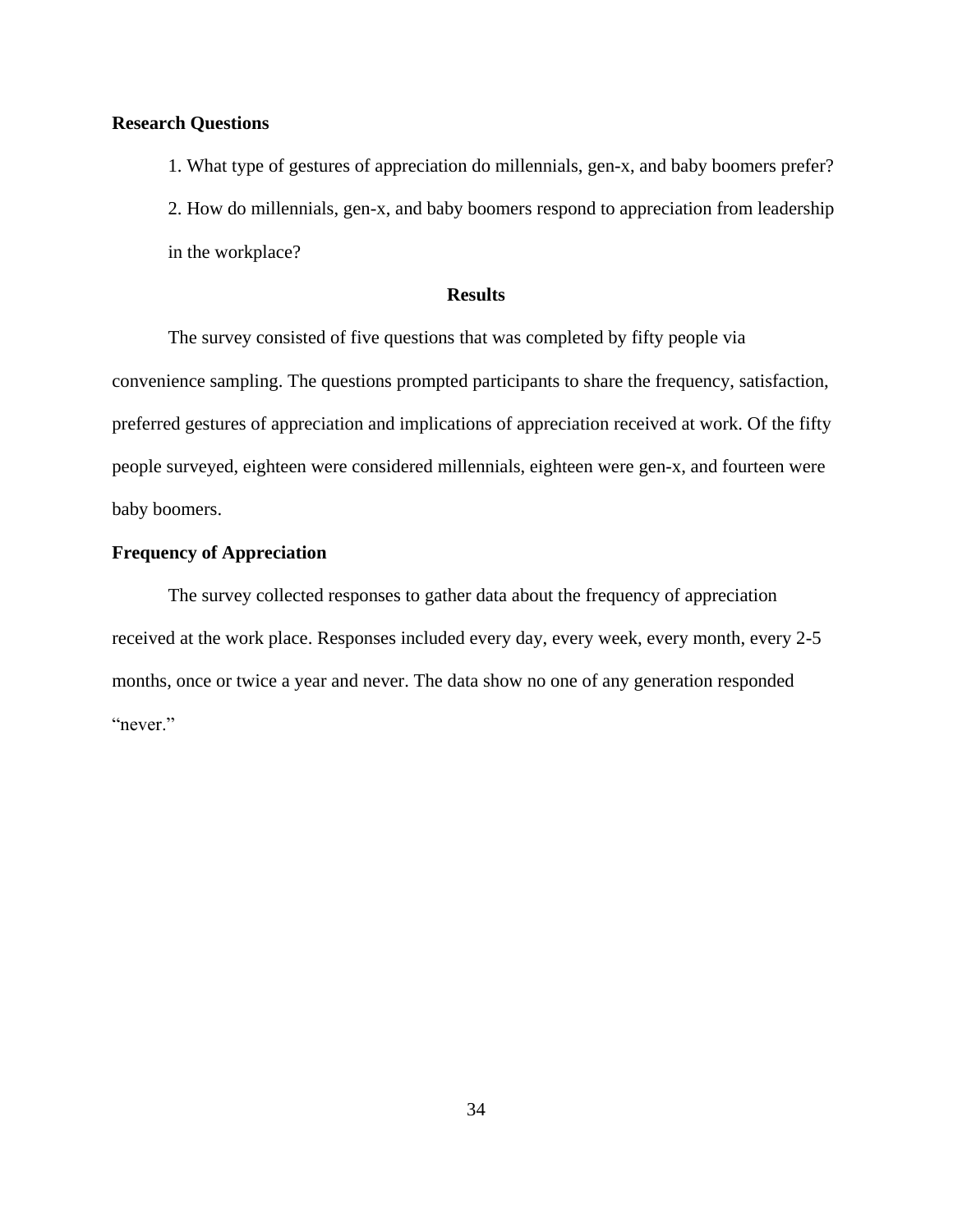# **Chart 1. Percent of Appreciation**

Bar graph demonstrating generational responses to first survey question regarding the percent of



frequency of appreciation shown.

# **Millennials' Percent of Frequency of Appreciation**

Of the eighteen millennials, the data show 50% received appreciation from leadership every week. Twenty-two percent reported every month, 17% every 2-5 months, and 5% (one person) responded every day or once or twice a year.

# **Generation X's Percent of Frequency of Appreciation**

Generation X reported the highest frequency as weekly (33%). Twenty-two percent equally responded as every day or every 2-5 months. Sixteen percent reported once or twice a year and 5% responded every month.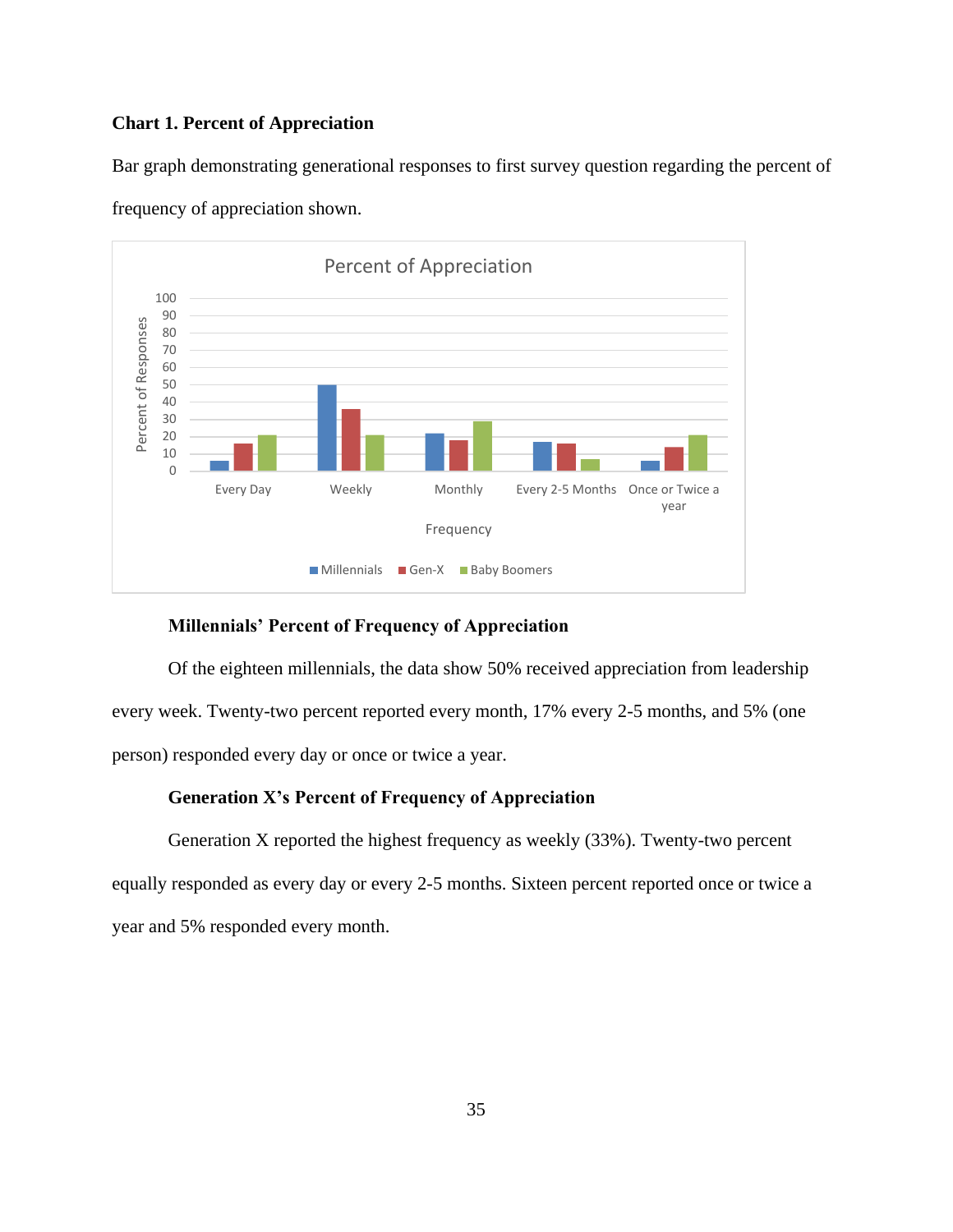### **Baby Boomers' Percent of Frequency of Appreciation**

The highest frequency reported by baby boomers indicated 29% received appreciation on a monthly basis. Three categories tied at 21% responding to every day, every week or once or twice a year. One person (7%) reported every 2-5 months.

# **Percent of Satisfaction of Frequency**

# **Chart 2. Percent of Satisfaction of Frequency**

Bar graph representing satisfaction level for frequency of appreciation in the workplace.



Overall, the data show 83% of the millennials, 67% of gen-x and 57% of the baby boomers are satisfied with the frequency of appreciation given at work.

#### **Summary and Discussion of Frequency of Appreciation and Satisfaction of Frequency**

Regardless of generation, the overall majority of people (36%) responded to receiving appreciation from leadership every week. Eighteen percent reported receiving appreciation once a month. Sixteen percent reported every day or every 2-5 months and 14% said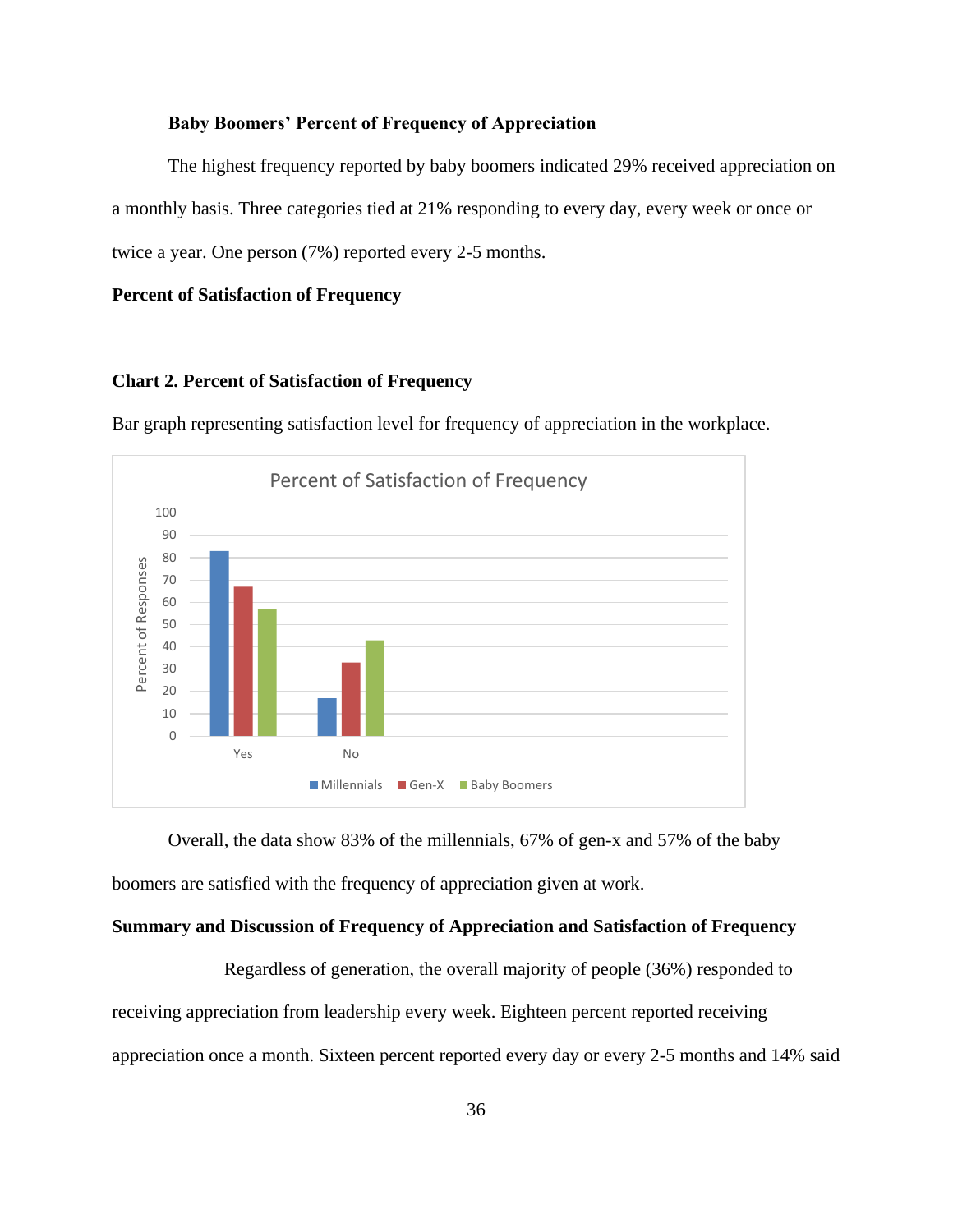once a year. The majority of the responses stated people received appreciation every week or every month. In addition, data show 70% of people surveyed confirmed satisfaction with the frequency of appreciation shown.

These results are not consistent with the trend Chapman and White (2011) found while studying people nationwide in the United States. They stated 70% of employees reported never receiving praise or recognition at work, whereas the data collected show over half of the participants receive it daily, weekly or monthly. Not one respondent stated "never." It also is inconsistent with statistics provided by Globoforce (2011) stating that over half of the U.S. workforce are not satisfied with the attention and appreciation received.

The research supports Tolbize (2008) idea that millennials prefer open and consistent communication from management and will demand it, if need be. Millennials received the most frequent amount of appreciation of the three generations and it could be because they are not afraid to ask for it. In addition, they were the most satisfied generation.

However, Tolbize (2008) also stated baby boomers are insulted by continuous feedback and the data show the majority of baby boomers received appreciation, a form of feedback, only on a monthly basis. This may mean that leaders already recognize the difference between generations. However, baby boomers were the least satisfied in the frequency of appreciation shown, thus leaders might be missing the mark with appreciating all employees. This finding supports Kowske, Rasch, and Wiley (2010) whom indicated leaders are better served by identifying individual differences instead of generational cohorts in the workplace.

#### **Gestures of Appreciation**

The researcher collected data on the type of gestures of appreciation participants preferred. The responses included external such as monetary or a gift, special recognition, a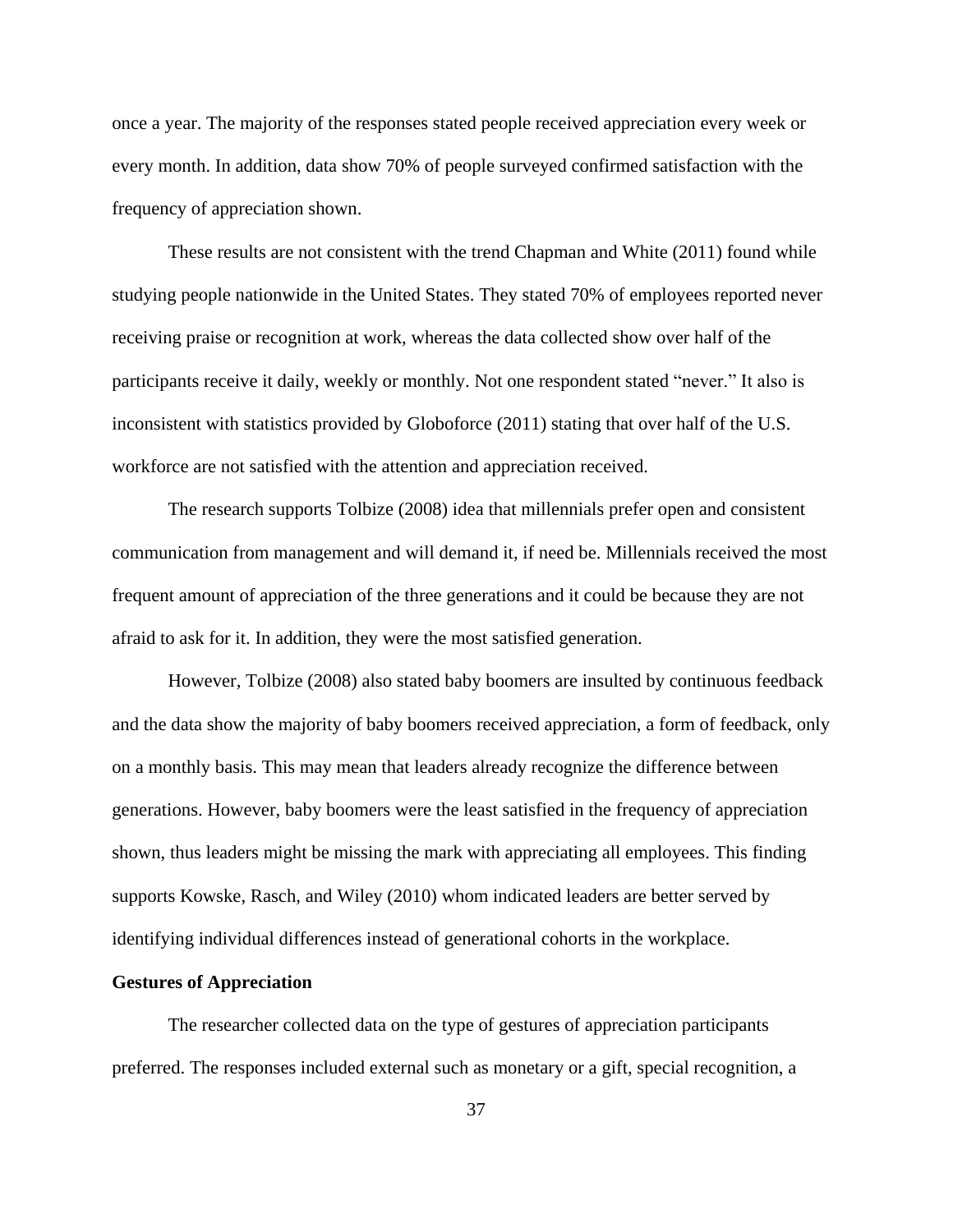"thank you" email or note, a handshake or high five, verbal "thank you" or "good job" or other.

The participants were allowed to choose more than one response, if applicable.

# **Chart 3. Percent of Gestures of Appreciation**

Displaying the variations in preferences of gestures of appreciation shown by leadership to differing generations at work.



#### **Millennials' Percent of Gestures of Appreciation**

A verbal gesture of appreciation ranked highest with 83% of millennials stating they prefer a verbal "thank you" or "good job." Seventy seven percent also reported a "thank you" email or note. Thirty-eight percent stated an external gesture, followed by 33% wanting a handshake or high five. Finally, 27% desired special recognition announced at a meeting.

# **Generation X's Percent of Gestures of Appreciation**

Seventy-two percent of Gen-Xer's reported a preference of a verbal "thank you" or "good job," and 55% stated an external gift. Fifty percent reported a "thank you" email or note, 33%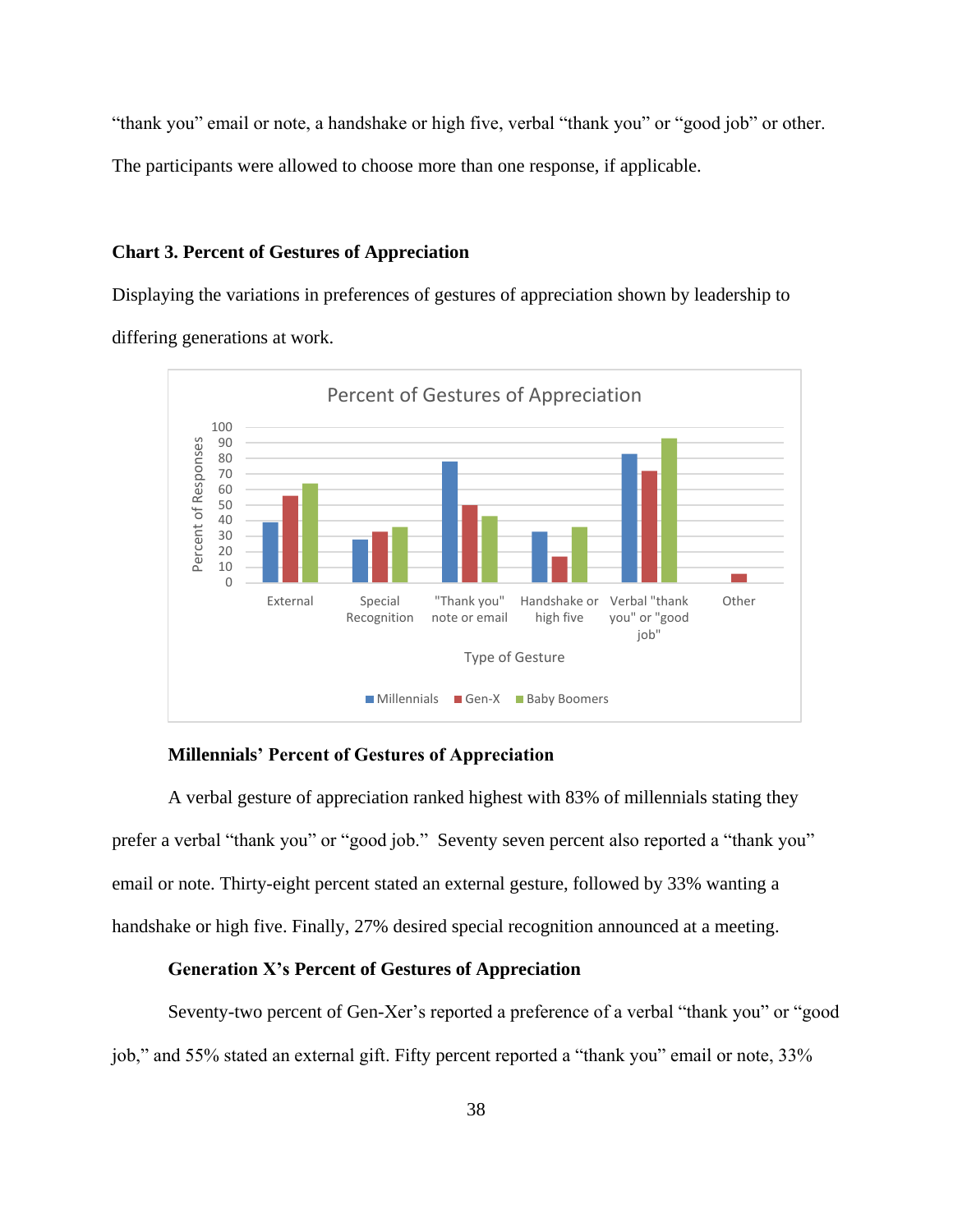would not mind special recognition at a meeting, and 16% wanted a handshake or high five. One person reported wanting "other" gestures of appreciation.

#### **Baby Boomers' Percent of Gestures of Appreciation**

The majority of baby boomers, 93%, reported wanting a verbal gesture of appreciation, such as "thank you" or "good job." Sixty four percent stated an external gift and 43% preferred a "thank you" email or note. Lastly, 36% reported liking special recognition and a handshake or high five.

#### **Summary and Discussion of Gestures of Appreciation**

Of the fifty respondents, an overwhelming 82% marked that a verbal gesture of appreciation, such as a "thank you" or "good job" would be the most desired type of gesture. Similarly, the next highest at 58% reported a "thank you" email or note is preferred. As for external, such as a gift or a bonus, the data show 52% chose this response. Thirty-two percent enjoy special recognition and the least desired (28%) was a handshake or high five.

The results illustrate the significance of the medium or gesture of gratitude given to employees as Beck (2016) documented. The research supported Beck's data that the most desired medium of gratitude was one-on-one verbal communication between leader and subordinate. More support was given to Fagley and Adler (2012) in that employees valued appreciation and recognition more than external rewards such as a monetary bonus.

Since all responses provided an example of each language of appreciation created by Chapman and White (2011) and every response was checked more than one time, the researcher can conclude there are indeed five areas of appreciation. These included words of affirmation, quality time, acts of service, tangible gifts and physical touch. While this study did not explore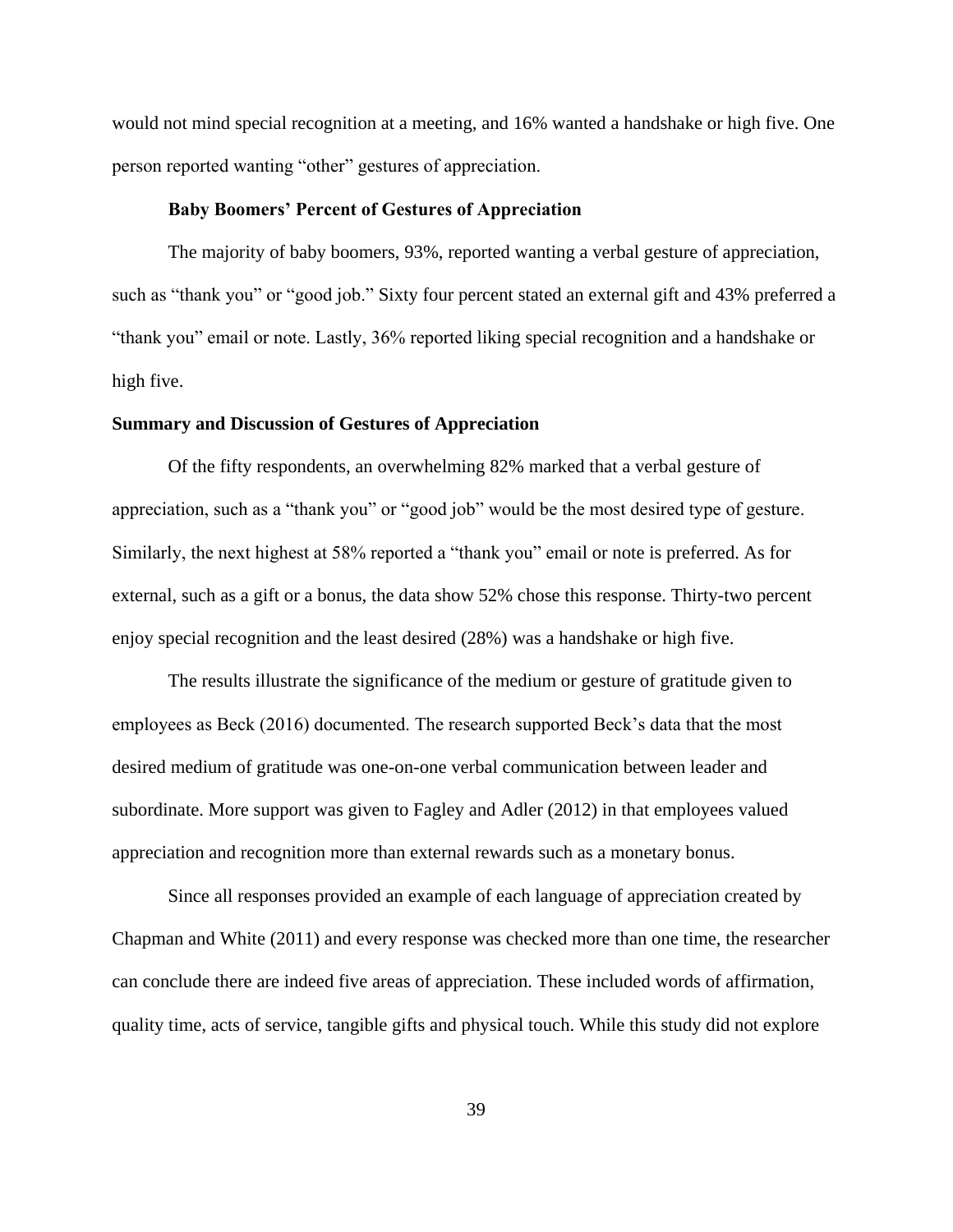the five languages of appreciation specifically, it does support people have preferences to how they are shown appreciation.

Of all generations, millennials were least likely to respond well to an external gift or monetary bonus and were more apt to wanting a personal gesture of appreciation, which shows they do want supervisors to take an interest in them and to have a close relationship with leadership as Hershatter and Epstein (2010) discovered.

# **Positive Implications of Appreciation**

In addition, data was collected to answer research question 2. The participants were asked to provide the positive implications, if any, appreciation had at work. More than one response was allowed. Categories included motivation, attitude, morale, attendance, loyalty, productivity or no change.

#### **Chart 4. Positive implications reported by varying generations.**

Demonstrating generational differences in the positive implications appreciation has in the workplace.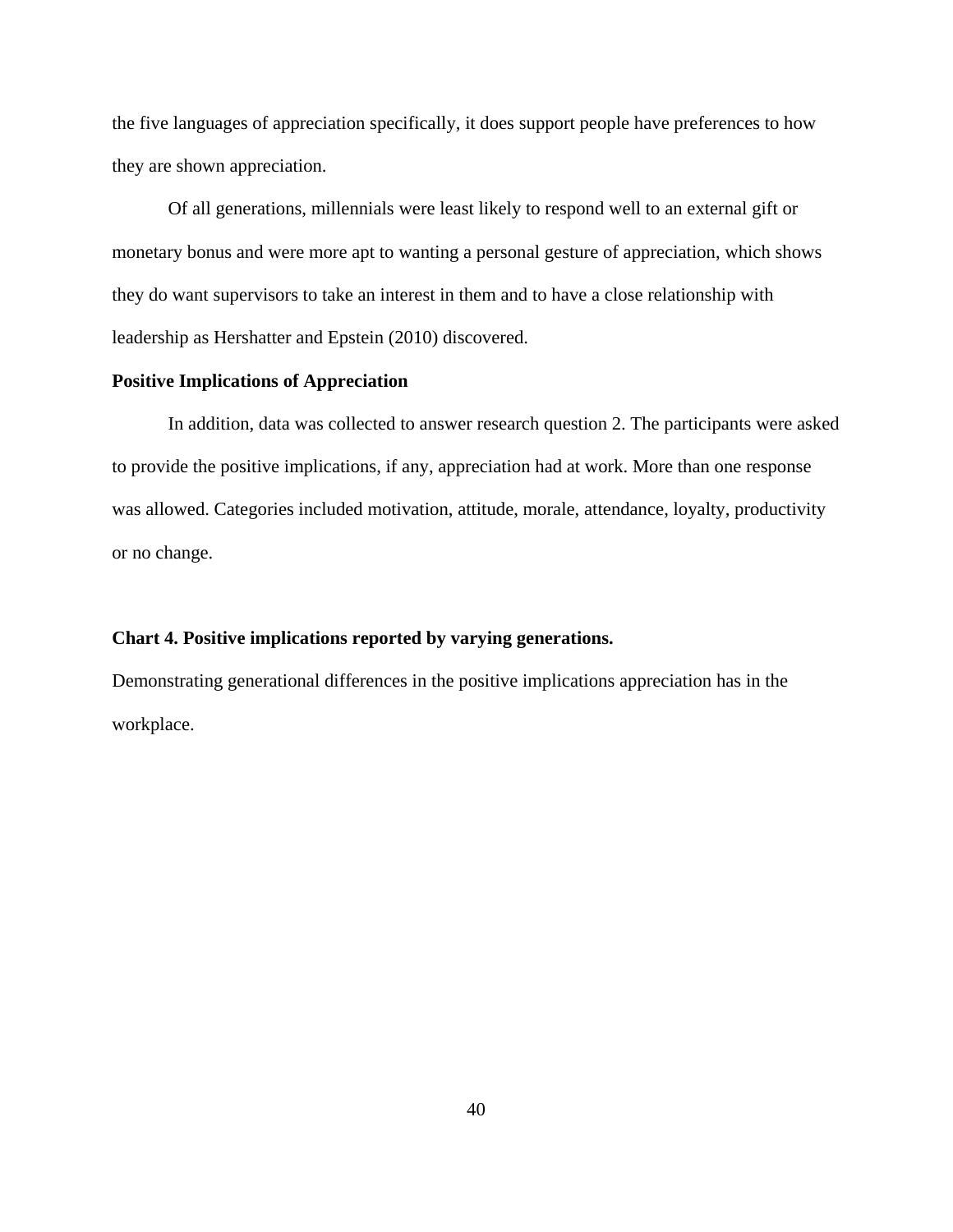

# **Millennials' Percent of Positive Implications**

Millennials responded that motivation (89%) was most effected by receiving appreciation from leadership at work. Seventy-eight percent reported improved attitude, 67% better morale, 56% reported both loyalty and productivity and finally, 44% stated it would influence attendance.

# **Generation X's Percent of Positive Implications**

One hundred percent of gen-x participants reported motivation as the greatest positive implication appreciation has at work. Eighty-nine percent stated attitude is improved and 78% said it would increase morale. Loyalty was selected by 72% of the participants and productivity was chosen by 67%. As for attendance, 28% responded that it would help them show up to work (attendance).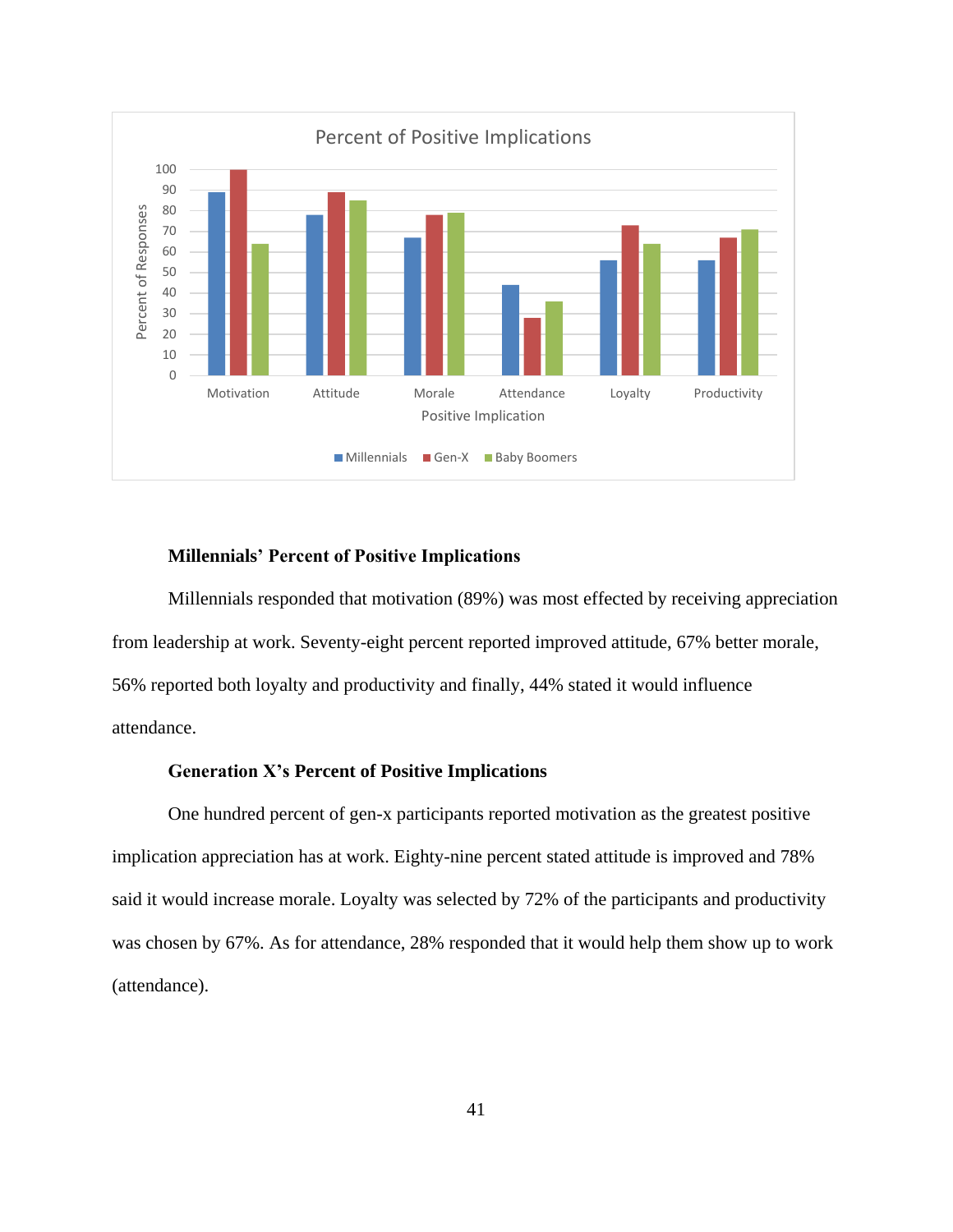## **Baby Boomers' Percent of Positive Implications**

The greatest implication appreciation had on baby boomers was attitude, as 86% reported a positive change. Seventy-nine percent reported improved morale and 71% stated increased productivity. 65% responded to more motivation and increased loyalty. Thirty-six percent said it would impact attendance.

# **Summary and Discussion of Positive Implications of Appreciation**

The participants had the option to choose any or all positive implications of appreciation at work, including an option which stated "no change." Of the fifty responses, not a single person selected "no change." Whereas, 86% reported a positive impact on motivation, 84% attitude, 74% morale, 64% loyalty and productivity and only 36% answered it would change attendance rate.

The amount of Millennials and gen-x participants who reported motivation is impacted by appreciation differed greatly from baby boomers. For the majority of baby boomers, attitude and morale were more improved by appreciation. Here, generational differences arose and back the research of Sessa, Kabacoff, Deal and Brown (2007) who endorse the idea that managers should observe and take into account generational differences.

The results are consistent with the past decade of research in that appreciation is significantly important and has a great impact on the workplace. How leadership communicate with employees can affect employees' work behaviors in a positive way as Abugre (2011) found. Support is provided to Dasgupta, Suar and Singh's (2012) work stating recognition factors into employee satisfaction and commitment. Furthermore, 86% reported improved motivation as Chapman and White (2011) suggested. The data display lowered rates of tardiness and absence and increased productivity are products of appreciation as well (White, 2014).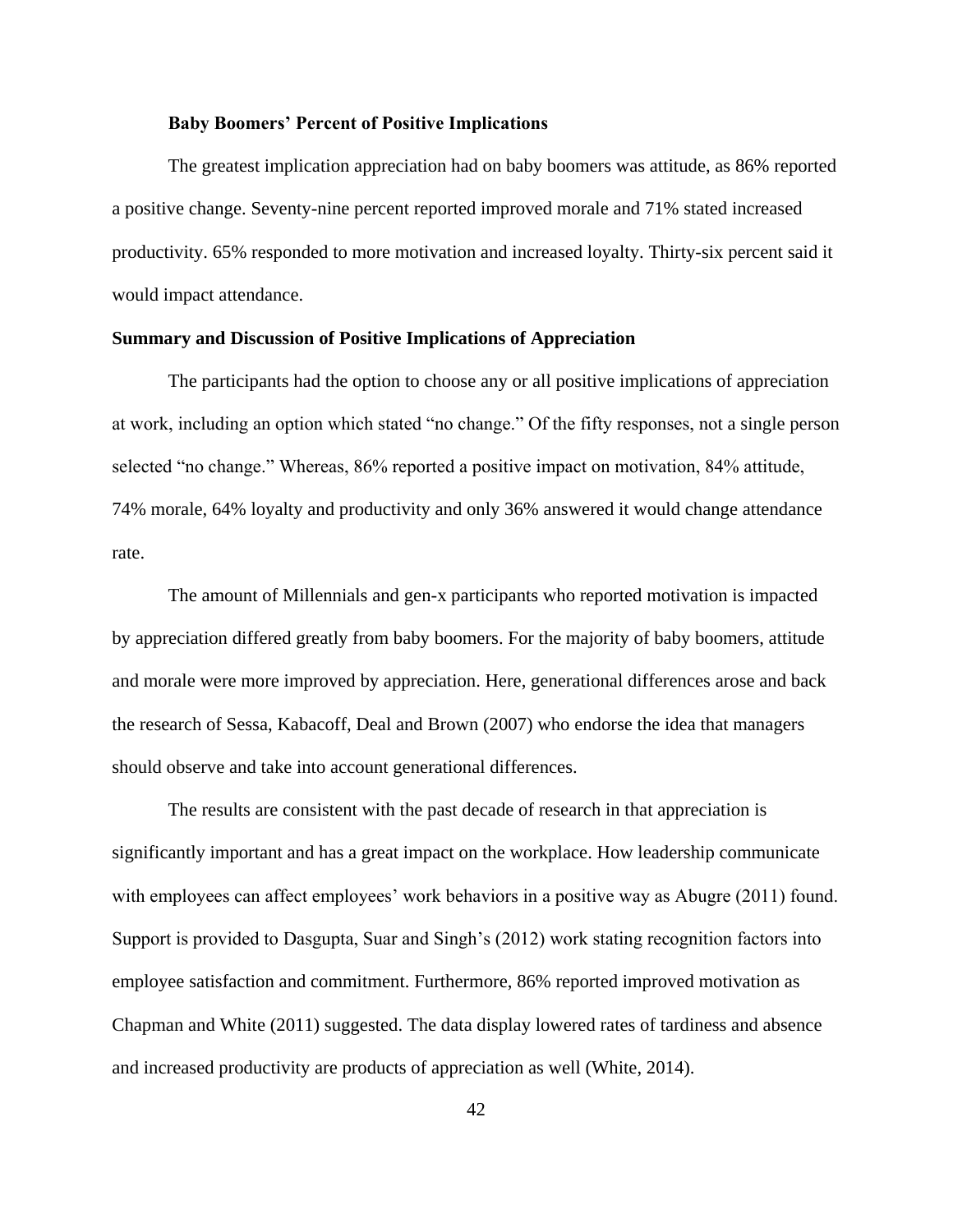#### CHAPTER FIVE

#### **Summary and Conclusions**

This research study explored generational differences of appreciation in the workplace, including preferences, satisfaction and positive implications. Previous chapters one through three presented the background of the problem, the theoretical framework, research method and a detailed review of the literature. Here, the researcher explained the importance of exploring the idea of generational differences in the work place and why appreciation in the work place is significant. Also discussed was the researcher's methodology to support chapter four. Chapter four discussed the findings of the research collected and key findings, including the researcher's interpretation of the results. Chapter five presents significant finding and implications and recommendations for future research.

# **Significant Findings and Implications**

#### **Millennials**

Millennials, most evidently were shown appreciation most frequently (on a weekly basis) and were the most satisfied with the amount shown compared to other generations. Tolbize (2008) suggested millennials always seek approval and praise. This may confirm millennials will reach out for feedback and praise or will only stay working for a company who provides this for them.

It is easy for leadership to show millennials appreciation, as they best respond to verbal or written notes stating "thank you" or "good job." The positive implications reported were very close in percentage as well, showing that it really does not matter how they are shown appreciation, millennials simply just want to be appreciated.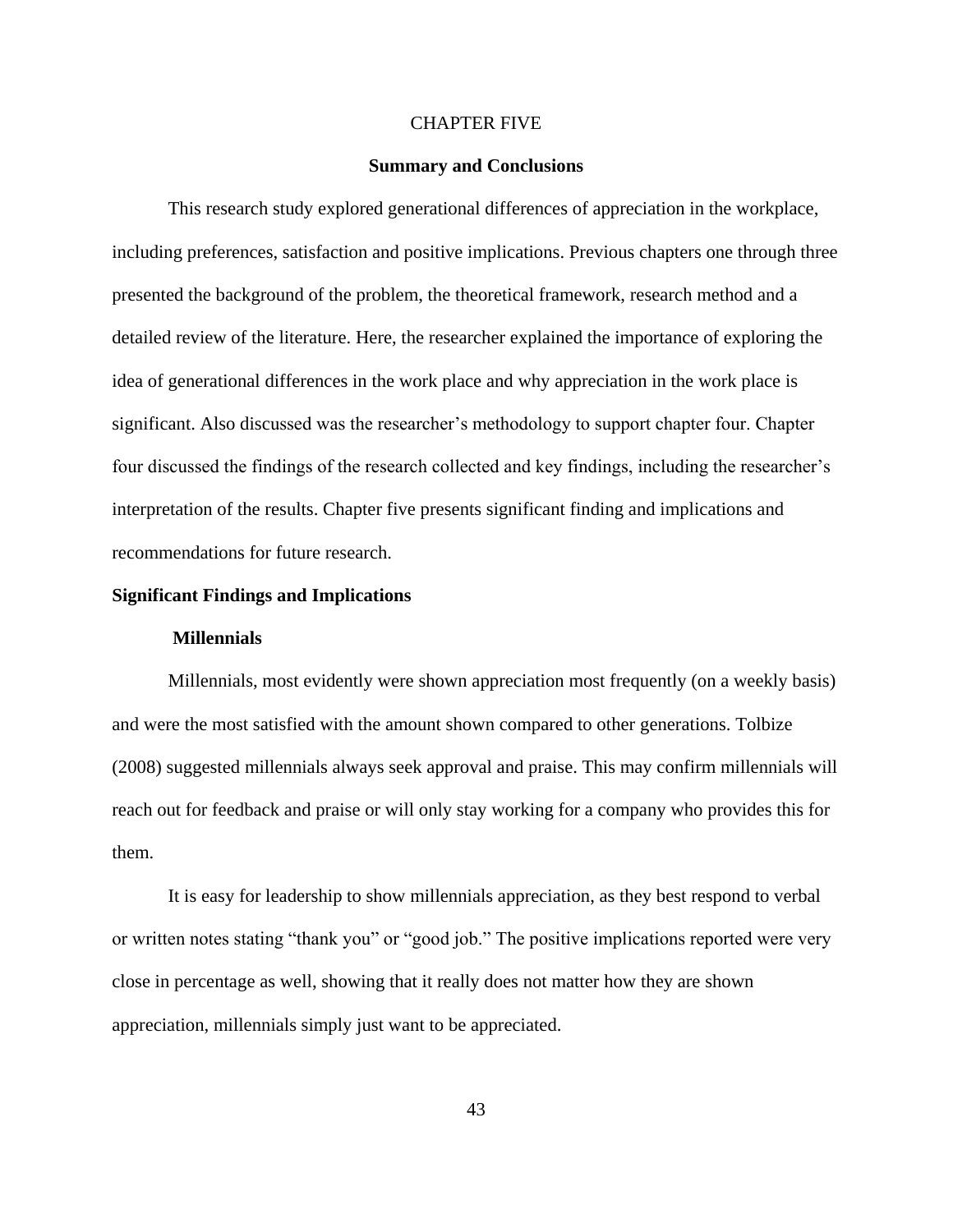# **Generation X**

Gen-Xers reported the most varied answer to the frequency of appreciation from leadership. The greatest percentage reported was 33% received appreciation every week. While two-thirds of them were satisfied with the frequency of appreciation it is hard to conclude the preferences for this generation.

Similar to the baby boomers, gen-x prefer a verbal or external gesture of appreciation but stood out as the generation who least preferred the physical form of appreciation such as a handshake or high five. Once again, the findings are inconclusive to whether they truly do find happiness at work when feeling valued, recognized and shown appreciation as Tolbize (2008) reported.

#### **Baby Boomers**

The research showed baby boomers received the least amount of appreciation and were the least satisfied with the frequency of appreciation shown to them. While the literature suggests baby boomers typically do not need to be shown appreciation and are uncomfortable with interacting with leadership and do not need feedback (Tolbize, 2008), the baby boomers studied here suggest otherwise.

When shown appreciation, baby boomers best responded to a verbal gesture or an external gesture such as a monetary bonus or gift. This generation stood out by ranking the external gesture higher than almost all other forms of appreciation. If baby boomers are shown appreciation, they react more positively than the millennial generation as they had more positive implications with higher percentage responses. This is interesting to note since previous research has shown millennials to be the neediest generation when it pertains to appreciation and feedback (Hershatter & Epstein, 2010).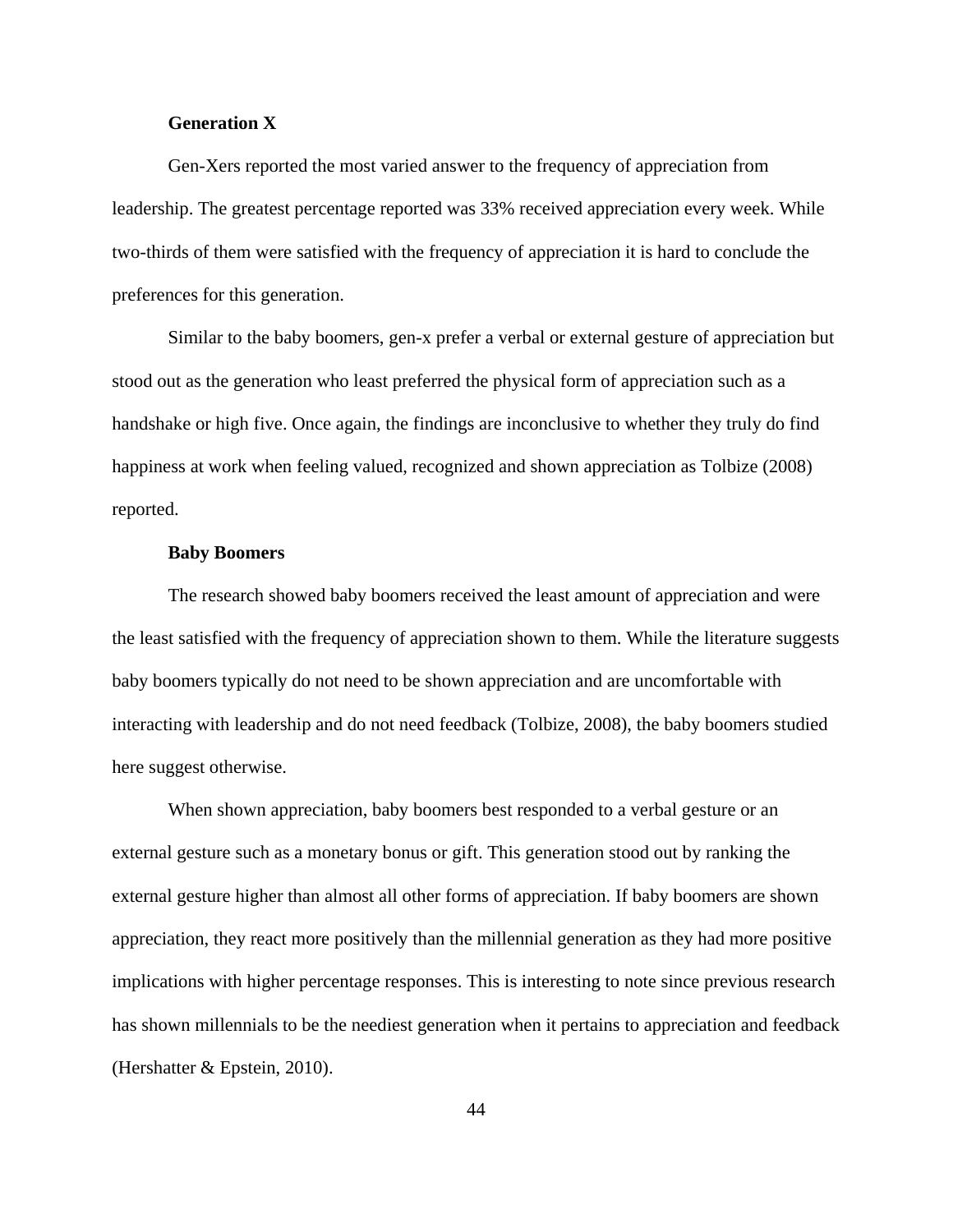# **Leadership Implications**

Leadership should be held accountable for ensuring appreciation is shown to everyone in the workplace. The findings are significant; regardless of generation the positive implications are great. While the researcher could not conclude whether true generational differences exist, the research supports the literature and previous studies in that preferences for gestures of appreciation vary. Discovering the type of appreciation a person desires (White, 2014) and then providing it to them will have incredible effects on morale, attendance, motivation, attitude, loyalty and productivity in the workplace.

To effectively lead, there are many challenges leadership face in regards to the diversity of the workplace. This study only examined generational cohort as the guideline and did not consider gender, race, religion, or ethnic backgrounds. The researcher cautions that generations should not be overgeneralized or stereotyped due to membership of Millennial, gen-x or baby boomer cohort.

This research aligns with Organizational Support Theory; support and praise from organizations affect the overall behaviors of employees. Positive Organizational Support improves by the receipt of praise and approval as found by Eisenberger and Huntington (1986). Similarly, the research supports Leader-Member Exchange theory showing the quality of the connection that develops between a leader and a follower is significant. When the leader connects and continuously shows appreciation, they have the ability to affect individual, group, and organizational outcomes (Danserewa et. al, 1975).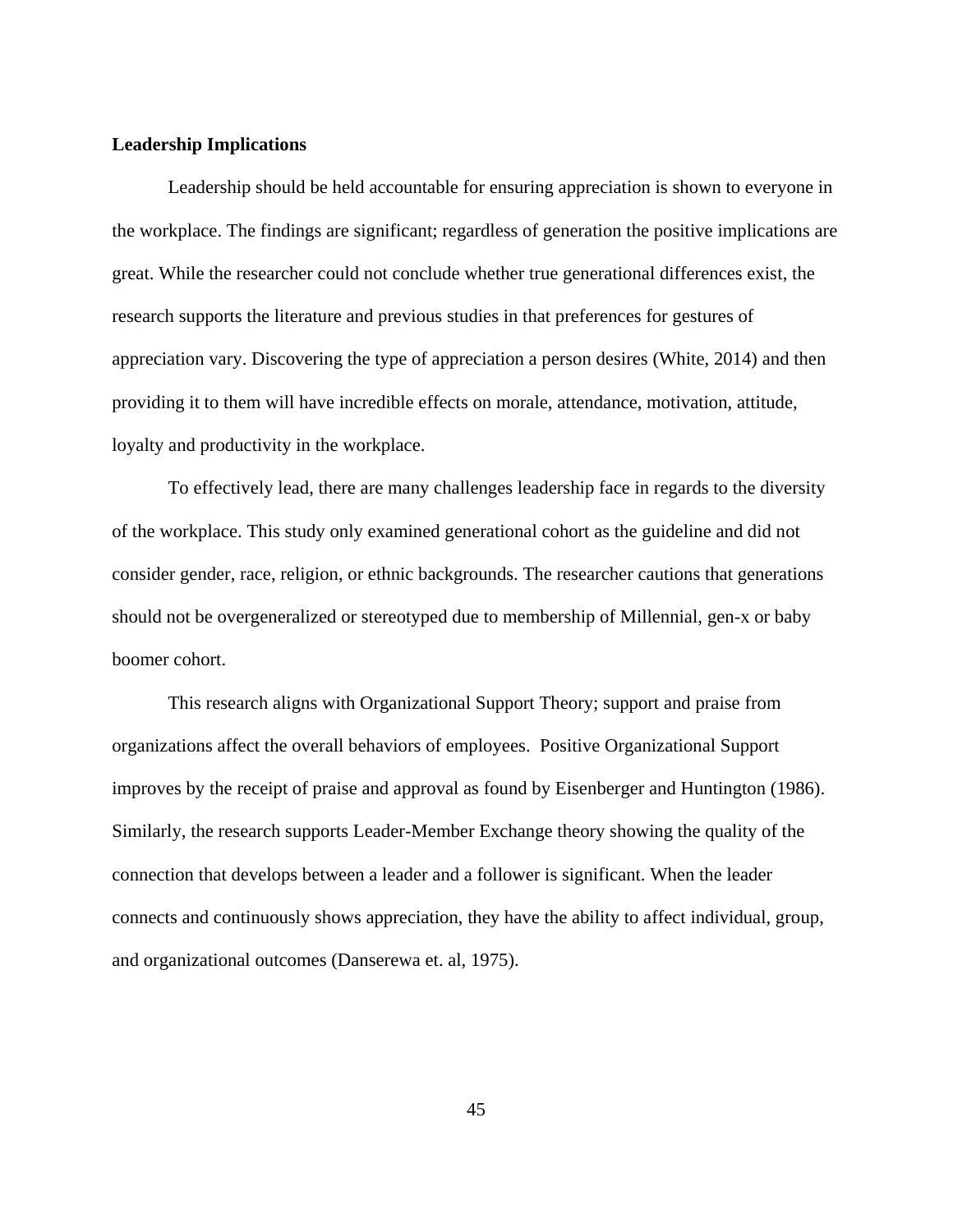# **Summary of the Findings**

The research sought to find the answers to two research questions. Discovered within the analysis of the research reports were the generational preferences to the types of gestures preferred while being shown appreciation in the workplace and how workers respond to appreciation from leadership.

Overall, millennials favor a verbal "thank you" or "good job", followed by a "thank you" email or note. Generation x also desire a verbal "thank you" or good job or an external reward such as a monetary bonus or a gift. Finally, baby boomers prefer a verbal "thank you" or "good job" or a "thank you" email or note, just as the millennials.

Thus, generations are not very different after all, and have more in common than previous literature provides. The research aligned with Kowske, Rasch and Wiley's (2010) work in that generations are more similar than they are different. It also appears that providing appreciation could be as simple as remembering to genuinely provide a personal "thank you" more often to ensure employees are motivated, happy, loyal and efficient. Appreciation had an immense positive effect for each category studied on employees at work. It should be noted motivation and attitude were greatly impacted for all generations, regardless of cohort.

#### **Recommendations for Future Research**

Studying appreciation specifically in the workplace is a fairly new area of research, however, the previous research along with the findings of the current research suggest more research is needed. The complexities of generational versus personal preferences, gestures of appreciation and interpretations demand further studies.

The researcher discovered a lack in research that could be used as recommended future research. While the literature reviewed provided many studies about leadership showing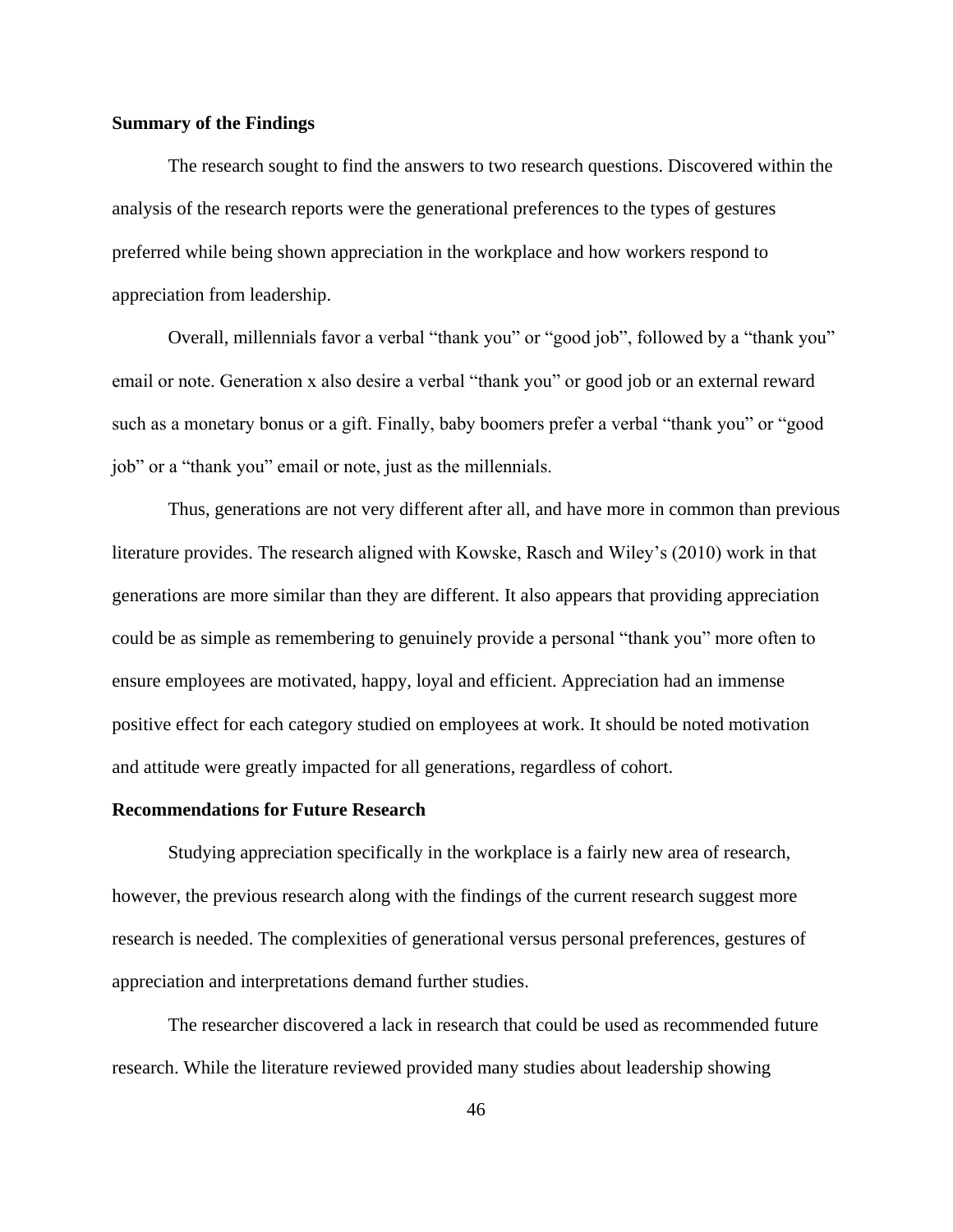subordinates appreciation, there was little to be found about subordinates appreciating leaders. The existing literature suggests generational stereotypes are prevalent, however, it may be interesting to conduct a future study focusing on individual differences rather than relying on generation.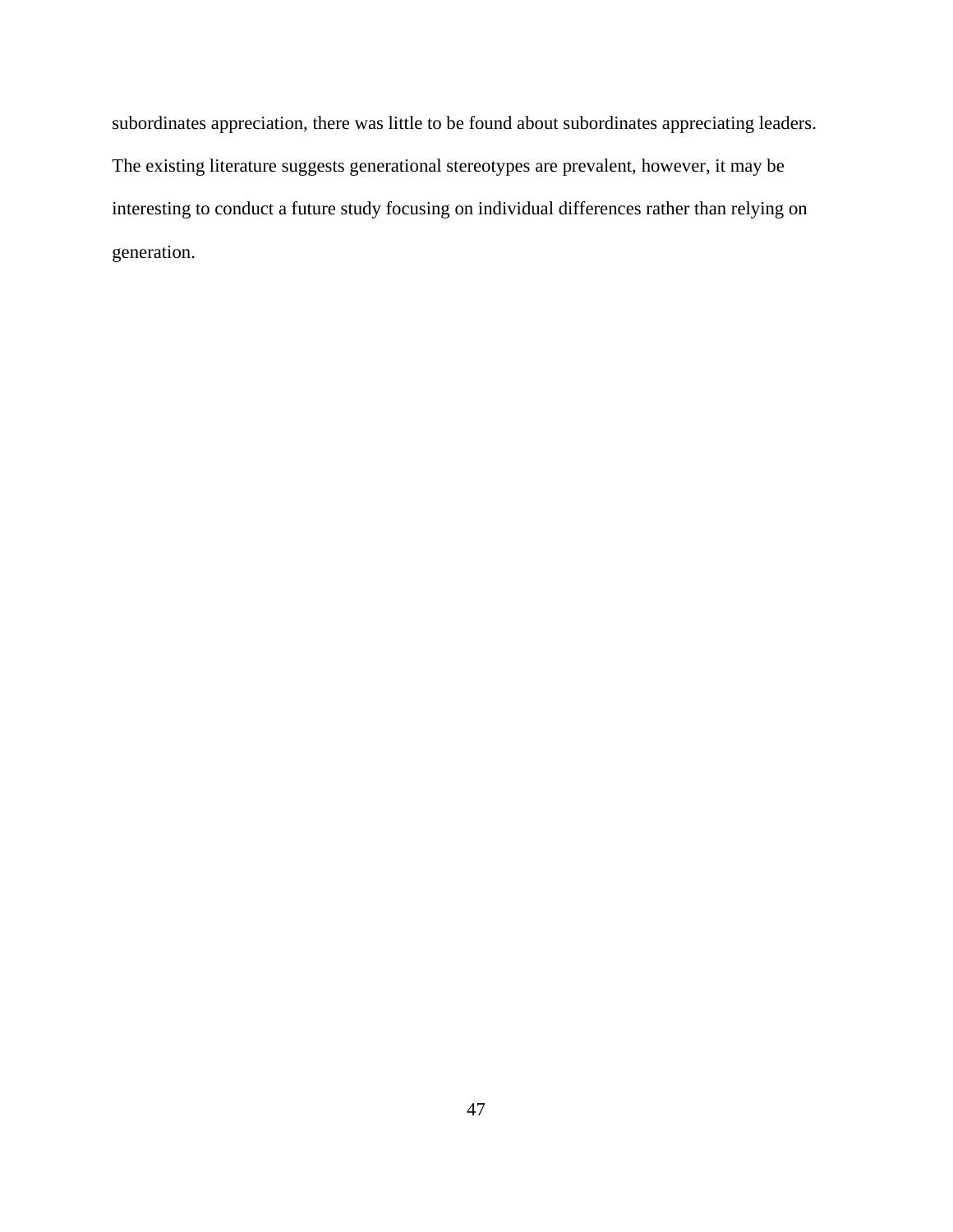#### REFERENCES

- Abugre, J. (2011). Appraising the Impact of Organizational Communication on Worker Satisfaction in Organizational Workplace. Problems of Management in the 21st Century Journal, (1), 40-54.
- Adler, M. G., & Fagley, N. S. (2005). Appreciation: Individual differences in finding value and meaning as a unique predictor of subjective well-being. *Journal of personality*, 73(1), 79-114.
- Algoe, S. B., Gable, S. L., & Maisel, N. C. (2010). It's the little things: Everyday gratitude as a booster shot for romantic relationships. *Personal relationships*, *17*(2), 217-233.
- Algoe, S. B., Haidt, J., & Gable, S. L. (2008). Beyond reciprocity: gratitude and relationships in everyday life. *Emotion*, *8*(3), 425.
- Allen, M. W. (1992). Communication and organizational commitment: Perceived organizational support as a mediating factor. *Communication Quarterly*, *40*(4), 357-367.
- Andert, D. (2011). Alternating leadership as a proactive organizational intervention: Addressing the needs of the Baby Boomers, Generation Xers and Millennials. *Journal of Leadership, Accountability and Ethics*, *8*(4), 67.
- Baran, B. E., Shanock, L. R., & Miller, L. R. (2012). Advancing organizational support theory into the twenty-first century world of work. *Journal of Business and Psychology*, *27*(2), 123-147.
- Beck, C. W. (2016). Perceptions of thanks in the workplace: Use, effectiveness, and dark sides of managerial gratitude. *Corporate Communications: An International Journal*, *21*(3), 333- 351.
- Blau, P. (1964). *Exchanges and Power in Social Life.* New York, NY: Wiley.
- Bernard, H. R. (2011). *Research methods in anthropology: Qualitative and quantitative approaches*. Rowman Altamira.
- Carter, N., Bryant-Lukosius, D., DiCenso, A., Blythe, J., & Neville, A. J. (2014, September). The use of triangulation in qualitative research. In *Oncology nursing forum* (Vol. 41, No. 5).
- Chapman, G., & White, P. (2011). The 5 Languages of Appreciation in the Workplace. Chicago: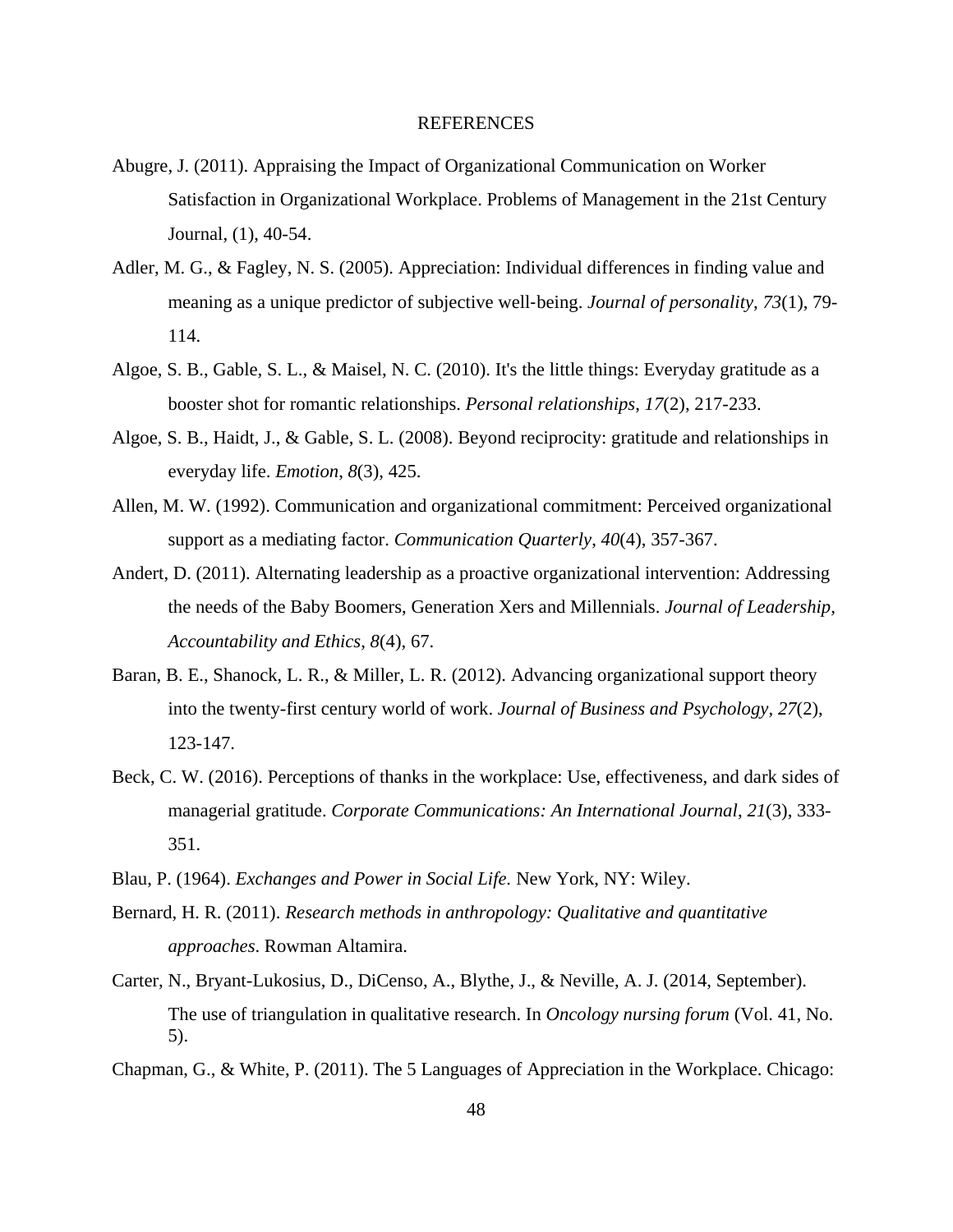Northfield Publishing.

- Clifton, J. (2016, September 7). How Millennials Want to Live and Work. Retrieved from Gallup: http://gallup.com/opinion/chairman/191426/millennials-livework.aspx?g\_source=how%20millennials%20work&g\_medium=search&g\_campaign=til es
- Creswell, J. W. (2014). *Research design: Qualitative, quantitative, and mixed methods approaches*. Sage publications.
- Crumpacker, M., & Crumpacker, J. M. (2007). Succession planning and generational stereotypes: should HR consider age-based values and attitudes a relevant factor or a passing fad?. *Public Personnel Management*, *36*(4), 349-369.
- Daniels, T. D., Spiker, B. K. & Papa, M. J., (1997). *Organizational communication: Perspectives and trends*. Sage.
- Dasgupta, S. A., Suar, D., & Singh, S. (2012). Impact of managerial communication styles on employees' attitudes and behaviours. *Employee Relations*, *35*(2), 173-199.
- Dasgupta, S. A., Suar, D., & Singh, S. (2014). Managerial communication practices and employees' attitudes and behaviours: A qualitative study. Corporate Communications: An International Journal, 19(3), 287-302.
- Eisenberg, E. M., Goodall Jr, H. L., & Trethewey, A. (2009). Organizational Communication: Balancing Creativity and Constraint (Sixth., p. 448). *Boston, Massachusetts: Bedford/St. Martin's*.
- Eisenberger, R., Armeli, S., Rexwinkel, B., Lynch, P. D., & Rhoades, L. (2001). Reciprocation of perceived organizational support. *Journal of applied psychology*, *86*(1), 42.
- Eisenberger, R., Cummings, J., Armeli, S., & Lynch, P. (1997). Perceived organizational support, discretionary treatment, and job satisfaction. *Journal of Applied Psychology*, *82*(5), 812-820.
- Eisenberger, R., Fasolo, P., & Davis-LaMastro, V. (1990). Perceived organizational support and employee diligence, commitment, and innovation. *Journal of applied psychology*, *75*(1), 51.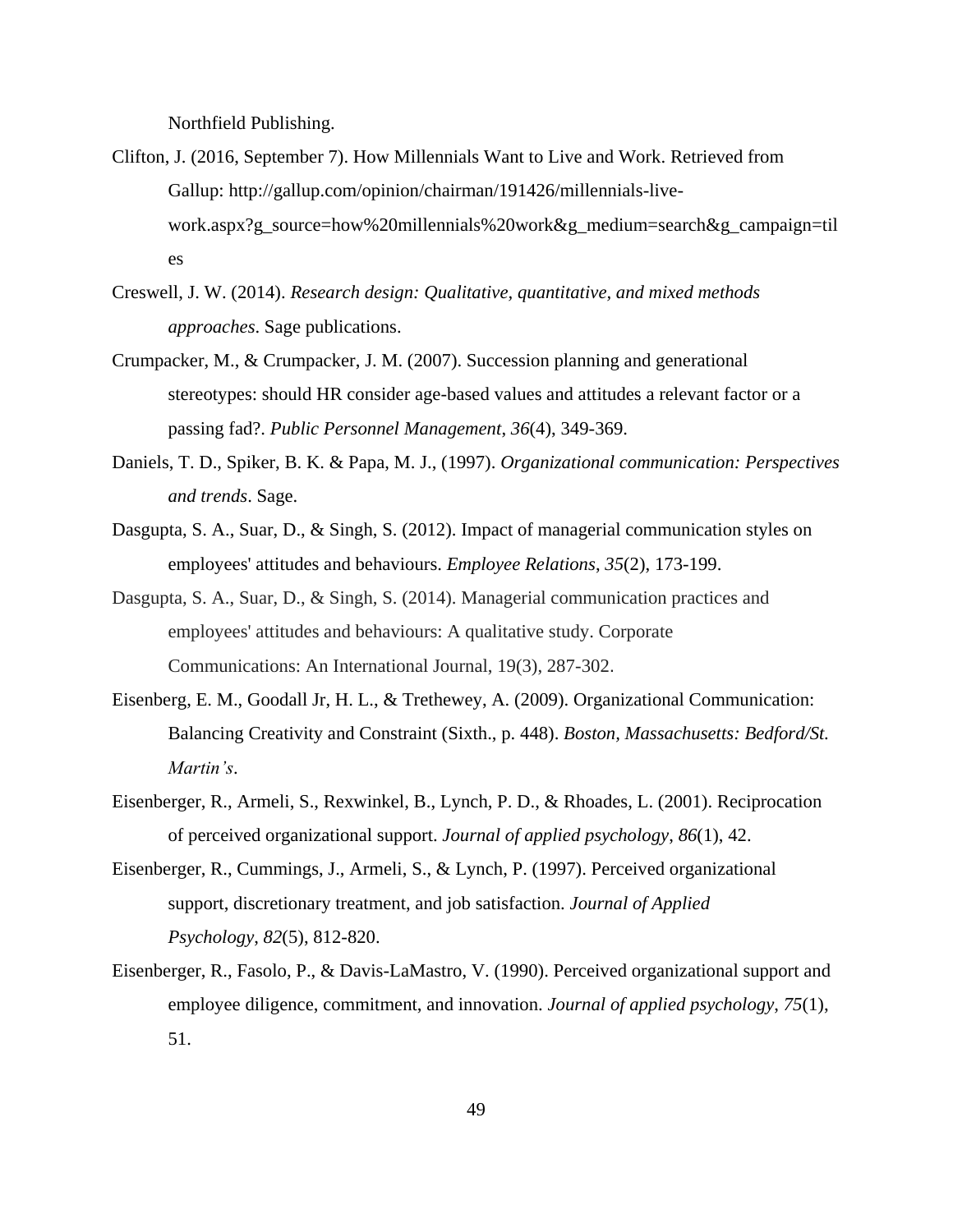- Eisenberger, R., Huntington, R., Hutchinson, S., & Sowa, D. (1986). Perceived organizational support. *Journal of Applied Psychology, 71,* 500-507.
- Emmons, R. A., & McCullough, M. E. (2003). Counting blessings versus burdens: an experimental investigation of gratitude and subjective well-being in daily life. *Journal of personality and social psychology*, *84*(2), 377.
- Fagley, N. S., & Adler, M. G. (2012). Appreciation: A spiritual path to finding value and meaning in the workplace. *Journal of management, spirituality & religion*, *9*(2), 167-187.
- Floyd, K. (2014). Interpersonal Communication's Peculiar Identity Crisis. Communication Studies, 65(4), 429-431. doi:10.1080/10510974.2014.927291
- Fry, R. (2016). Millennials overtake Baby Boomers as America's largest generation. Retrieved October 06, 2016, from http://www.pewresearch.org/fact-tank/2016/04/25/millennialsovertake-baby-boomers/
- Gerstner, C. R., & Day, D. V. (1997). Meta-Analytic review of leader–member exchange theory: Correlates and construct issues. *Journal of applied psychology*, *82*(6), 827.
- Gibson, J. W., Greenwood, R. A., & Murphy Jr, E. F. (2009). Generational differences in the workplace: Personal values, behaviors, and popular beliefs. *Journal of Diversity Management*, *4*(3), 1.
- *Globoforce.* (2011, September 1). Retrieved from Workforce Mood Tracker: http://www.globoforce.com/news/press-releases-archive/globoforce-reveals-2011 workforce-mood-tracker-survey-results/
- Graen, G. B., & Uhl-Bien, M. (1995). Relationship-based approach to leadership: Development of leader-member exchange (LMX) theory of leadership over 25 years: Applying a multilevel multi-domain perspective. *The leadership quarterly*, *6*(2), 219-247.
- Grant, A. M., & Gino, F. (2010). A little thanks goes a long way: Explaining why gratitude expressions motivate prosocial behavior. *Journal of personality and social psychology*, *98*(6), 946.
- Gouldner, A. W. (1960). The norm of reciprocity: A preliminary statement. *American sociological review*, 161-178.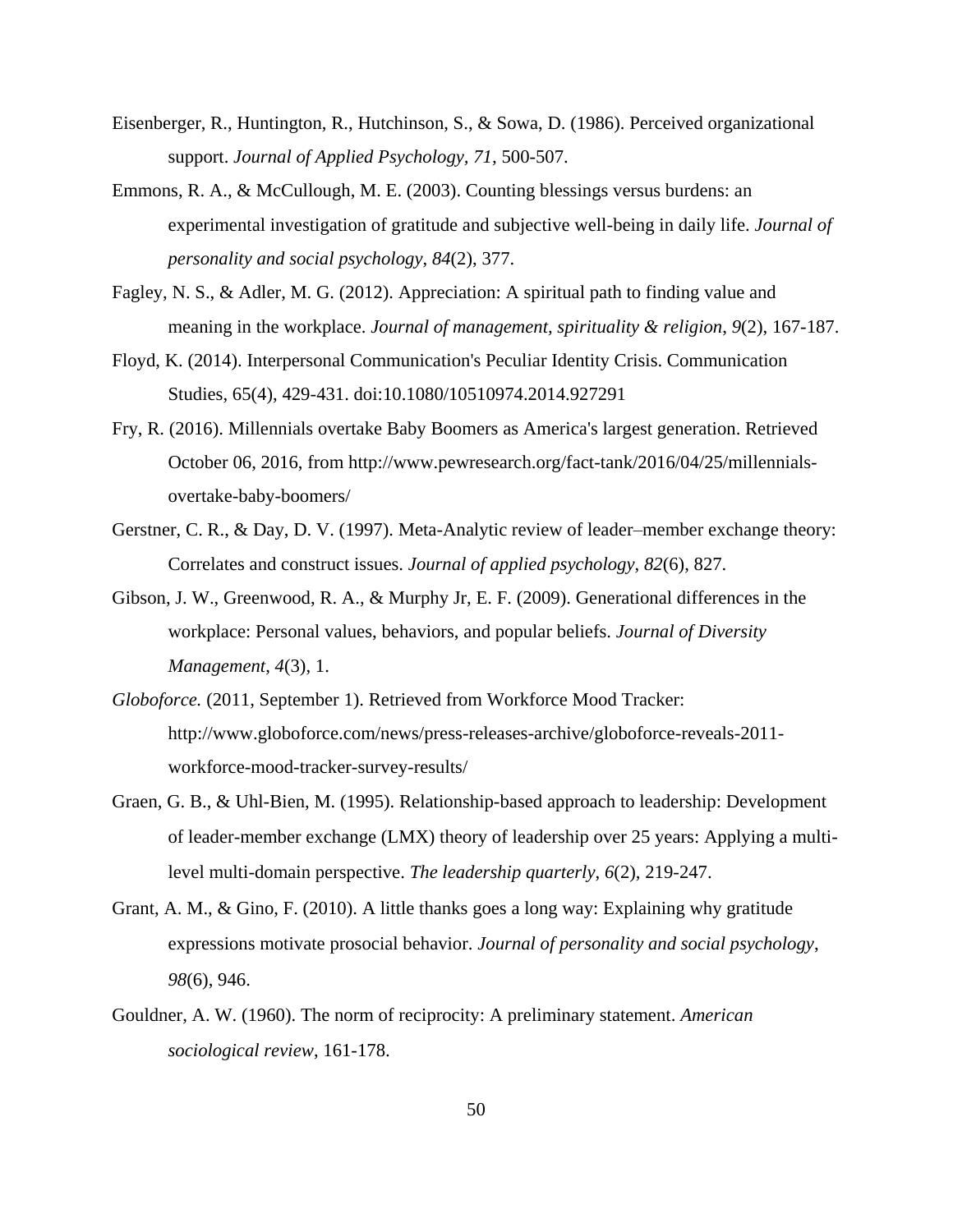- Hatfield, J. D., & Huseman, R. C. (1982). Perceptual congruence about communication as related to satisfaction: Moderating effects of individual characteristics. *Academy of . Management Journal*, *25*(2), 349-358.
- Hershatter, A., & Epstein, M. (2010). Millennials and the world of work: An organization and management perspective. *Journal of Business and Psychology*, *25*(2), 211-223.
- Jones, S. R. (1992). Was there a Hawthorne effect?. *American Journal of sociology*, 451-468.
- Kowske, B. J., Rasch, R., & Wiley, J. (2010). Millennials' (lack of) attitude problem: An empirical examination of generational effects on work attitudes. *Journal of Business and Psychology*, *25*(2), 265-279.
- Lambert, N. M., Clark, M. S., Durtschi, J., Fincham, F. D., & Graham, S. M. (2010). Benefits of expressing gratitude expressing gratitude to a partner changes one's view of the relationship. *Psychological Science*.
- Lambert, N. M., Fincham, F. D., Stillman, T. F., & Dean, L. R. (2009). More gratitude, less materialism: The mediating role of life satisfaction. *The Journal of Positive Psychology*, *4*(1), 32-42.
- Leadership. BusinessDictionary.com. Retrieved October 02, 2016, from BusinessDictionary.com website: http://www.businessdictionary.com/definition/leadership.html
- Lunenburg, F. C. (2010). Leader-member exchange theory: Another perspective on the leadership process. *International journal of management, business and administration*, *13*(1), 1-5.
- Madlock, P. E. (2008). The link between leadership style, communicator competence, and employee satisfaction. *Journal of Business Communication*, *45*(1), 61-78.
- Marshall, M. N. (1996). Sampling for qualitative research. Family practice, 13(6), 522-526.
- Marshall, C., & Rossman, G. B. (2011). *Designing qualitative research*. Sage.
- Mayfield, J., & Mayfield, M. (2002). Leader communication strategies critical paths to improving employee commitment. *American Business Review*, *20*(2), 89.
- McGuire, D., By, R., & Hutchings, K. (2007). Towards a model of human resource solutions for achieving intergenerational interaction in organizations. *Journal of European industrial training*, *31*(8), 592-608.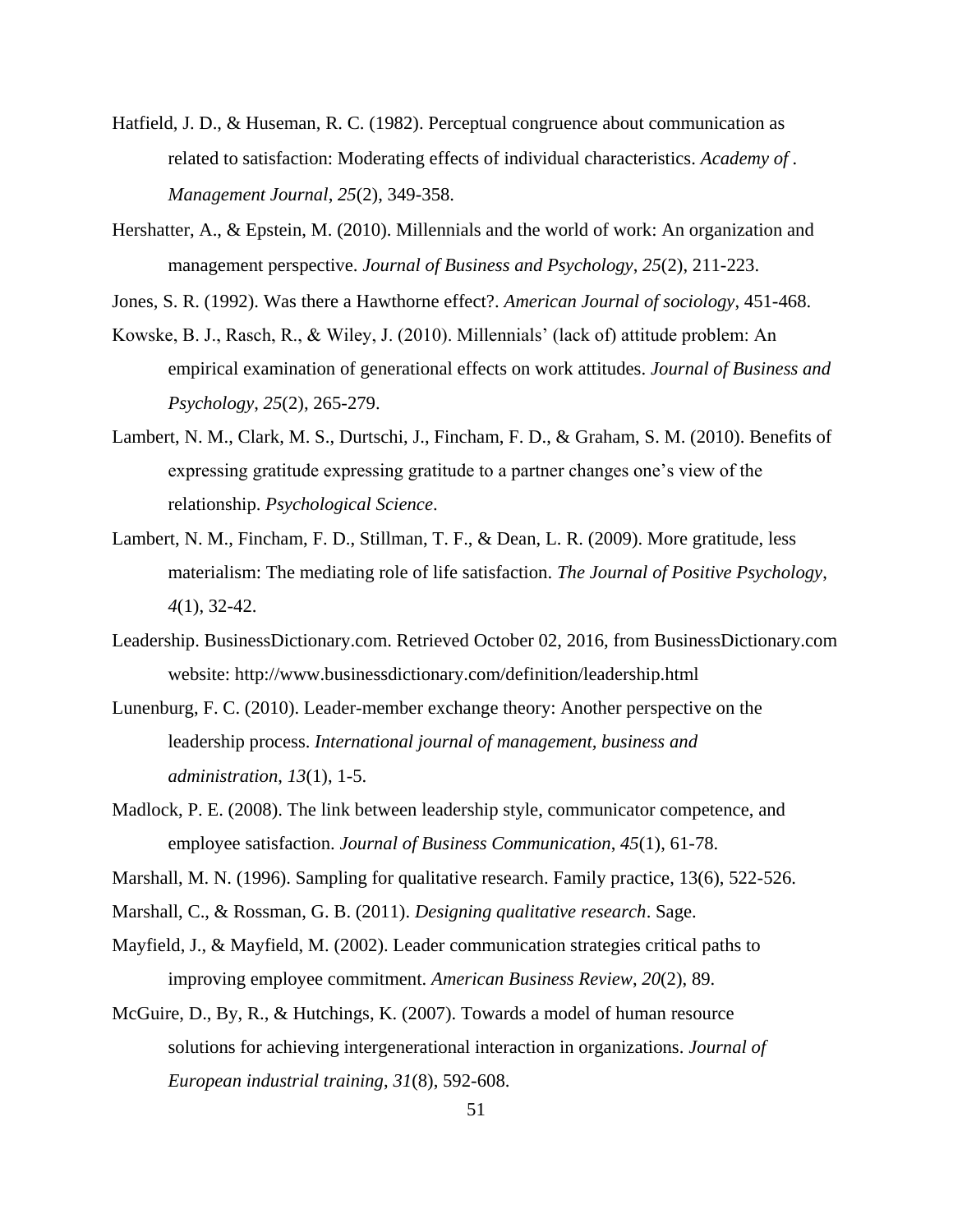- Merriam, S. B. (2002). *Qualitative research in practice: Examples for discussion and analysis*. Jossey-Bass Inc Pub.
- Moideenkutty, U., Blau, G., Kumar, R., & Nalakath, A. (2001). Perceived organizational support as a mediator of the relationship of perceived situational factors to affective organizational commitment. *Applied Psychology*, *50*(4), 615-634.
- Moorman, R. H., Blakely, G. L., & Niehoff, B. P. (1998). Does perceived organizational support mediate the relationship between procedural justice and organizational citizenship behavior?. *Academy of Management journal*, *41*(3), 351-357.

Moustakas, C. (1994). *Phenomenological research methods*. Sage Publications.

- Myers, S. A. (2006). Using leader-member exchange theory to explain students' motives to communicate. *Communication Quarterly*, *54*(3), 293-304.
- Myers, K. K., & Sadaghiani, K. (2010). Millennials in the workplace: A communication perspective on millennials' organizational relationships and performance. *Journal of Business and Psychology*, *25*(2), 225-238.
- Myers, K., Seibold, D.R., & Park, H.S. (2011). The sage handbook of interpersonal communication. M. L. Knapp & J. A. Daly (Eds.). Sage Publications.
- Nelson, D. (2013). "Management Works in the System; Leadership Works on the System" The Interpersonal Skills on Corporate Threshold. *Language in India*, *13*(4), 22-31.
- Neves, P., & Eisenberger, R. (2012). Management communication and employee performance: The contribution of perceived organizational support. *Human Performance*, *25*(5), 452- 464.
- O'Driscoll, M. P., & Randall, D. M. (1999). Perceived organizational support, satisfaction with rewards, and employee job involvement and organizational commitment. *Applied Psychology*, *48*(2), 197-209.
- Roberts, K. H., & O'Reilly III, C. A. (n.d.). Measuring Organizational Communication. *Journal of Applied Psychology, 59*(3), 321-326. Retrieved November 11, 2016.
- Scandura, T. A., & Schriesheim, C. A. (1994). Leader-member exchange and supervisor career mentoring as complementary constructs in leadership research. *Academy of management Journal*, *37*(6), 1588-1602.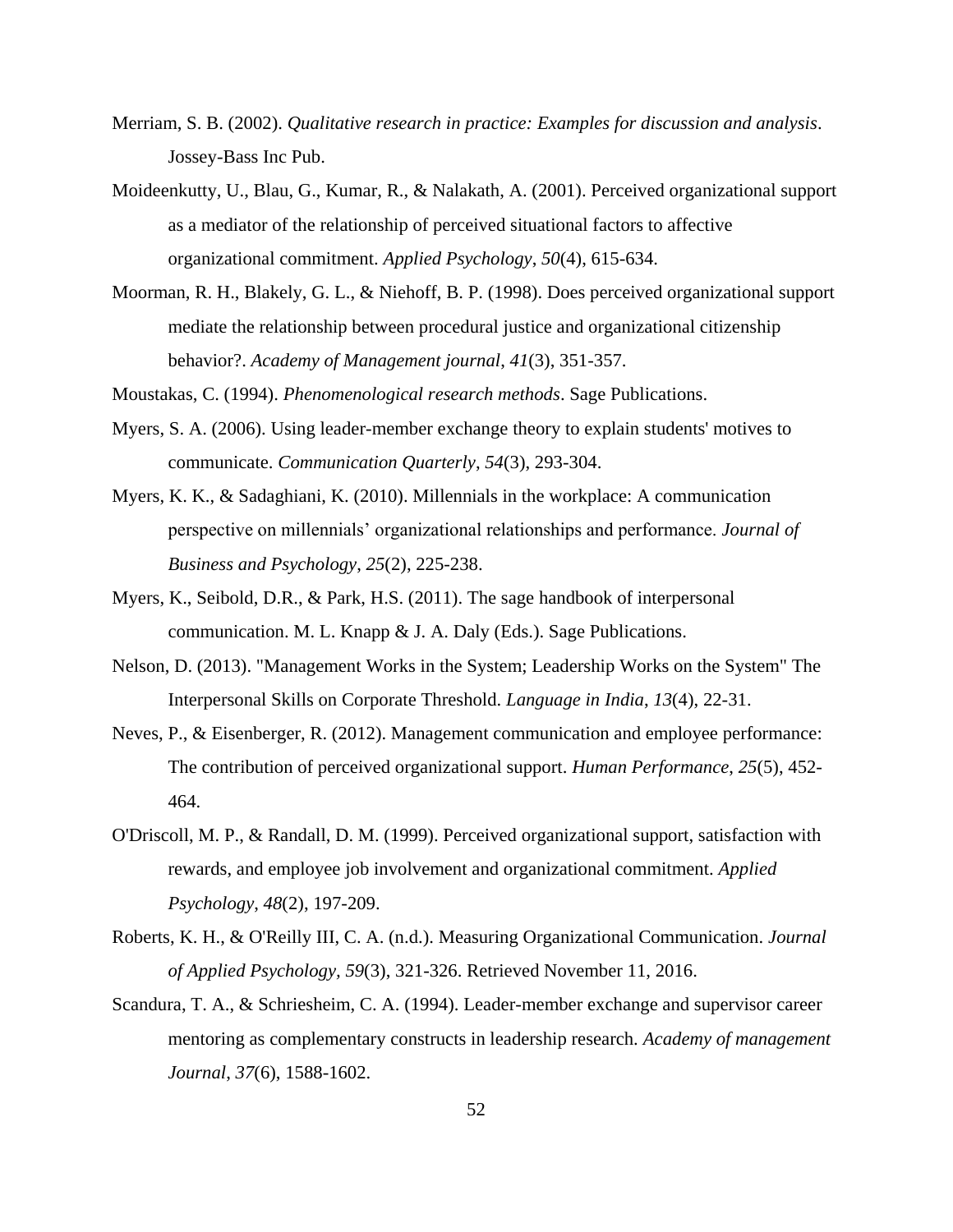- Sessa, V. I., Kabacoff, R. I., Deal, J., & Brown, H. (2007). Generational differences in leader values and leadership behaviors. *The Psychologist-Manager Journal*, *10*(1), 47-74.
- Sherony, K. M., & Green, S. G. (2002). Coworker exchange: relationships between coworkers, leader-member exchange, and work attitudes. *Journal of Applied Psychology*, *87*(3), 542.
- Snyder, R. A., & Morris, J. H. (1984). Organizational communication and performance. *Journal of Applied Psychology*, *69*(3), 461.
- Solaja, O. M., Idowu, F. E., & James, A. E. (2016). Exploring the relationship between leadership communication style, personality trait and organizational productivity. *Serbian Journal of Management*, *11*(1), 99-117.
- Stephen R. G. Jones. (1992). Was There a Hawthorne Effect? *American Journal of Sociology, 98*(3), 451-468. Retrieved from http://www.jstor.org/stable/2781455
- Stocker, D., Jacobshagen, N., Semmer, N. K., & Annen, H. (2010). Appreciation at work in the Swiss armed forces. *Swiss Journal of Psychology*.
- Strauss, A., & Corbin, J. (1994). Grounded theory methodology. Handbook of qualitative research, 17, 273-85.
- Wey Smola, K., & Sutton, C. D. (2002). Generational differences: Revisiting generational work values for the new millennium. Journal of organizational behavior, 23(4), 363-382.
- Tolbize, A. (2008). Generational differences in the workplace. *Research and training center of community living*, *19*, 1-13.
- Truckenbrodt, Y. B. (2000). The relationship between leader-member exchange and commitment and organizational citizenship behavior. *Acquisition Review Quarterly*, *7*(3), 233.
- Van den Hooff, B., & De Ridder, J. A. (2004). Knowledge sharing in context: the influence of organizational commitment, communication climate and CMC use on knowledge sharing. *Journal of knowledge management*, *8*(6), 117-130.
- Vuuren, M., de Jong, M. D., & Seydel, E. R. (2007). Direct and indirect effects of supervisor communication on organizational commitment. *Corporate Communications: An International Journal*, *12*(2), 116-128.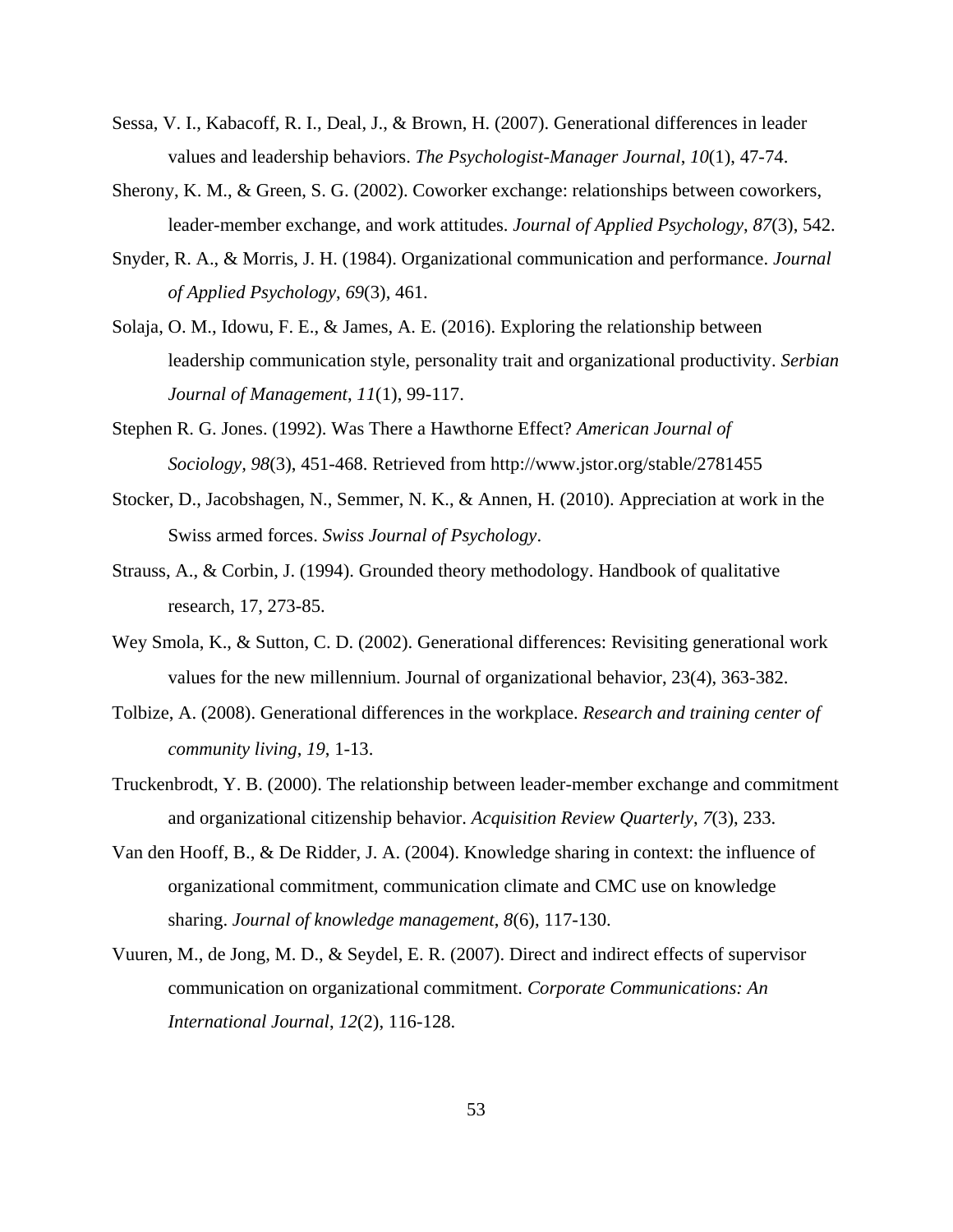- Watkins, P. C., Woodward, K., Stone, T., & Kolts, R. L. (2003). Gratitude and happiness: Development of a measure of gratitude, and relationships with subjective well-being. *Social Behavior and Personality: an international journal*, *31*(5), 431-451.
- Weinberg, R., & McDermott, M. (2002). A comparative analysis of sport and business organizations: Factors perceived critical for organizational success. *Journal of Applied Sport Psychology*, *14*(4), 282-298.
- Welch, M. (2011). The evolution of the employee engagement concept: communication implications. *Corporate Communications: An International Journal*, *16*(4), 328-346.
- White, P., Dr. (2014, May 7). Appreciating Your Staff Makes Business Sense. Credit Union Times. Retrieved September 20, 2016, from <http://www.cutimes.com/2014/05/02/appreciating-your-staff-makes-business-sense>
- White, P. (2016). Appreciation at Work training and the Motivating by Appreciation Inventory: development and validity. *Strategic HR Review*, *15*(1), 20-24.
- Wickstrom, G., & Bendix, T. (2000). The" Hawthorne effect"—what did the original Hawthorne studies actually show?. *Scandinavian journal of work, environment & health*, 363-367.
- Winston, B. E., & Patterson, K. (2006). An integrative definition of leadership. *International journal of leadership studies*, *1*(2), 6-66.
- Wong, M., Gardiner, E., Lang, W., & Coulon, L. (2008). Generational differences in personality and motivation: do they exist and what are the implications for the workplace?. *Journal of Managerial Psychology*, *23*(8), 878-890.